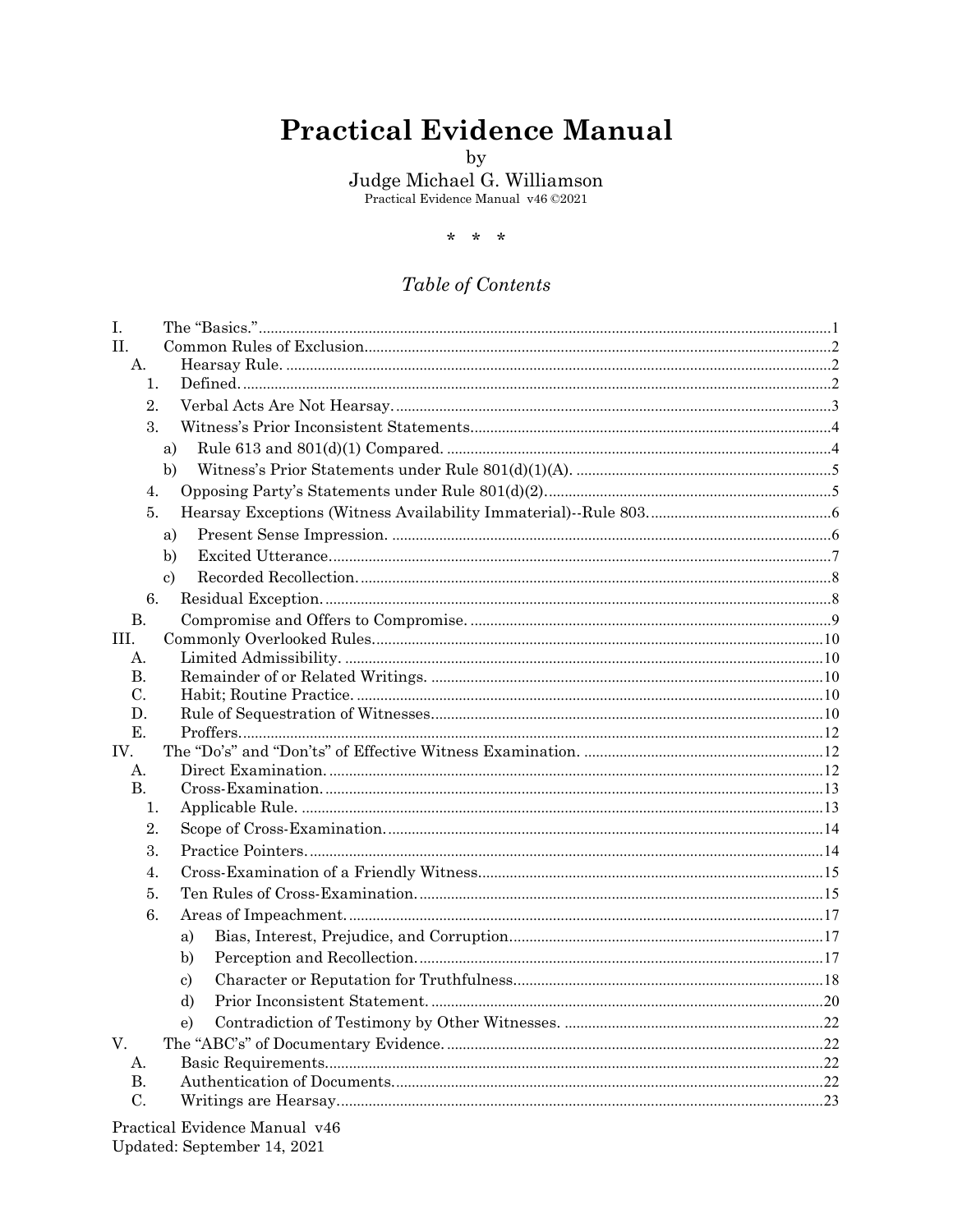| 1.             |                               |  |
|----------------|-------------------------------|--|
| 2.             |                               |  |
| 3.             |                               |  |
| D.             |                               |  |
|                |                               |  |
| 1.             |                               |  |
| 2.             |                               |  |
| 3.             |                               |  |
| 4.             |                               |  |
| 5.             |                               |  |
| 6.             |                               |  |
| 7.             |                               |  |
|                |                               |  |
| 8.             |                               |  |
| Е.             |                               |  |
| F.             |                               |  |
| VI.            |                               |  |
| А.             |                               |  |
| <b>B.</b>      |                               |  |
| C.             |                               |  |
| D.             |                               |  |
| VII.           |                               |  |
| А.             |                               |  |
| В.             |                               |  |
| C.             |                               |  |
| D.             |                               |  |
| Е.             |                               |  |
| F.             |                               |  |
| VIII.          |                               |  |
| А.             |                               |  |
| В.             |                               |  |
| C.             |                               |  |
| IX.            |                               |  |
| А.             |                               |  |
| В.             |                               |  |
| C.             |                               |  |
| D.             |                               |  |
| Е.             | Daubert in Practice           |  |
| F.             |                               |  |
| G.             |                               |  |
| X.             |                               |  |
| А.             |                               |  |
| <b>B.</b>      |                               |  |
| C.             |                               |  |
| D.             |                               |  |
| Е.             |                               |  |
| F.             |                               |  |
| G.             |                               |  |
| Η.             |                               |  |
| L.             |                               |  |
| J <sub>1</sub> |                               |  |
| XI.            |                               |  |
| А.             |                               |  |
| <b>B.</b>      |                               |  |
|                | Practical Evidence Manual v46 |  |
|                | Updated: September 14, 2021   |  |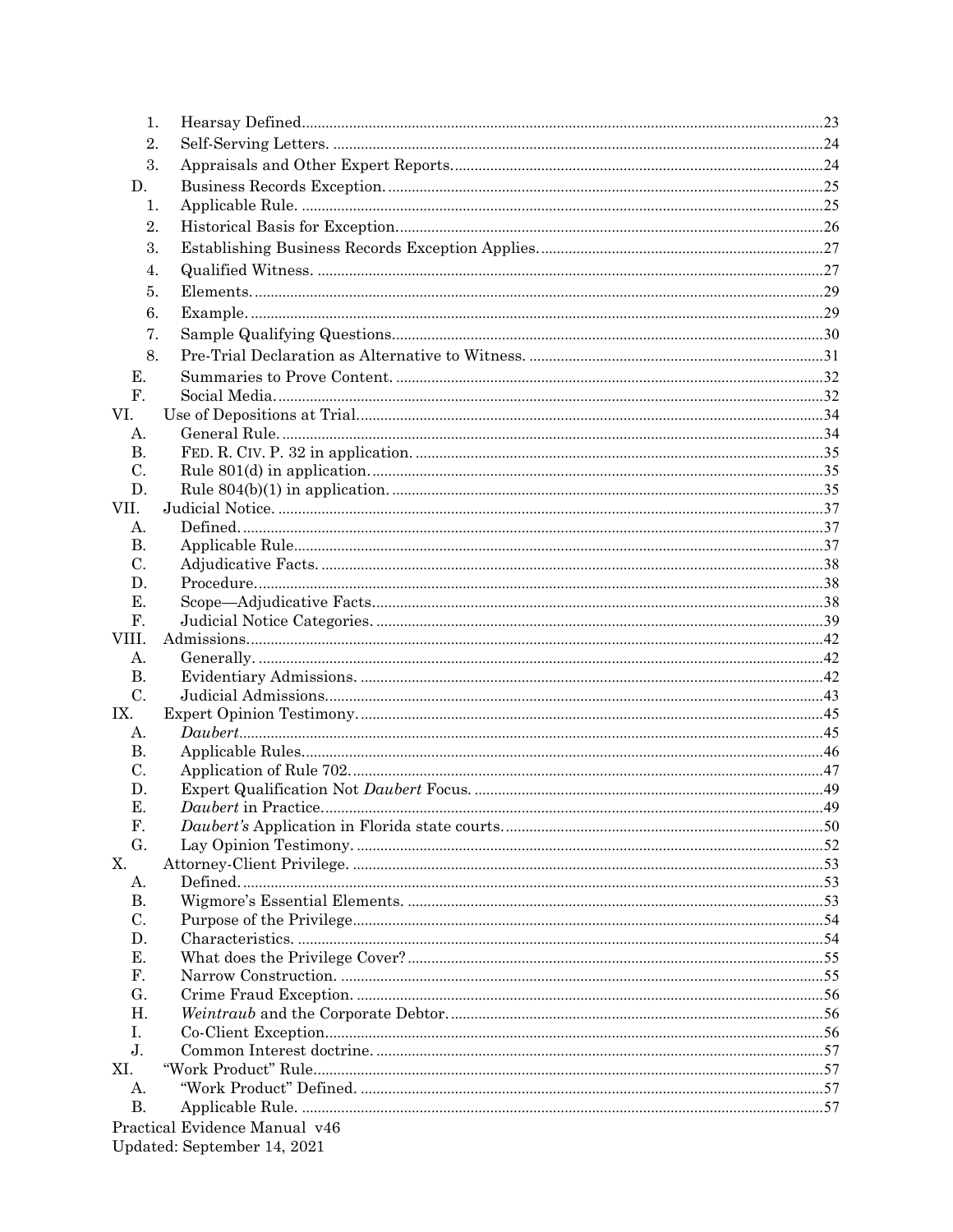| C.              |  |
|-----------------|--|
| D.              |  |
| Е.              |  |
| XII.            |  |
| XIII.           |  |
| A.              |  |
| <b>B.</b>       |  |
| $\mathcal{C}$ . |  |
| D.              |  |
| E.              |  |
| F.              |  |
|                 |  |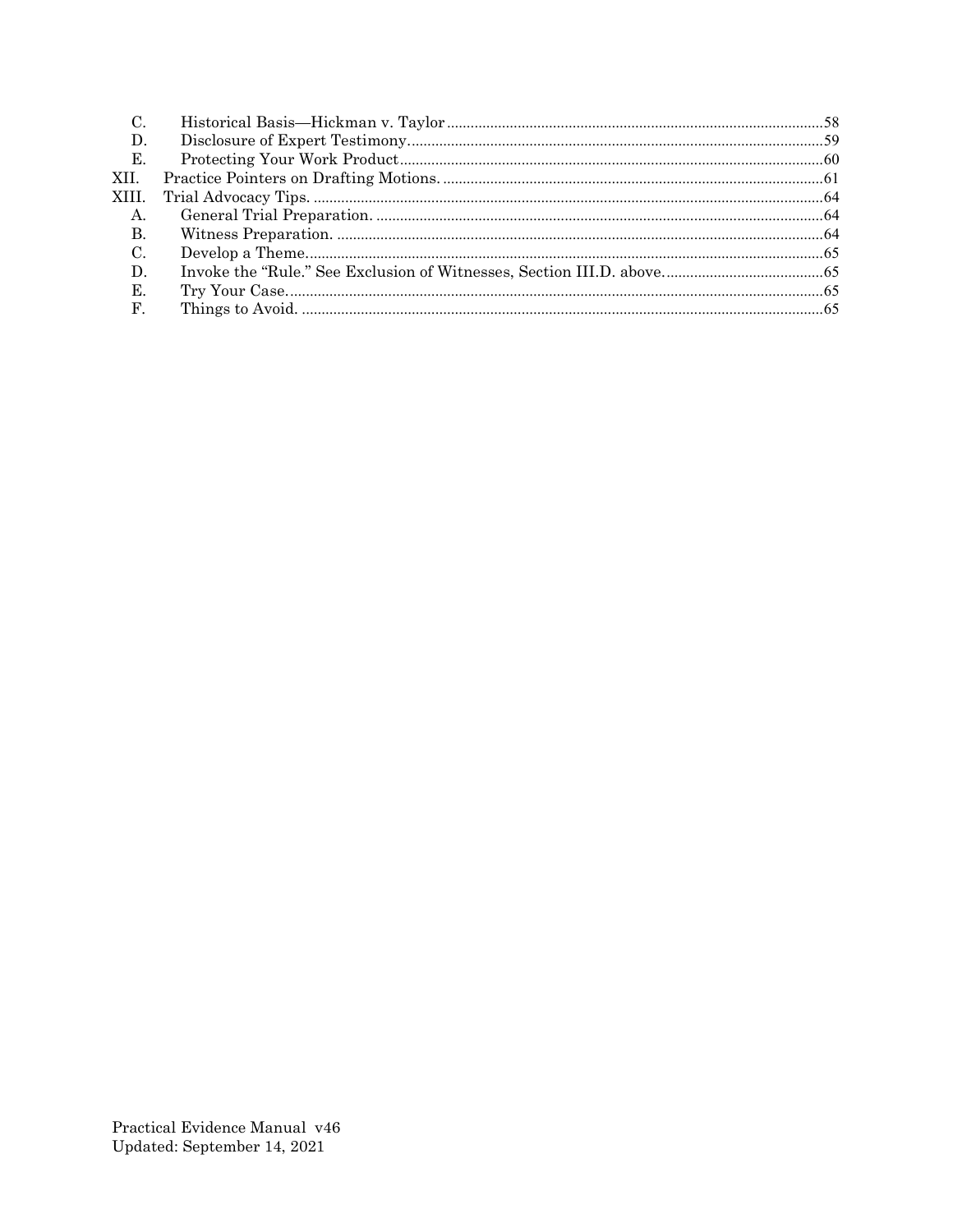# **Practical Evidence Manual**

by

Judge Michael G. Williamson Practical Evidence Manual v46 ©2021

\* \* \*

<span id="page-3-0"></span>I. The "Basics."

A. Absent a "short cut," i.e., a stipulation, unopposed proffer, judicial or evidentiary admission, judicial notice, or a presumption, there are generally four ways to establish a fact at an evidentiary hearing or trial: (1) real evidence (the thing itself, e.g., the murder weapon); (2) demonstrative evidence (a depiction of the thing, e.g., a picture or diagram); (3) testimonial evidence; and (4) documentary evidence.

B. As a predicate for the admissibility of evidence, the proponent must establish the following:

1. **Relevance**. The evidence must be relevant. That is, under Rule 401 the evidence must have any tendency to make any fact that is of consequence more or less probable.

#### 2. **Personal Knowledge**.

a) The witness must have personal knowledge about the matters about which the witness is testifying. Under Rule 602 a witness may not testify to a matter unless evidence is introduced sufficient to support a finding that the witness has personal knowledge of the matter (with the exception of experts who may rely on inadmissible evidence in forming opinions).

b) In the case of documentary evidence, as a condition precedent to receiving the exhibit into evidence, there must be evidence sufficient to support a finding that the exhibit in question is what its proponent claims.[1](#page-3-1) Typically, this evidence is in the form of testimony of a witness with personal knowledge that the exhibit is what it is claimed to be.[2](#page-3-2)

3. **Not Subject to Rule of Exclusion**. Finally, the evidence must not be subject to a rule of exclusion. If the evidence is subject to a rule of exclusion, e.g.,

<span id="page-3-1"></span><sup>1</sup> FED. R. EVID. 901(a).

<span id="page-3-2"></span><sup>2</sup> FED. R. EVID. 901(b)(1).

Practical Evidence Manual v46

Updated: September 14, 2021 Page 1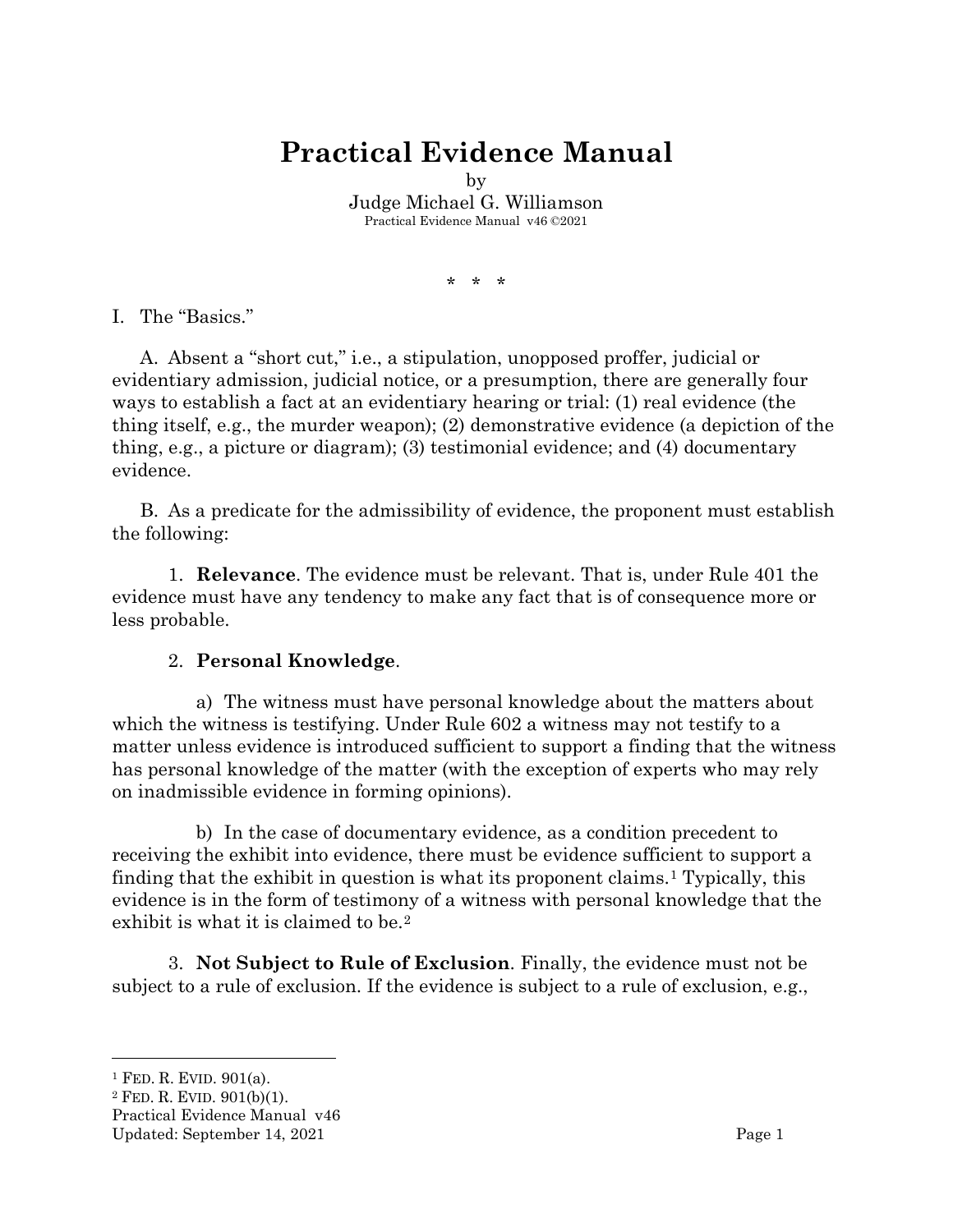4. the hearsay rule, it must fall within an exception to the rule of exclusion, e.g., the business records exception.

C. Under Rule 104, these foundational requirements are considered "preliminary questions" concerning the admissibility of the evidence. Importantly, in making its determination of whether the evidence is admissible, the court "is not bound by the rules of evidence except those with respect to privilege."[3](#page-4-3) As a result, when deciding whether certain evidence is admissible, e.g., whether an exception to the hearsay rule applies, the court may consider inadmissible evidence other than privileged evidence including hearsay evidence.[4](#page-4-4)

<span id="page-4-0"></span>II. Common Rules of Exclusion.

<span id="page-4-2"></span><span id="page-4-1"></span>A. Hearsay Rule.[5](#page-4-5)

1. Defined.[6](#page-4-6)

a) For a statement to be hearsay, three elements must be established:

(1) The statement must be made "other than … while testifying at the trial or hearing."[7](#page-4-7)

(2) The statement must be offered in evidence to prove the truth of the matter asserted.[8](#page-4-8)

(3) The statement must be an oral or written assertion or nonverbal conduct of a person that is intended by the person as an assertion.[9](#page-4-9) The "key to the definition" of an assertion "is that nothing is an assertion unless intended to be one."[10](#page-4-10) For example, questions are generally held not be assertions.[11](#page-4-11)

<span id="page-4-3"></span><sup>3</sup> FED. R. EVID. 104.

<span id="page-4-4"></span><sup>4</sup> *Curtis v. Perkins (In re International Management Assoc., LLC)*, 781 F.3d 1262, 1268 (11th Cir. 2015)(citing *United States v. Byrom*, 910 F.2d 725, 734-35 (11th Cir. 1990).

<span id="page-4-5"></span><sup>5</sup> *See also* "Writings are Hearsay," § V.D., *infra.*

<span id="page-4-6"></span><sup>6</sup> Hearsay is also discussed in the context of written hearsay more comprehensively in Section V.C. ("Writings are Hearsay").

<span id="page-4-7"></span><sup>7</sup> Fed. R. Evid. 801(c).

<span id="page-4-8"></span><sup>8</sup> *Id.*

<span id="page-4-9"></span><sup>9</sup> FED. R. EVID. 801(a).

<span id="page-4-10"></span><sup>10</sup> Advisory Committee Note to Rule 801(a).

<span id="page-4-11"></span><sup>11</sup> Arguably, questions not only seek information, but they convey information, too. However, as explained in *U.S. v. Love,* 706 F.3d 832, 839-40 (7th Cir. 2013), "A speaker who asks, 'Son, is it raining outside?' clearly intends to get information about the weather, but the speaker also implicitly communicates information—for instance, that he or she is probably indoors, is interested in the weather, and has a son." This fact has led some commentators to argue that "we should view both imperatives and questions as 'statements' for purposes of the hearsay doctrine" because "both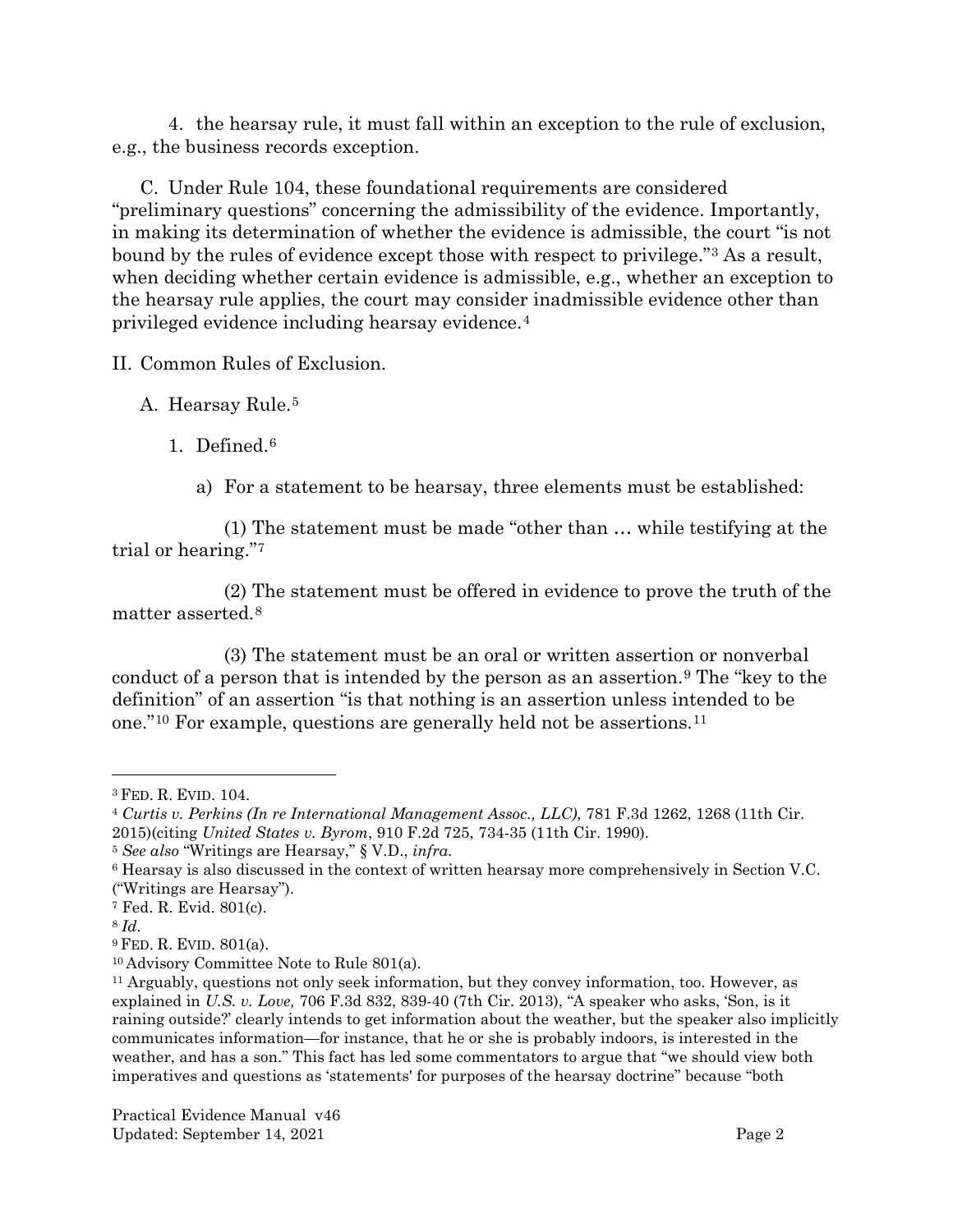b) Out-of-court statements not offered to prove of the matter asserted are not hearsay. Categories of these not-hearsay statements include words that have an independent legal significance (referred to as "verbal acts" as discussed below); statements that are offered to prove their effect on the listener; statements offered as circumstantial evidence of the declarant's state of mind; and prior statements offered to impeach or rehabilitate.[12](#page-5-1)

2. Verbal Acts Are Not Hearsay.

<span id="page-5-0"></span>a) A "verbal act" is "an act performed through the medium of words, either spoken or written."[13](#page-5-2) The verbal acts doctrine applies where legal consequences flow from the fact that words were said, e.g., the words of offer and acceptance which create a contract[.14](#page-5-3)

b) The Federal Rules of Evidence "exclude from hearsay the entire category of 'verbal acts' and 'verbal parts of an act,' in which the statement itself affects the legal rights of the parties or is a circumstance bearing on conduct affecting their rights."[15](#page-5-4)

c) Thus, a written contract has independent legal significance and is not hearsay. It defines the rights and obligations of the parties thereto regardless of the truth of the assertions in the contract.<sup>[16](#page-5-5)</sup> This includes negotiable instruments.<sup>[17](#page-5-6)</sup> And communications between the parties to a contract that define the terms of a

intentionally express and communicate ideas or information." *Id. (citing* 4 Christopher B. Mueller & Laird C. Kirkpatrick, Federal Evidence § 8:6 (3d ed.2007). However, every Circuit to consider the issue has rejected this approach adopting the view that questions are not assertions and, therefore, not hearsay. *U.S. v. Love,* 706 F.3d 832, 839-40 (7th Cir. 2013) (citing *United States v. Thomas*, 453 F.3d 838, 845 (7th Cir. 2006), *United States v. Thomas*, 451 F.3d 543, 548 (8th Cir.2006); *Lexington Ins. Co. v. W. Pa. Hosp*., 423 F.3d 318, 330 (3d Cir. 2005); *United States v. Wright*, 343 F.3d 849, 865 (6th Cir. 2003); *United States v. Jackson*, 88 F.3d 845, 848 (10th Cir.1996); *United States v. Lewis*, 902 F.2d 1176, 1179 (5th Cir. 1990); *United States v. Oguns*, 921 F.2d 442, 449 (2d Cir. 1990). <sup>12</sup> Use of such statements for impeachment is discussed below in the Cross Examination portion of these materials.

<span id="page-5-2"></span><span id="page-5-1"></span><sup>13</sup> BLACK'S LAW DICTIONARY 25 (7th ed. 1999).

<span id="page-5-3"></span><sup>14</sup> *Id* at 1554 (7th ed. 1990); *see also* 2 John W. Strong, MCCORMICK ON EVIDENCE § 249, at 100-01 (5th ed. 1999).

<span id="page-5-4"></span><sup>15</sup> FED. R. EVID 801(c) Advisory Committee's Note.

<span id="page-5-5"></span><sup>16</sup> *See, e.g., Stuart v. UNUM Life Ins. Co. of America,* 217 F.3d 1145, 1154 (9th Cir. 2000); *Kepner-Tregoe, Inc. v. Leadership Software*, 12 F.3d 527, 540 (5th Cir. 1994) (finding contract to be a signed writing of independent legal significance and therefore non-hearsay).

<span id="page-5-6"></span><sup>17</sup>*United States v. Tann*, 425 F. Supp. 2d 26, 29 (D.D.C. 2006) (finding negotiable instruments to be legally operative documents that do not constitute hearsay).

Practical Evidence Manual v46

Updated: September 14, 2021 Page 3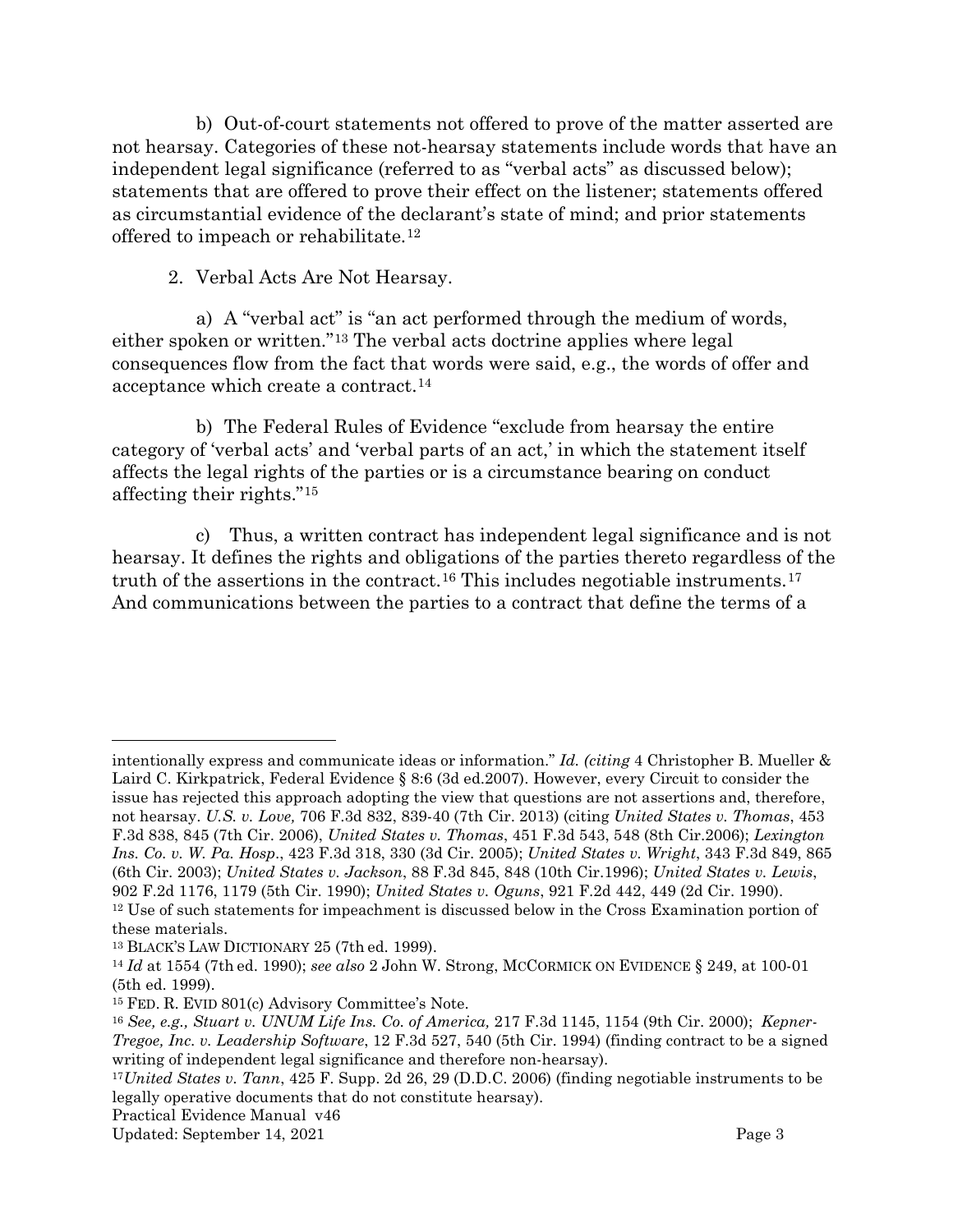contract, or prove its content, are not hearsay, as they are verbal acts or legally operative facts admitted to prove the terms of the contract.[18](#page-6-2)

- <span id="page-6-0"></span>3. Witness's Prior Inconsistent Statements.[19](#page-6-3)
	- a) Rule 613 and 801(d)(1) Compared.

<span id="page-6-1"></span>(1) There are two independent Rules that deal with the use of a witness's prior statement during trial. The first of these is Rule 613 that deals generally with the impeachment of a witness by showing that the witness made a prior statement that was inconsistent to the statement being made in court. This will be discussed in further detail in the section of this manual dealing with impeachment.

(2) The other rule dealing with prior statements of a witness is found in Rule 801 that defines hearsay. It provides that a witness's prior inconsistent statement is not hearsay provided the witness testifies and is subject to crossexamination about the prior statement, and the statement was given under oath and is inconsistent with the declarant's testimony at trial.[20](#page-6-4)

(3) These rules operate differently and should not be confused with one another. Rule 613(b) applies when two statements, one made at trial and one made previously, are irreconcilably at odds. In such an event, the cross-examiner is permitted to show the discrepancy by extrinsic evidence if necessary—not to demonstrate which of the two is true but, rather, to show that the two do not jibe (thus calling the declarant's credibility into question).[21](#page-6-5) "The theory of attack by prior inconsistent statements is not based on the assumption that the present testimony is false and the former statement true but rather upon the notion that talking one way on the stand and another way previously is blowing hot and cold, and raises a doubt as to the truthfulness of both statements."[22](#page-6-6)

(4) Thus, while Rule 613 provides that extrinsic evidence of a witness's prior inconsistent statement is admissible if the witness is given an opportunity to explain or deny the statement and the adverse party is given an opportunity to

<span id="page-6-6"></span><sup>22</sup> *McCormick on Evidence*, § 34, at 114 (7th ed. 2013).

<span id="page-6-2"></span><sup>18</sup>*See, e.g., Preferred Props., Inc. v. Indian River Estates Inc.,* 276 F.3d 790, 799 n.5 (6th Cir. 2002) (holding that verbal acts creating a contract are not hearsay); *Mueller v. Abdnor*, 972 F.2d 931, 937 (8th Cir. 1992) (holding contracts and letters from attorney relating to the formation thereof are nonhearsay);

<span id="page-6-3"></span><sup>19</sup> Prior inconsistent statements are also discussed in Section comprehensively in Section IV.B.6.d) ("Areas of Impeachment").

<span id="page-6-4"></span> $20$  FED. R. EVID.  $801(d)(1)$ .

<span id="page-6-5"></span><sup>21</sup> *U.S. v. Winchenbach,* 197 F.3d 548, 558 (1st Cir. 1999) citing *United States v. Higa*, 55 F.3d 448, 451–52 (9th Cir.1995); *Kasuri v. St. Elizabeth Hosp. Med. Ctr.*, 897 F.2d 845, 853–54 (6th Cir. 1990); *United States v. Causey*, 834 F.2d 1277, 1282–83 (6th Cir.1987); *United States v. Lay,* 644 F.2d 1087, 1090 (5th Cir. 1981).

Practical Evidence Manual v46

Updated: September 14, 2021 Page 4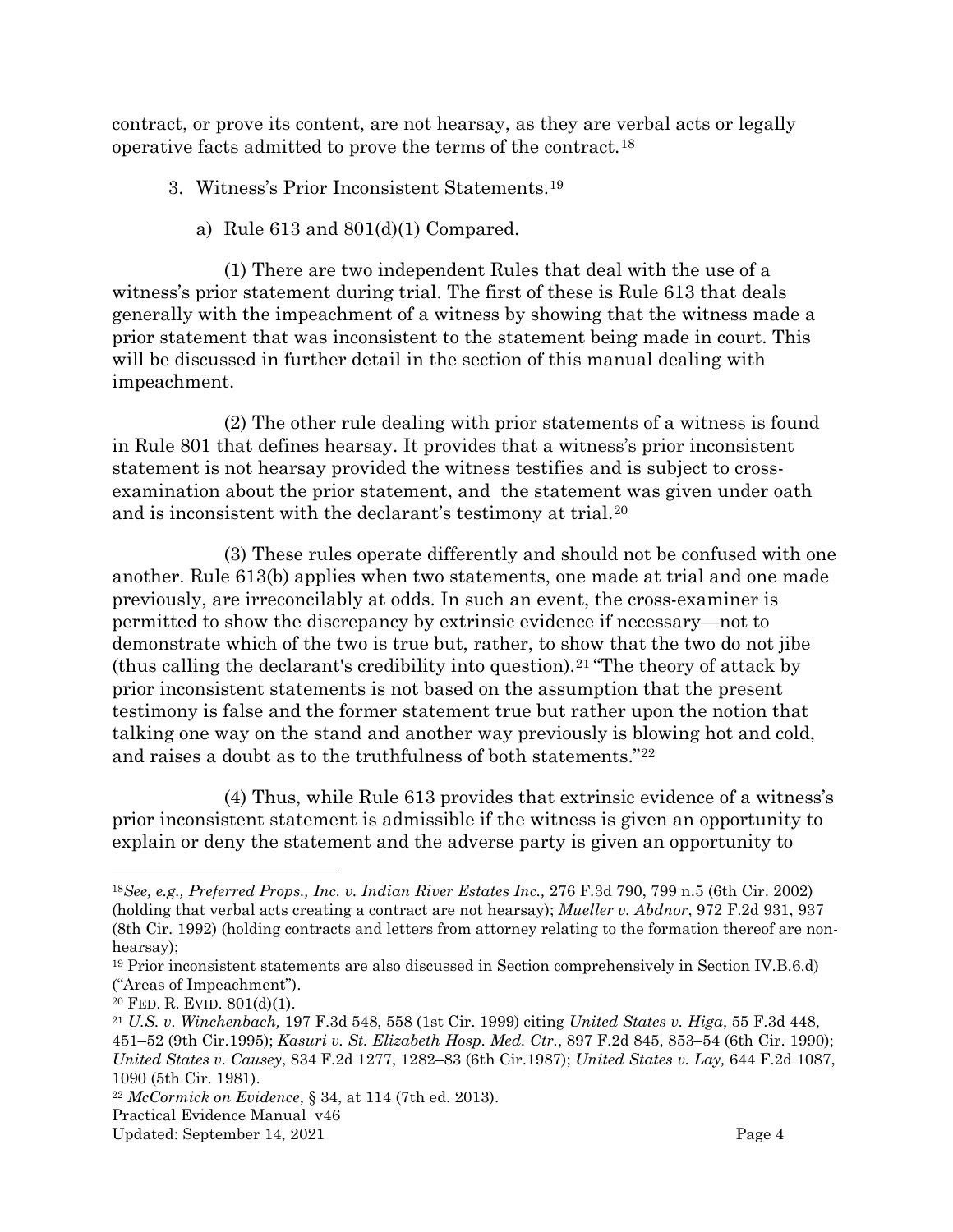examine the witness about it, prior inconsistent statements are generally admissible for impeachment purposes only under Rule 613 and are inadmissible hearsay for substantive purposes unless they were made at "a trial, hearing, or other proceeding, or in a deposition."[23](#page-7-2)

 $(5)$  On the other hand, Rule  $801(d)(1)(A)$  provides that a witness's prior inconsistent statement is not hearsay if the declarant testifies at the trial and is subject to cross-examination about the statement and the statement was given under penalty of perjury in a deposition or at another trial. Assuming the prior inconsistent statement fulfills the usual foundational requirements for admissibility of evidence, e.g., relevance and personal knowledge, it is admissible as substantive evidence.[24](#page-7-3)

b) Witness's Prior Statements under Rule 801(d)(1)(A).

(1) A witness's prior inconsistent statement is not hearsay provided:

<span id="page-7-0"></span>(a) The witness testifies and is subject to cross-examination about the prior statement, and

(b) The statement was given under oath and is inconsistent with the declarant's testimony at trial.[25](#page-7-4)

(2) A witness's prior consistent statement is not hearsay provided:

(a) It is offered to dispute a charge (express or implied) that the declarant recently fabricated it or acted from a recent improper influence or motive in so testifying; or

(b) It is offered to rehabilitate the declarant's credibility as a witness when attacked on another ground.<sup>[26](#page-7-5)</sup>

<span id="page-7-1"></span>4. Opposing Party's Statements under Rule 801(d)(2).[27](#page-7-6)

<span id="page-7-2"></span><sup>23</sup> *Santos v. Murdock,* 243 F.3d 681, 684 (2d. Cir. 2001). *See, also, U.S. v. Neal,* 452 F.2d 1085, 1086 (10th Cir. 1971).("The inconsistent statement is admitted, not as competent substantive evidence of the truth of the matters asserted, but only to impeach or discredit the witness.").

<span id="page-7-3"></span><sup>24</sup> *Weinstein's Federal Evidence,* § 801.21[1], at 801-33 (2d ed. 2014).

<span id="page-7-4"></span> $25$  FED. R. EVID.  $801(d)(1)$ .

<span id="page-7-5"></span><sup>&</sup>lt;sup>26</sup> FED. R. EVID 801(d)(1)(B) (amended 2014) (The Advisory Committee noted that "[t]he intent of the amendment is to extend substantive effect to consistent statements that rebut other attacks on a witness . . . prior consistent statements otherwise admissible for rehabilitation are not admissible substantively as well.").

<span id="page-7-6"></span><sup>27</sup> FED. R. EVID. 801(d)(formerly known as "Admission by Party Opponent").

Practical Evidence Manual v46

Updated: September 14, 2021 **Page 5**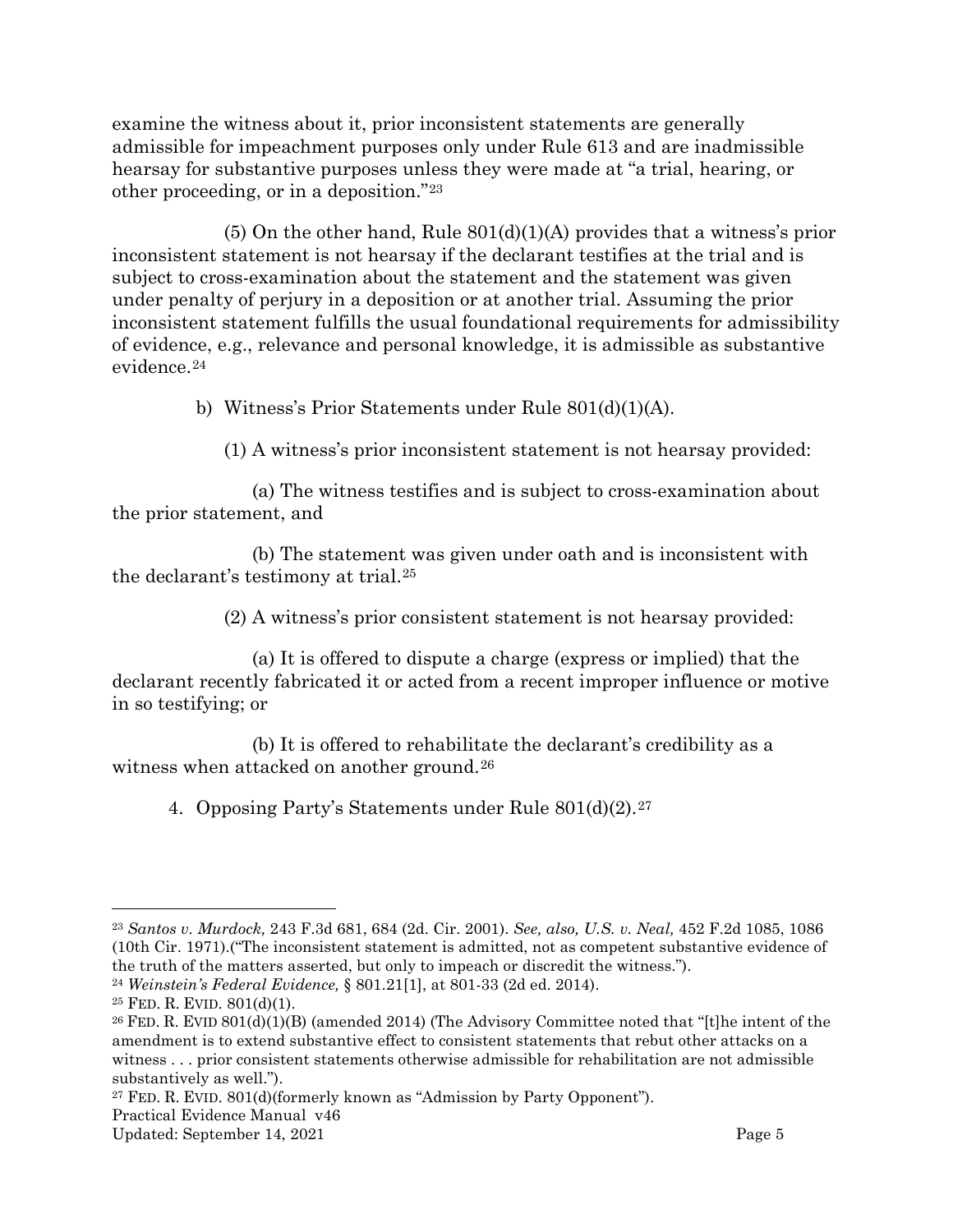a) An opposing party's statement is not hearsay if it is offered against the opposing party and the statement:

(1) was made by the party in an individual or representative capacity;

(2) is one the party manifested that it adopted or believed to be true;

(3) was made by a person whom the party authorized to make a statement on the subject;

(4) was made by the party's agent or employee on a matter within the scope of that relationship and while it existed; or

(5) was made by the party's coconspirator during and in furtherance of the conspiracy.

b) Even though an opposing party's statement can be used against the party who made the statement it cannot be used against any other party unless the party is a coconspirator and the statement was made in furtherance of the conspiracy.[28](#page-8-2)

c) This exclusion from hearsay is not to be confused with the Rule 804(b)(3), which provides an exception for declarations against interest. The Committee Note indicates that a statement can be within the exclusion even if it admitted nothing and was not against the party's interest when made.[29](#page-8-3)

<span id="page-8-0"></span>5. Hearsay Exceptions (Witness Availability Immaterial)--Rule 803.

a) Present Sense Impression.

<span id="page-8-1"></span>(1) [Rule](https://1.next.westlaw.com/Link/Document/FullText?findType=L&pubNum=1004365&cite=USFRER803&originatingDoc=I486213b1fde811ddb6a3a099756c05b7&refType=LQ&originationContext=document&transitionType=DocumentItem&contextData=(sc.UserEnteredCitation)) 803(1) sets out an exception to the hearsay rule for an out-ofcourt statement that is declarant's present-sense impression describing or explaining an event or condition made while the declarant was perceiving the event or condition, or immediately thereafter.[30](#page-8-4)

<span id="page-8-2"></span><sup>28</sup> *See Stalbosky v. Belew*, 205 F.3d 890, 894 (6th Cir. 2000) (stating that "[u]nder Rule 801(d)(2)(A), a party's statement is admissible as non-hearsay only if it is offered against that party."; *United States v. Trujillo*, 146 F.3d 838, 844 (11th Cir. 1198) (indicating agreement with the district court's curative instruction "stating that 'any statements made by [the declarant] after his arrest can only be considered against [the declarant] and cannot be considered as to any other defendant.'"; *accord United States v. Eubanks,* 591 F.2d 513, 519 (9th Cir. 1979) ("Under the provisions of Rule 801(d), inculpatory statement by appellants . . . are admissible as party admissions only against the individual declarants.").

<span id="page-8-3"></span><sup>29</sup> FED. R. EVID 801(c) Advisory Committee's Note.

<span id="page-8-4"></span><sup>30</sup> *See, e.g., U.S. v. Green,* 556 F.3d 151, 155 (3d Cir. 2009).

Practical Evidence Manual v46

Updated: September 14, 2021 Page 6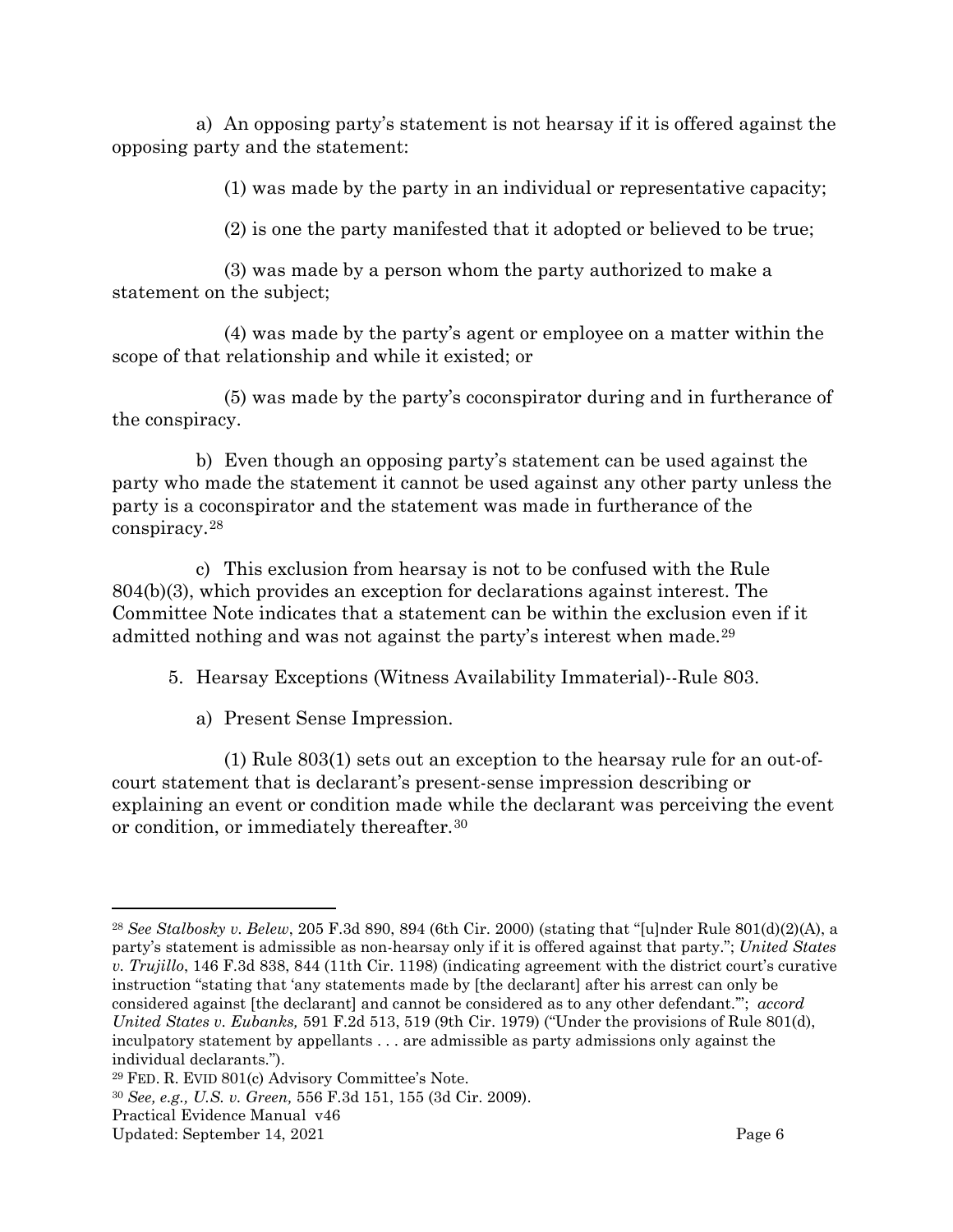(2) The underlying premise of this exception is that substantial contemporaneity of event and statement negative the likelihood of defective recollection or conscious misrepresentation. And if the witness is the declarant, the witness may be examined on the statement. If the witness is not the declarant, he may be examined as to the circumstances as an aid in evaluating the statement.[31](#page-9-1)

(3) Courts have not adopted any bright-line rule as to when a lapse of time becomes too lengthy to preclude Rule 803(1)'s application. Generally a statement made within minutes of the event that was observed by the declarant will fall within this exception<sup>[32](#page-9-2)</sup> while statements while statements made after a period of time will not.[33](#page-9-3) 

b) Excited Utterance.

<span id="page-9-0"></span>(1) [Rule](https://1.next.westlaw.com/Link/Document/FullText?findType=L&pubNum=1004365&cite=USFRER803&originatingDoc=I486213b1fde811ddb6a3a099756c05b7&refType=LQ&originationContext=document&transitionType=DocumentItem&contextData=(sc.UserEnteredCitation)) 803(2) sets out an exception to the hearsay rule for excited utterances relating to a startling event or condition, made while the declarant was under the stress of excitement that it caused. This exception requires that (1) there was a startling event; (2) the statement was made while the declarant was under the stress of excitement from this event; and (3) the statement related to this event.[34](#page-9-4)

(2) This exception is premised on the belief that a person is unlikely to fabricate lies (which presumably takes some deliberate reflection) while the declarant's mind is preoccupied with the stress of an exciting event.[35](#page-9-5)

(3) To qualify for this exception, there must be evidence that an event occurred and that it was startling. The content of the statement itself may be the only proof of the startling event occurred because the court is not bound by the rules of evidence in making determinations of admissibility of evidence and is entitled to rely on hearsay[.36](#page-9-6)

<span id="page-9-1"></span><sup>31</sup> Advisory Committee Note to 803(1).

<span id="page-9-2"></span><sup>32</sup> *See, e.g., [United States v. Shoup,](https://1.next.westlaw.com/Link/Document/FullText?findType=Y&serNum=2011391904&pubNum=506&originatingDoc=I486213b1fde811ddb6a3a099756c05b7&refType=RP&fi=co_pp_sp_506_42&originationContext=document&transitionType=DocumentItem&contextData=(sc.Default)#co_pp_sp_506_42)* [476 F.3d 38, 42 \(1st Cir.2007\)](https://1.next.westlaw.com/Link/Document/FullText?findType=Y&serNum=2011391904&pubNum=506&originatingDoc=I486213b1fde811ddb6a3a099756c05b7&refType=RP&fi=co_pp_sp_506_42&originationContext=document&transitionType=DocumentItem&contextData=(sc.Default)#co_pp_sp_506_42) (911 phone call made "only one or two minutes ... immediately following" event admissible); *[United States v. Danford,](https://1.next.westlaw.com/Link/Document/FullText?findType=Y&serNum=2008210264&pubNum=506&originatingDoc=I486213b1fde811ddb6a3a099756c05b7&refType=RP&fi=co_pp_sp_506_687&originationContext=document&transitionType=DocumentItem&contextData=(sc.Default)#co_pp_sp_506_687)* [435 F.3d 682,](https://1.next.westlaw.com/Link/Document/FullText?findType=Y&serNum=2008210264&pubNum=506&originatingDoc=I486213b1fde811ddb6a3a099756c05b7&refType=RP&fi=co_pp_sp_506_687&originationContext=document&transitionType=DocumentItem&contextData=(sc.Default)#co_pp_sp_506_687)  [687 \(7th Cir.2006\)](https://1.next.westlaw.com/Link/Document/FullText?findType=Y&serNum=2008210264&pubNum=506&originatingDoc=I486213b1fde811ddb6a3a099756c05b7&refType=RP&fi=co_pp_sp_506_687&originationContext=document&transitionType=DocumentItem&contextData=(sc.Default)#co_pp_sp_506_687) (statement made "less than 60 seconds" after witnessing robbery qualified as present-sense impression).

<span id="page-9-3"></span><sup>33</sup> *United States v. Blakey*, 607 F.2d 779, 785 (7th Cir.1979)("we are nevertheless unaware of any legal authority for the proposition that 50 minutes after the fact may appropriately be considered "immediately thereafter."); *United States v. Narciso*, 446 F. Supp. 252, 287-88 (E.D. Mich. 1977) (note written two hours after event and in response to questions not present-sense impression because declarant "not only had time to reflect on what had transpired [but] was intentionally encouraged to reflect on those events before answering").

<span id="page-9-5"></span><span id="page-9-4"></span><sup>34</sup> *Woodward v. Williams*, 263 F.3d 1135, 1140 (10th Cir. 2001).

<sup>35</sup> *United States v. Joy*, 192 F.3d 761, 766 (7th Cir. 1999)

<span id="page-9-6"></span><sup>36</sup> Fed. R. Evid. 104(a)(in deciding questions of admissibility of evidence, "the court is not bound by the rules of evidence….").

Practical Evidence Manual v46

Updated: September 14, 2021 Page 7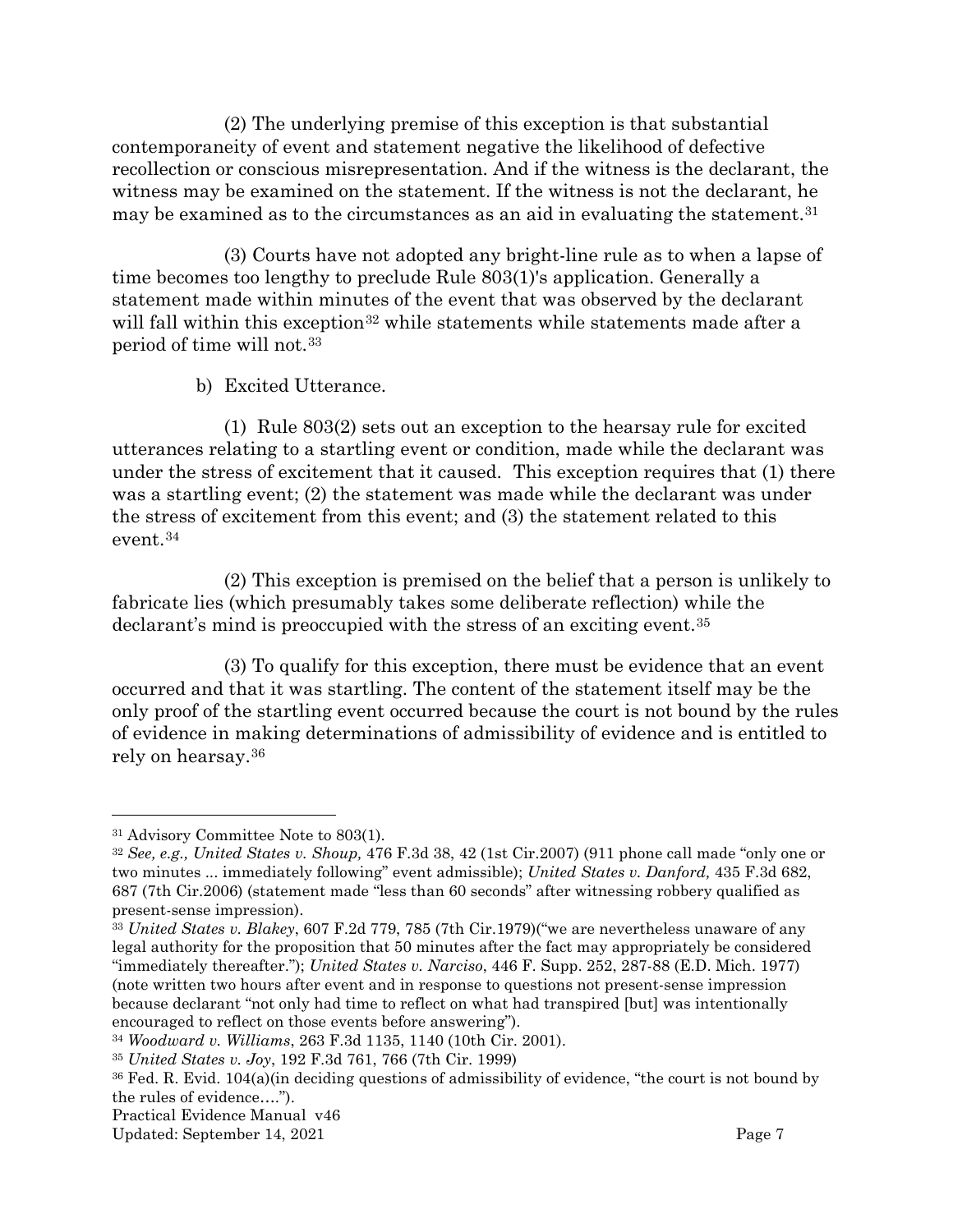(4) This exception is different from the present sense impression because the statement need not describe or explain the event or condition observed by the declarant; it must only relate to the event in some manner.<sup>[37](#page-10-2)</sup>

c) Recorded Recollection.[38](#page-10-3)

<span id="page-10-0"></span>(1) [Rule](https://1.next.westlaw.com/Link/Document/FullText?findType=L&pubNum=1004365&cite=USFRER803&originatingDoc=I486213b1fde811ddb6a3a099756c05b7&refType=LQ&originationContext=document&transitionType=DocumentItem&contextData=(sc.UserEnteredCitation)) 803(5) sets out an exception to the hearsay rule for a record concerning a matter about which a witness once had personal knowledge but as to which the witness now has insufficient knowledge provided the record can be shown to:

(a) have been made or adopted by the witness when it was fresh in the witness' memory; and

(b) to accurately reflect the witness's memory.

(2) The requirement that the record concern a matter that "accurately reflects the witness's knowledge" means that the record will not be admissible unless the witness had sufficient personal knowledge of the events in question at the time of recording the recollection to satisfy the requirement that a witness must have personal knowledge of the matter to which the witness is testifying.<sup>39</sup>

(3) If the record is admitted, it may be read into evidence but not received as an exhibit unless offered by the adverse party.[40](#page-10-5)

6. Residual Exception.[41](#page-10-6)

<span id="page-10-1"></span>a) A statement that does not fall within one of the enumerated hearsay exceptions in Rule 803 or 804 may nevertheless be admissible provided it has equivalent circumstantial guarantees of trustworthiness.

b) Five conditions must be met to admit hearsay evidence under the residual exception of Rule 807:

<span id="page-10-2"></span><sup>37</sup> *Woodward v. Williams*, 263 F.3d 1135, 1141 (10th Cir. 2001)("The Advisory Committee Notes to Rule 803 specifically state that an excited utterance is not limited to a "description or explanation of the event or condition" but rather includes anything that "relate[s]" to the event."). In *Woodward,* the court held that the decedent's statement "He is going to kill me" was properly admitted at the defendant's trial for murder as an excited utterance because the statement was made after she witnessed a violent confrontation between her father and her estranged husband and while she was curled in a fetal position even though it did not describe a startling event that precipitated the statement. It was sufficient that the statement "relates to" the startling event.

<span id="page-10-3"></span><sup>38</sup> FED. R. EVID. 803(5).

<span id="page-10-4"></span><sup>39</sup> FED. R. EVID. 602 ("Need for Personal Knowledge").

<span id="page-10-5"></span><sup>40</sup> FED. R. EVID. 803(5).

<span id="page-10-6"></span><sup>41</sup> FED. R. EVID. 807.

Practical Evidence Manual v46

Updated: September 14, 2021 **Page 8**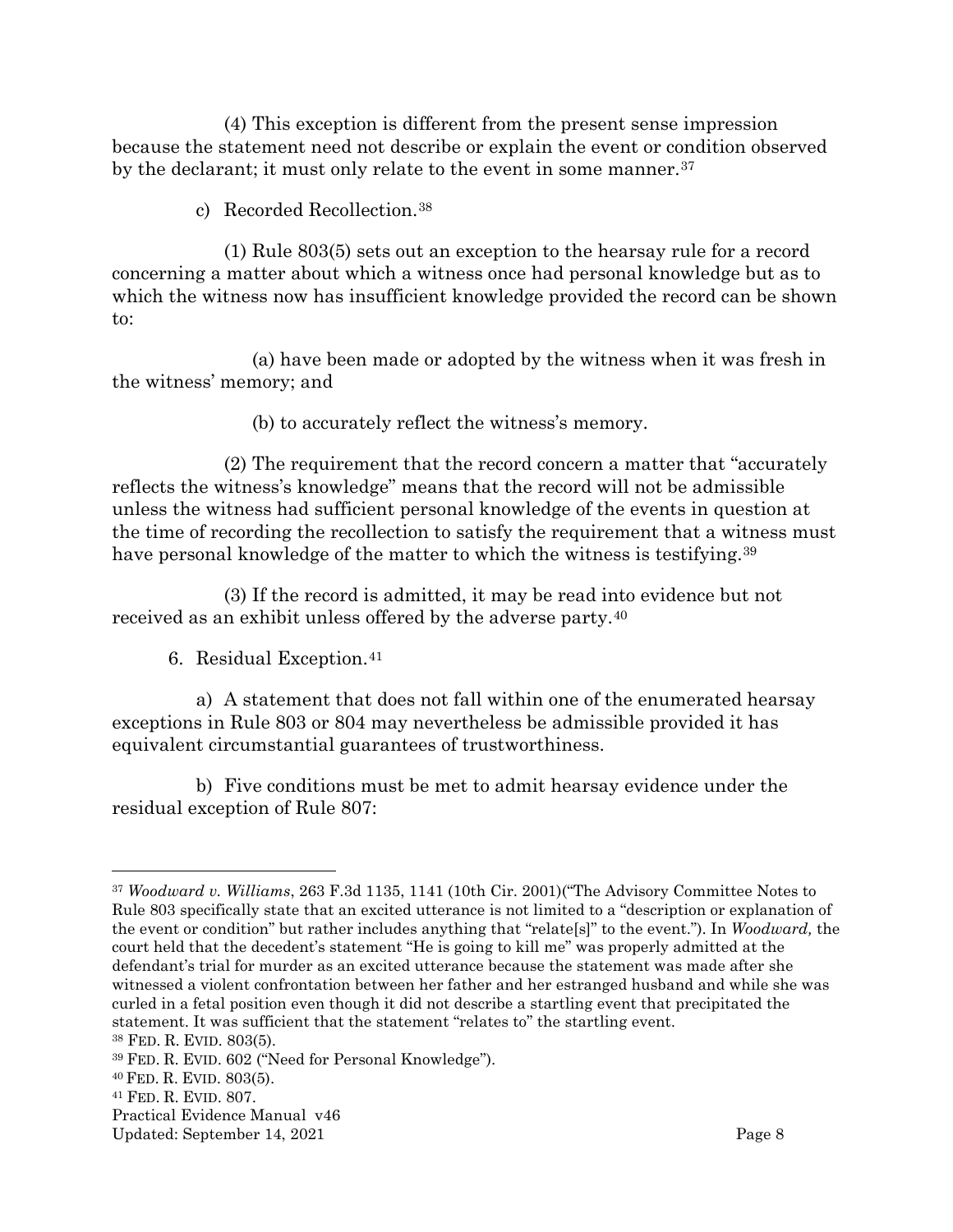(1) There must be equivalent circumstantial guarantees of trustworthiness;

(2) It must be offered as evidence of a material fact;

(3) It must be more probative than other available evidence;

(4) Admitting the evidence must serve the interests of justice; and

(5) Reasonable notice of the intent to offer the statement and the substance of the statement must be provided to the opposing party before trial.<sup>[42](#page-11-1)</sup>

c) As to any failure to provide notice, the objecting party must show he was harmed by the testimony or that he did not have "a fair opportunity to meet the statements."[43](#page-11-2)

<span id="page-11-0"></span>B. Compromise and Offers to Compromise.

1. Evidence of an offer to compromise or conduct or a statements made during compromise negotiations about the claim is not admissible to prove or disprove the validity or amount of a disputed claim.[44](#page-11-3)

2. Importantly, the claim must be disputed in some way before this rule of exclusion applies.

a) The policy considerations which underlie the rule do not come into play when the effort is to induce a creditor to settle an admittedly due amount for a lesser sum. That is, the rule requires that the claim be disputed as to either validity or amount.[45](#page-11-4)

b) "The [Advisory Committee's] Note requires a careful distinction between frank disclosure during the course of negotiations—such as, 'All right, I was negligent. Let's talk about damages' (inadmissible)— and the less common situation in which both the validity of the claim and the amount of damages are

<span id="page-11-1"></span><sup>42</sup> FED. R. EVID. 807. *See, e.g., United States v. Parker*, 749 F.2d 628, 633 (11th Cir. 1984) (citing *United States v. Mathis*, 559 F.2d 294, 298 (5th Cir. 1977)).

<span id="page-11-2"></span><sup>43</sup> *United States v. Leslie*, 542 F.2d 285, 291 (5th Cir.1976). *See also United States v. Iaconetti*, 540 F.2d 574, 578 (2d Cir.1976), cert. denied, 429 U.S. 1041, 97 S.Ct. 739, 50 L.Ed.2d 752 (1977) (holding that where "defendant did not request a continuance or in any way claim that he was unable adequately to prepare to meet the rebuttal testimony [it] further militates against a finding that he was prejudiced by it.").

<span id="page-11-3"></span><sup>44</sup> FED. R. EVID. 408.

<span id="page-11-4"></span>Practical Evidence Manual v46 <sup>45</sup> *Molinos Valle Del Cibao v. Lama,* 633 F.3d 1330 (11th Cir. 2011) (citing *Advisory Committee* Note to FED. R. EVID. 901; 2 WEINSTEIN'S FEDERAL EVIDENCE § 408.06 (2d ed. 2010)).

Updated: September 14, 2021 Page 9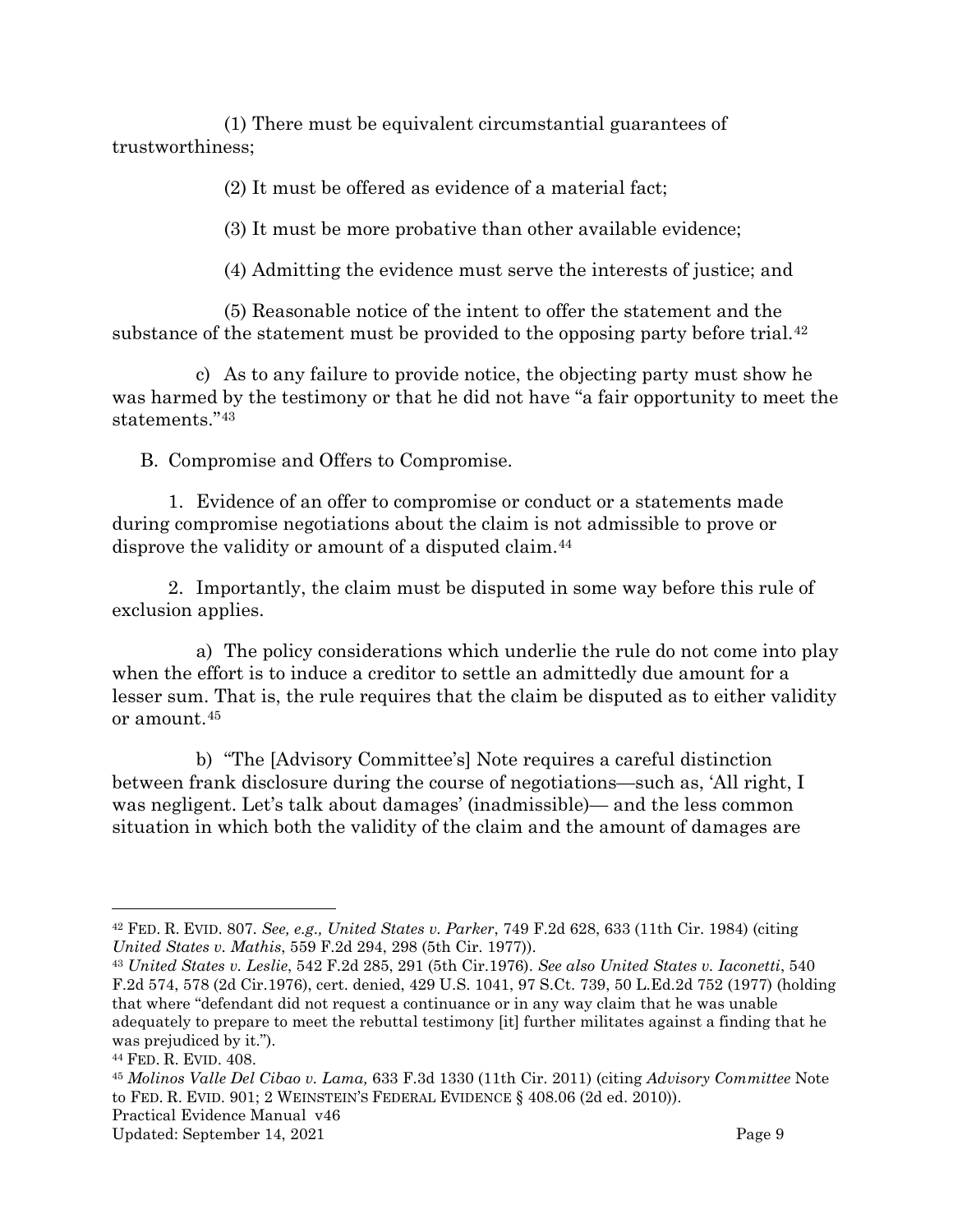admitted—'Of course, I owe you the money, but unless you're willing to settle for less, you'll have to sue me for it' (admissible)."[46](#page-12-5)

<span id="page-12-0"></span>III.Commonly Overlooked Rules.

<span id="page-12-1"></span>A. Limited Admissibility.

When evidence that is admissible as to one party or one purpose but not for another party or purpose is admitted, the court shall, upon request, restrict the evidence to its proper scope and instruct the jury accordingly[.47](#page-12-6)

<span id="page-12-2"></span>B. Remainder of or Related Writings.

When a writing or recorded statement is introduced by a party, and adverse party may require the introduction at that time of any other part or any other writing or recorded statement that ought in fairness to be considered at the same time.<sup>[48](#page-12-7)</sup>

<span id="page-12-3"></span>C. Habit; Routine Practice.

Evidence of a person's habits or an organization's routine practices is relevant to prove that the person or organization acted in conformity with the habit or routine practice on a particular occasion. This is true regardless of whether the evidence is corroborated.[49](#page-12-8)

#### <span id="page-12-4"></span>D. Rule of Sequestration of Witnesses.

1. The court must, if requested by a party, order witnesses excluded so that they cannot hear other witnesses' testimony. The court may also do so on its own.[50](#page-12-9) The rule is one of the most important trial mechanisms for reaching truth. Sequestration of witnesses has been referred to as "one of the greatest engines that the skill of man has ever invented for the detection of liars in a court of justice."[51](#page-12-10)

2. The right to exclude witnesses was not created by the Federal Rules of Evidence. Its origin dates to the Book of Susanna, in the Apocrypha.[52](#page-12-11) Susanna of Biblical times was charged with adultery, for which the penalty was death. Daniel, suspecting complicity between the two prosecutorial witnesses, issued this order: "Separate the witnesses far from each other, and I will examine them." When the

<span id="page-12-5"></span><sup>46</sup> *Id.* (citing *Preis v. Lexington Ins. Co.,* 279 F. App'x 940, 942-43 (11th Cir. 2008); *Dallis v. Aetna Life Ins. Co.,* 768 F.2d 1303, 1306-07 (11th Cir. 1985)).

<span id="page-12-6"></span><sup>47</sup> FED. R. EVID. 105.

<span id="page-12-7"></span><sup>48</sup> FED. R. EVID. 106.

<span id="page-12-9"></span><span id="page-12-8"></span><sup>49</sup> FED. R. EVID. 406. 50 FED. R. EVID. 615.

<span id="page-12-10"></span><sup>51</sup> Opus 3 Ltd. v. Heritage Park, Inc., 91 F.3d 625, 628 (4th Cir. 1996).

<span id="page-12-11"></span>Practical Evidence Manual v46 <sup>52</sup> "The history of Susanna," Art and the Bible (http://www.artbible.info/bible/susanna/1.html).

Updated: September 14, 2021 Contract and the Updated: September 14, 2021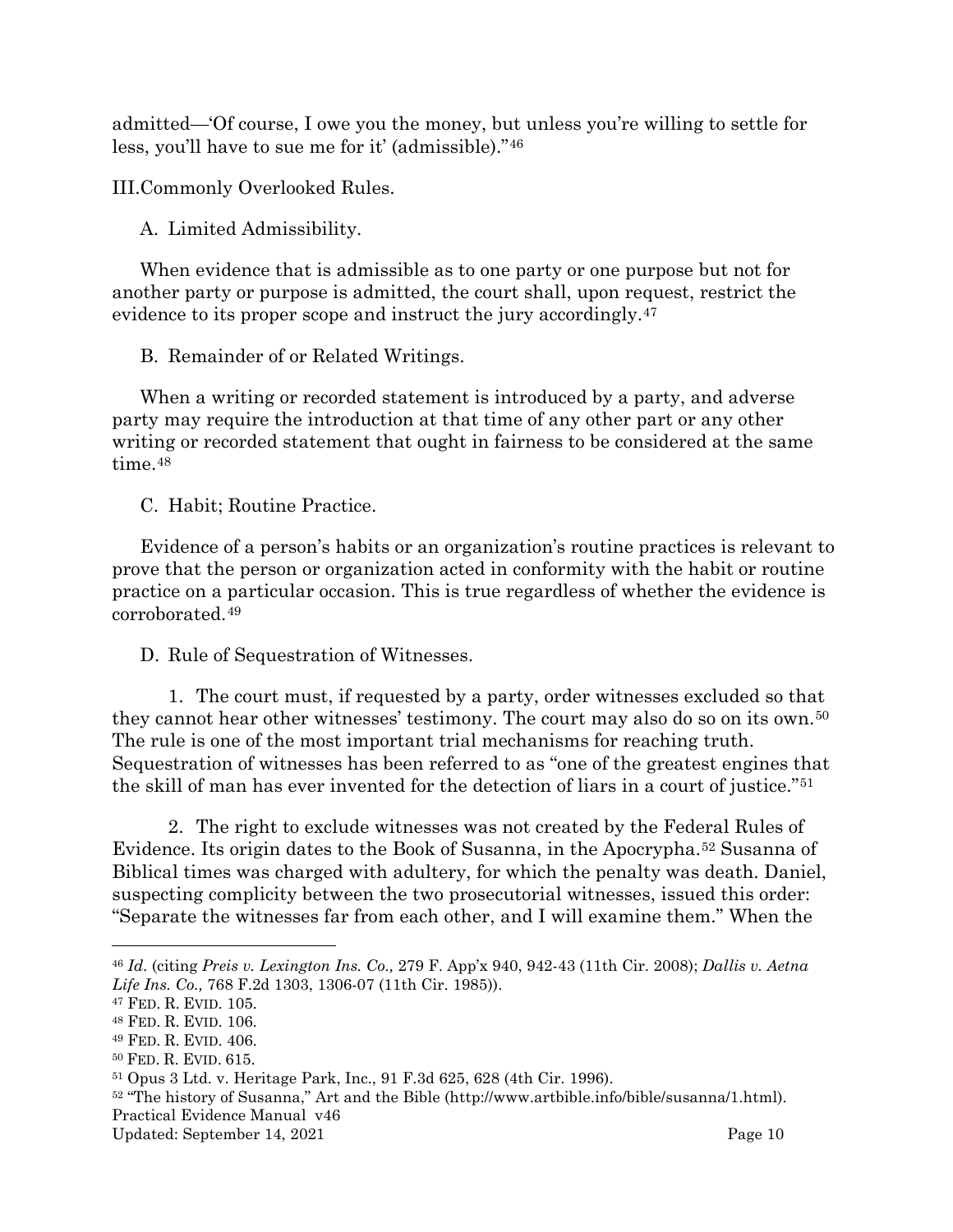process revealed material discrepancies in the witnesses' stories, Susanna was acquitted and the witnesses were beheaded for giving false testimony. Professor Wigmore, characterizing the pedigree and importance of the sequestration rule, states, "There is perhaps no testimonial expedient which, with as long a history, has persisted in this manner without essential change."[53](#page-13-0)

- 3. The Court, however, may not exclude any of the following:
	- a) A party who is a natural person.
	- b) An officer or employer that is a representative of a corporate party.
	- c) A person who is shown to by a party to be essential to a party's cause.
	- d) A person authorized by statute to be present. [54](#page-13-1)

4. A common exception to this rule is expert witnesses whose presence may be to advise counsel in the management of the litigation.[55](#page-13-2) The policy reasons for the sequestration rule preventing one witness from conforming his testimony to that of another are not applicable when an expert is involved. The expert testifies to his opinion, not to controverted facts.<sup>[56](#page-13-3)</sup>

5. The sequestration rule has been held to apply to depositions.[57](#page-13-4)

6. This rule has also been interpreted to include prohibiting witnesses from discussing their testimony with other witnesses outside of the courtroom. The rule, however, does not by its terms prohibit lawyers from communicating with witnesses. But the United States Supreme Court<sup>[58](#page-13-5)</sup> has held that a trial court's inherent authority to control its proceedings includes the right to prohibit lawyers from communicating with witnesses—even when the witness is the lawyer's client. A lawyer seeking to preclude opposing counsel from communicating with a witness must request an appropriate order from the trial court. The decision to prohibit lawyers from communicating with witnesses is within the trial court's discretion.<sup>[59](#page-13-6)</sup>

<span id="page-13-0"></span><sup>53</sup> *Government of Virgin Islands v. Edinborough*. 625 F.2d 472, 473 (3rd Cir. 1980)(citing 6 Wigmore on Evidence § 1837, at 457).

<span id="page-13-1"></span><sup>54</sup> FED. R. EVID. 615.

<span id="page-13-2"></span><sup>55</sup> *Advisory Committee* Note to FED. R. EVID. 615 (citing 6 Wigmore §1841, n. 4).

<span id="page-13-3"></span><sup>56</sup> *See, e.g., Skidmore v. Northwest Engineering Co.,* 90 F.R.D. 75, 76 (S.D. Fla. 1981).

<span id="page-13-4"></span><sup>57</sup> *Id.* (citing *Williams v. Electronic Control Systems, Inc.,* 68 F.R.D. 703 (E.D. Tenn. 1975)).

<span id="page-13-5"></span><sup>58</sup>*Perry v. Leeke,* 488 U.S. 272, 283-84 (1989).

<span id="page-13-6"></span><sup>59</sup> For an excellent discussion of "invoking the rule" to preclude opposing counsel from

communicating with witnesses, *see* Judge Tom Barber, *Restrictions on Lawyers Communicating with Witnesses During Testimony: Law, Lore, Opinions, and the Rule*, 83 Fla. Bar. J. 58 (July/August 2009).

Practical Evidence Manual v46

Updated: September 14, 2021 Page 11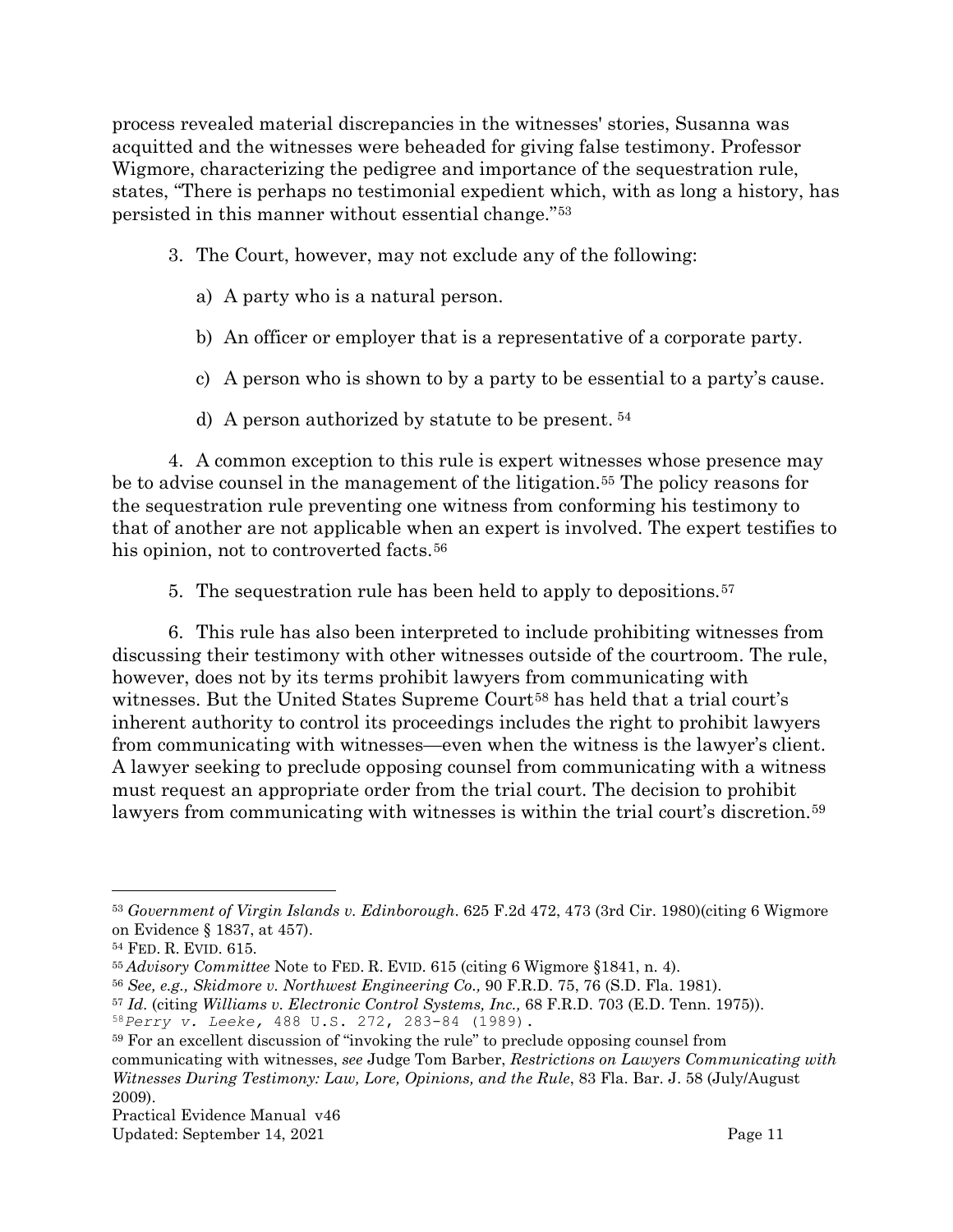<span id="page-14-0"></span>E. Proffers.

1. Where an objection is sustained and evidence is excluded, to preserve a claim of error, the party offering the evidence must inform the court of its substance by an offer of proof, unless the substance is apparent from the context.<sup>[60](#page-14-3)</sup>

2. The method of making the offer of proof is within the court's discretion and can take various forms:

a) Typically, a proffer is made by having the witness answer the question on the record out of the presence of the jury.

b) As an alternative, a proffer may also be made by including in the record a written statement of the anticipated answer.

c) Counsel may also orally proffer to the court the answer which is being excluded.[61](#page-14-4)

<span id="page-14-1"></span>IV.The "Do's" and "Don'ts" of Effective Witness Examination.

<span id="page-14-2"></span>A. Direct Examination.

1. Applicable Rule.

#### **Rule 611. Mode and Order of Examining Witnesses and Presenting Evidence**

(c) Leading Questions. Leading questions should not be used on direct examination except as necessary to develop the witness's testimony. Ordinarily, the court should allow leading questions:

(1) on cross-examination; and

(2) when a party calls a hostile witness, an adverse party, or a witness identified with an adverse party.

2. Questions asked of the witness by the person calling the witness are called direct examination. With certain exceptions, leading questions should not be used on direct examination.

3. A leading question is one that suggests the answer to the person being questioned. If a question can be answered by a mere "yes" or "no" it is generally

<span id="page-14-4"></span>Practical Evidence Manual v46 <sup>61</sup> *Johnson v. Moore,* 493 F. Supp. 2d 1236, 1240 (citing Charles W. Ehrhardt, Florida Evidence (2006), § 104.3, pp. 31-32).

<span id="page-14-3"></span><sup>60</sup> See FED. R. EVID. 103(a)(2).

Updated: September 14, 2021 Page 12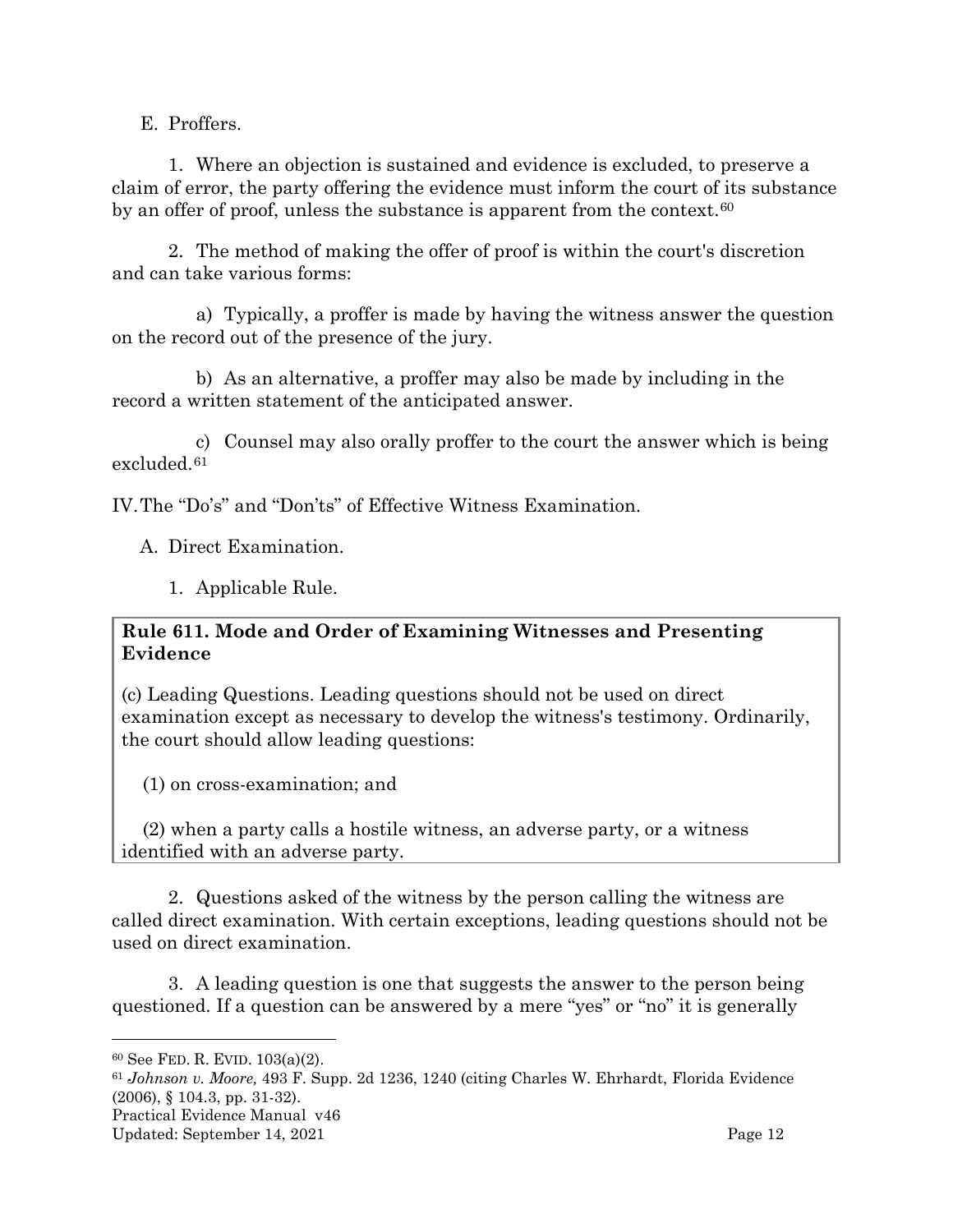considered leading. As a general proposition, questions containing the words, "Who, What, When, Where, Why, or How," are not leading questions.

- 4. Examples:
	- a) Leading question—"Was Mr. Jones in the room with you?"
	- b) Non-leading question—"Who was in the room with you?"
- 5. Exceptions.

a) "[E]xcept as necessary to develop the witness' testimony." Rule 611(c) provides that even on direct examination leading questions are proper to the extent necessary to develop the witness' testimony. Examples:

(1) Undisputed preliminary or inconsequential matters may be brought out through leading questions. To lead a witness through questions on topics on which there is absolutely no controversy is an efficient use of court time and is harmless to the opposing party.

(2) A witness that has trouble communicating such as a child or an adult with a communication problem may be asked leading questions.

(3) A witness whose recollection has been exhausted may under appropriate circumstances have his or her memory refreshed through the use of leading questions.

(4) In making a transition, a witness may be led to a new topic.

b) Hostile Witnesses. Of course, when an adverse party is called or a witness who is shown to be hostile to the examiner's questions, then leading questions become necessary to elicit the truth. The harm of having friendly witnesses respond to suggestive questions is not present. In such cases, examination may proceed as if on cross-examination.

<span id="page-15-0"></span>B. Cross-Examination.

1. Applicable Rule.

# <span id="page-15-1"></span>**Rule 611. Mode and Order of Examining Witnesses and Presenting Evidence**

(b) Scope of Cross-Examination. Cross-examination should not go beyond the subject matter of the direct examination and matters affecting the witness's credibility. The court may allow inquiry into additional matters as if on direct examination.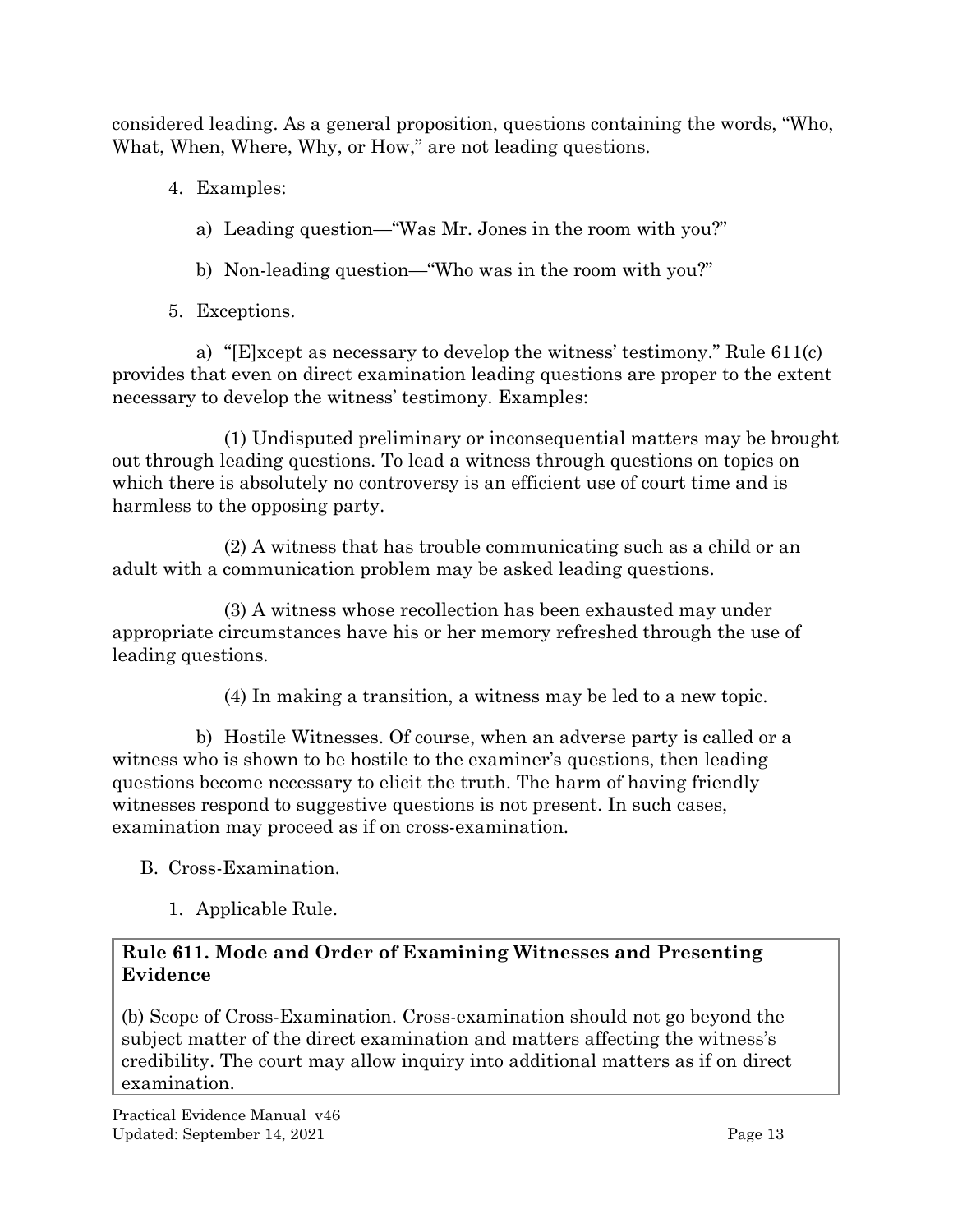(c) Leading Questions. Leading questions should not be used on direct examination except as necessary to develop the witness's testimony. Ordinarily, the court should allow leading questions:

(1) on cross-examination; and

(2) when a party calls a hostile witness, an adverse party, or a witness identified with an adverse party.

2. Scope of Cross-Examination.

<span id="page-16-0"></span>While the scope of cross-examination should generally be limited to the subject matter of the direct examination and matters affecting credibility, it is often expedient from the standpoint of court time and the convenience of witnesses to inquire in areas that are not covered on direct examination. This is particularly true in bankruptcy court where evidentiary hearings are often conducted on an emergency basis and time is at a premium. Rule 611(b) in fact contemplates that the court has broad discretion to permit inquiry in additional areas. A simple request to the court to inquire outside the scope of direct accompanied by an explanation of the witness's personal needs will ordinarily be granted.

Note, however, that when cross-examination is permitted to go beyond the scope of direct, for example, to establish facts supporting an element of the examining party's case, the examiner is required to ask questions of non-hostile witnesses as if on direct.<sup>[62](#page-16-2)</sup>

3. Practice Pointers.[63](#page-16-3)

<span id="page-16-1"></span>a) Before rising to cross-examine a witness, the advocate should first consider the following questions. Has the witness given any testimony that is harmful to the advocate's case? Are the facts testified to by the witness subject to reasonable dispute? Most importantly, is it necessary for the advocate to cross examine the witness at all?

b) In the words of one of the great trial lawyers of all times:

"Most young lawyers seem to think it is necessary to cross-examine every witness called against their side of the case. Being conscious of their own capacity as trial lawyers, they are afraid of being criticized by their clients or

<span id="page-16-3"></span>Practical Evidence Manual v46 <sup>63</sup> For an informative and entertaining lecture on this topic *see* Irving Younger, The Ten Commandments of Cross-Examination (National Institute for Trial Advocacy 1975) (video recording available from Stetson University College of Law, Law Library) ("Younger's Ten Commandments").

<span id="page-16-2"></span><sup>62</sup> *MDU Resources Group v. W.R. Grace and Co.,* 14 F.3d 1274, 1282, n. 14 (8th Cir. 1994).

Updated: September 14, 2021 Page 14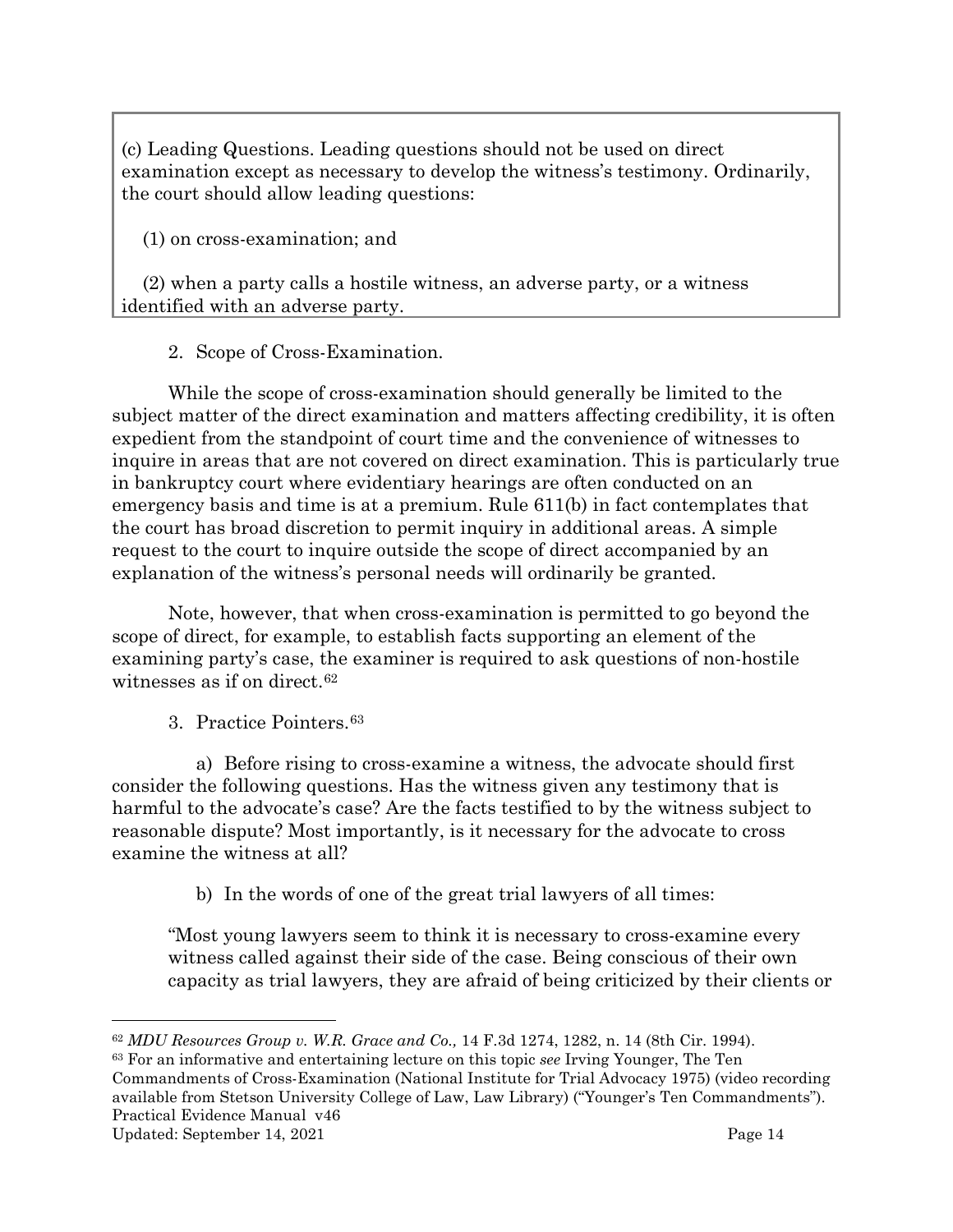associates if they lose the opportunity for cross examining. At the very threshold of this discussion let me denounce this idea as most erroneous. Almost daily, even now, lawyers associated with me in my cases expostulate with me for allowing witnesses to leave the stand without any crossexamination, until the excited whisper in my ear, 'Are you going to ask this witness any questions at all?' has become so familiar that I should almost miss its absence in my daily work."[64](#page-17-2)

c) More damage is done by attorneys to their client's cases in the area of cross-examination than any other area. All too often, gaps in an opposing party's prima facie case are filled by the other party on cross-examination. "An advocate should remember that 'he is the greatest cross examiner who makes the fewest blunders,' and a single mistake may make an opening for a flood of testimony that may overwhelm him."[65](#page-17-3)

4. Cross-Examination of a Friendly Witness.

<span id="page-17-0"></span>Oftentimes a party will call as a witness the opposing party or agent of the opposing party. The adverse party may use leading questions in the direct examination because the witness is the adverse party.<sup>[66](#page-17-4)</sup> The attorney representing the party will then often proceed to use leading question on cross-examination of his own client. The same dangers exist in permitting leading questions in such instances. While Rule 611(c) provides that "ordinarily" leading questions should be permitted on cross-examination, the general rule has no applicability when the witness is friendly. In such instances, the prohibition against leading questions applies.[67](#page-17-5)

5. Ten Rules of Cross-Examination.

<span id="page-17-1"></span>Here are Ten Rules to follow when considering whether and how to conduct cross-examination:[68](#page-17-6)

Rule #1: Be brief, short, and succinct. Use short questions with plain words. Avoid long complicated sentences containing clauses with subordinate

<span id="page-17-6"></span><sup>68</sup> Rules one through seven are adapted from Younger's Ten Commandments.

<span id="page-17-2"></span><sup>64</sup> FRANCIS L WELLMAN, DAY IN COURT OR THE SUBTLE ARTS OF GREAT ADVOCATES 182 (The Macmillan Company 1910).

<span id="page-17-3"></span><sup>65</sup> *Id.* at 183.

<span id="page-17-4"></span><sup>66</sup> "Ordinarily, the court should allow leadings questions…when a party calls … an adverse party…." FED. R. EVID. 611(c)(2).

<span id="page-17-5"></span><sup>&</sup>lt;sup>67</sup> According to the Notes of Advisory Committee on Proposed Rules to FED. R. EVID. 611, "[t]he purpose of the qualification 'ordinarily' is to furnish a basis for denying the use of leading questions when the cross-examination is cross-examination in form only and not in fact, as for example the 'cross-examination' of a party by his own counsel after being called by the opponent (savoring more of re-direct) or of an insured defendant who proves to be friendly to the plaintiff." *See also Ardoin v. J. Ray McDermott & Company, Inc.,* 684 F.2d 335, 336 (5th Cir. 1982).

Practical Evidence Manual v46

Updated: September 14, 2021 **Page 15**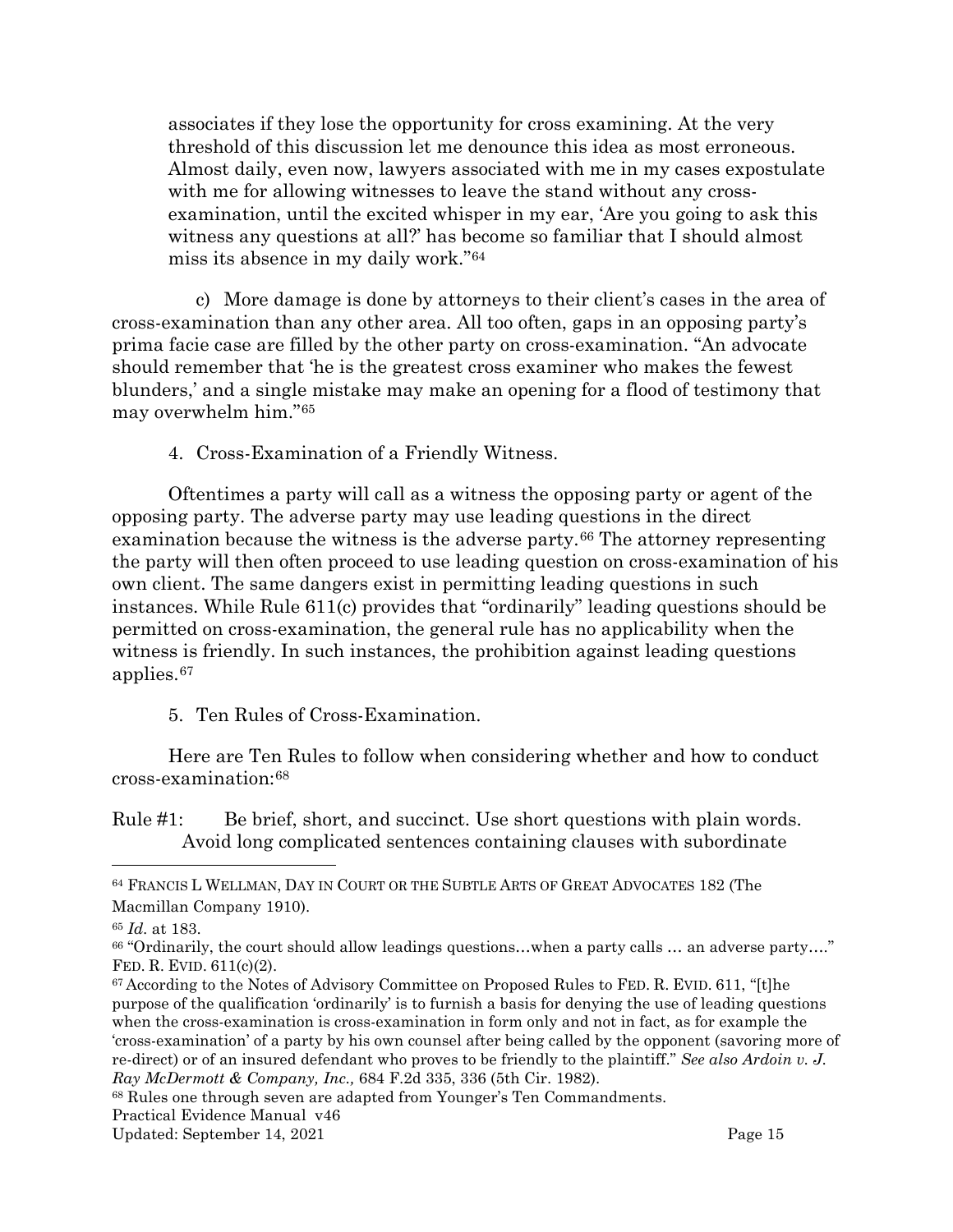clauses on subordinate clauses. On a good day, you may have three points to make. Make them and sit down. Remember—the shorter the time you're on your feet, the less damage you'll do.

- Rule #2: Never ask anything but a leading question. (Go ahead, put words in the witness's mouth—make the witness say what you want.)
- Rule #3: Never ask a question to which you do not already know the answer. "[I]t should be remembered that fishing questions are very apt to catch the wrong answers."[69](#page-18-0) Cross-examination is not a deposition—the time for discovery has passed! An exception to this is where it doesn't matter what the answer is.
- Rule #4: Listen to the answer!
- Rule #5: Do not quarrel with the witness. Avoid the one question too many. If you get a stupid answer, STOP. (See Rule #6 below.)
- Rule #6: Never permit a witness to explain anything. They will.
- Rule #7: Do not give the witness an opportunity to repeat what the witness said on direct examination. All too often the advocate takes the witness over the same story that the witness has already given his adversary in the absurd hope that the witness is going to change the story in the repetition and not retell it with double effect upon the trier of fact.<sup>[70](#page-18-1)</sup> This only reinforces the other party's case.
- Rule #8: When in doubt, stick to safe areas for cross, e.g., areas of impeachment (discussed below) such as bias or lack of sincerity, faulty perception, faulty memory, and prior inconsistent statements.
- Rule #9: Don't make a mountain out of a mole hill. "The mistake should be avoided, so common among the inexperienced, of making much of trifling discrepancies. It has been aptly said that juries have no respect for small triumphs over a witness's self possession or memory."[71](#page-18-2)
- Rule #10: Don't be a jerk. "The sympathies of the jury [or judge] are invariably on the side of the witness, and they are quick to resent any discourtesy toward him."<sup>[72](#page-18-3)</sup> "It is marvelous how much may be accomplished with the most difficult witness simply by good humor, a smile, and tone of friendliness."[73](#page-18-4)

- <span id="page-18-3"></span><sup>72</sup> *Id.* at 189.
- <span id="page-18-4"></span><sup>73</sup> *Id.*

Practical Evidence Manual v46 Updated: September 14, 2021 **Page 16** 

<span id="page-18-0"></span><sup>69</sup> WELLMAN, *supra* note 15, at 185.

<span id="page-18-2"></span><span id="page-18-1"></span><sup>70</sup> *Id.* at 187.

<sup>71</sup> *Id.* at 195.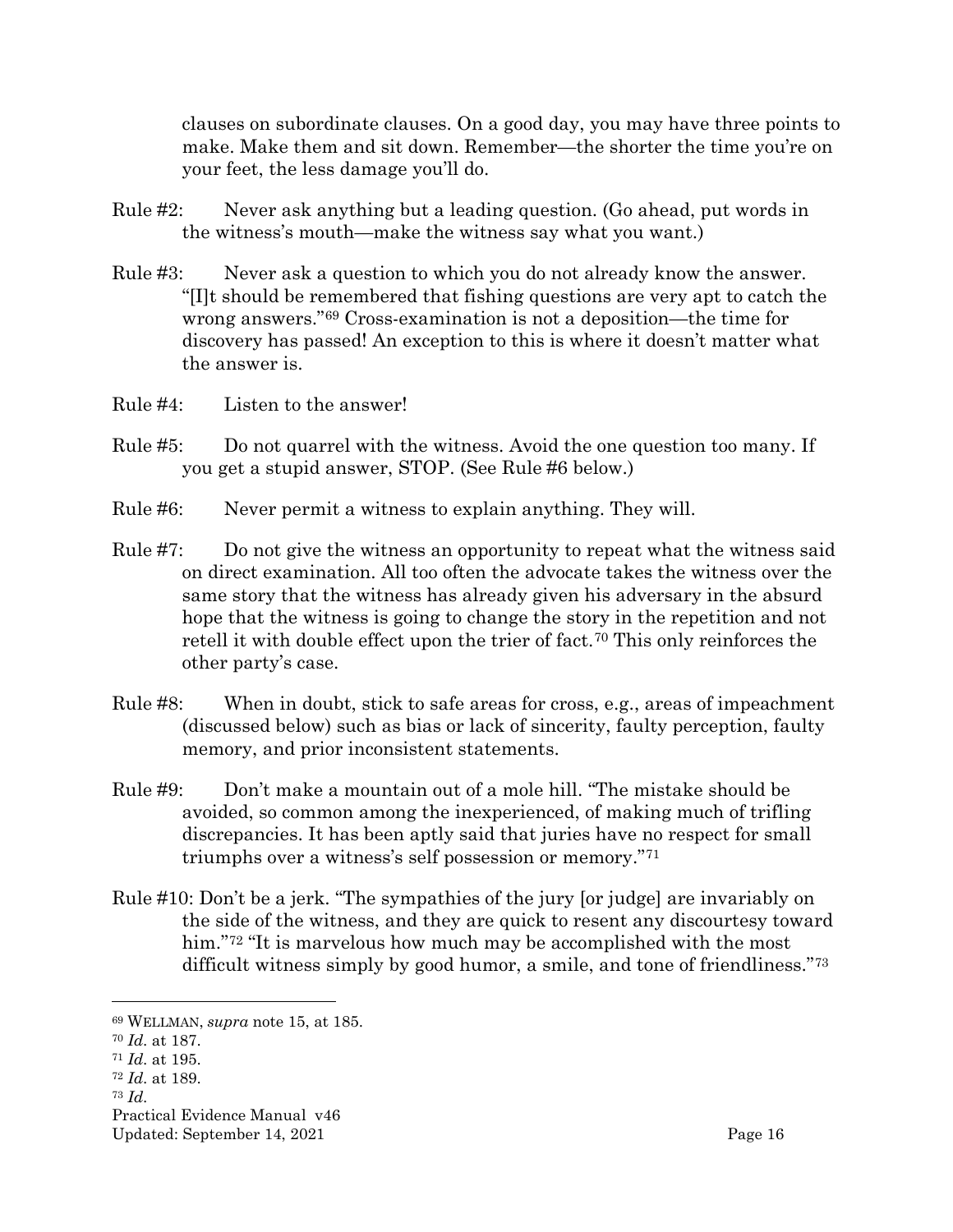"An advocate should exhibit plainly his belief in the integrity of the witness and a desire to be fair with him, and try to induce him into being candid."[74](#page-19-3)

<span id="page-19-0"></span>6. Areas of Impeachment.

a) Bias, Interest, Prejudice, and Corruption.[75](#page-19-4)

<span id="page-19-1"></span>(1) While the Federal Rules of Evidence do not by their terms deal with impeachment for bias, interest, prejudice, or corruption, it is clear that the Rules do contemplate such impeachment.[76](#page-19-5) In this respect, Rule 611(b) allows cross examination on matters affecting the credibility of the witness.

(2) Bias means the relationship between a party and a witness which might lead the witness to slant, unconsciously or otherwise, the witness's testimony in favor of or against a party. Bias may be induced by the witness's like or dislike of a party, or by the witness's self-interest. Proof of bias is always relevant and extrinsic evidence of it is admissible.[77](#page-19-6)

- (3) Prejudice is an irrational predisposition against the witness.
- (4) Interest is having a stake in the outcome.
- (5) Corruption is bribing a witness.
- (6) Examples:

(a) Bring out any relationship between the witness and litigation that might reflect on the witness's objectivity. For example, after heartrending testimony of mother of plaintiff about how the accident has impaired his ability to function, counsel for the defense asks the following question and then sits down. "Mrs. Smith, you love your son don't you?"

(b) Bring out terms of compensation with respect to paid witnesses.

<span id="page-19-2"></span>(c) The witness's meeting with opposing counsel and possible "coaching" received by witness by opposing counsel in connection with the witness's testimony may show bias.

b) Perception and Recollection.

<span id="page-19-6"></span><sup>77</sup> *Id.*

<span id="page-19-3"></span><sup>74</sup>*Id.* at 194.

<span id="page-19-4"></span><sup>75</sup> ROBERT E. OLIPHANT, YOUNGER ON EVIDENCE (WITH FEDERAL RULES OF EVIDENCE) 36 (selfpublished 1978) ("*Younger"*).

<span id="page-19-5"></span><sup>76</sup> *United States v. Abel,* 469 U.S. 45, 50 105 S. Ct. 465, 468 (1984).

Practical Evidence Manual v46

Updated: September 14, 2021 Page 17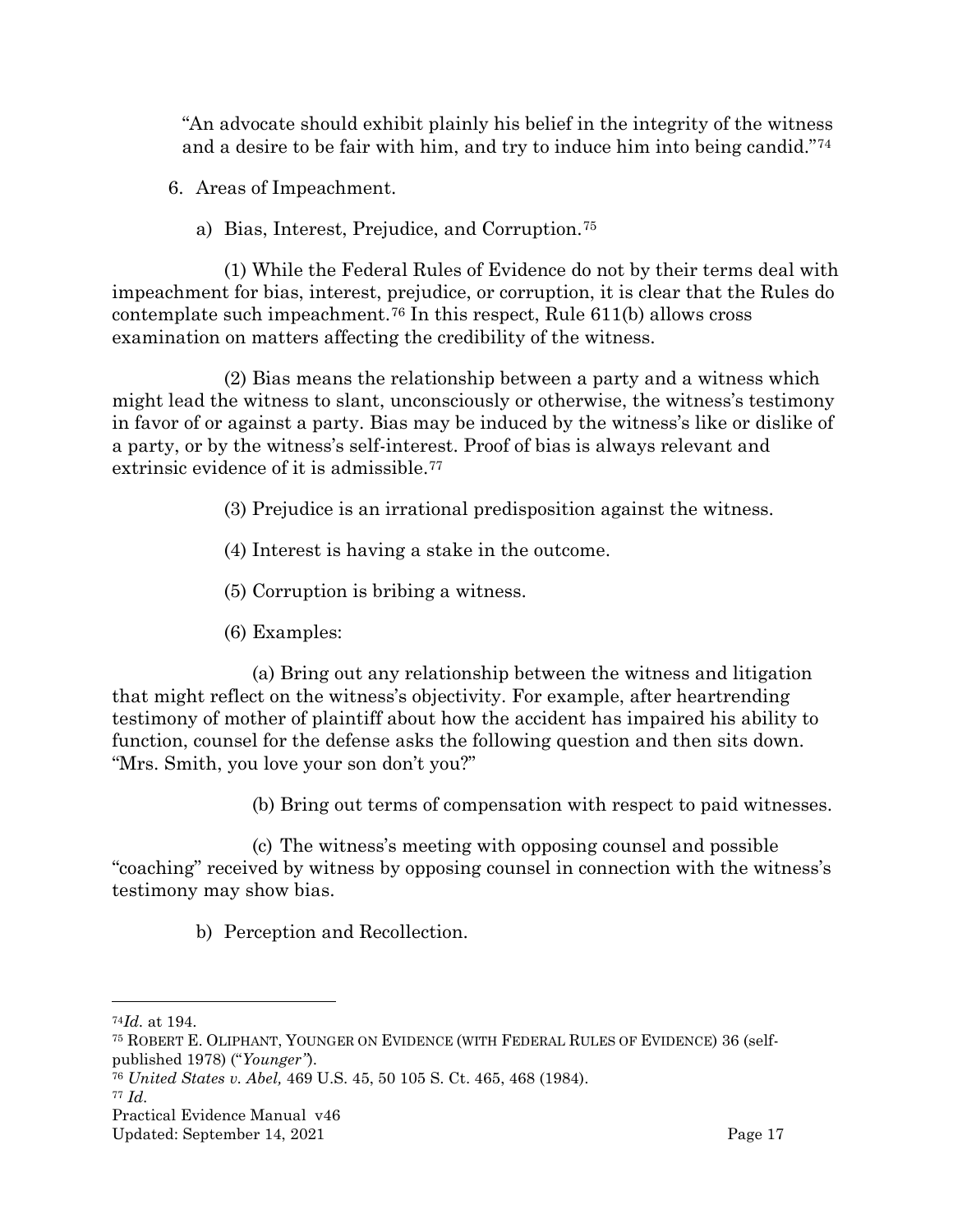(1) The object of this method is to elicit testimony that reflects adversely on the witness's capacity to observe or recall facts about which the witness is testifying.

(2) Examples:

(a) Physical proximity of witness to object or transaction observed.

(b) Weather, lighting, obstructions, and other conditions that might impair the witness his ability to observe.

(c) Coaching by opposing counsel may show that the witness's perception was not based upon personal knowledge but on what the witness was told by opposing counsel.

(d) The witness's incorporation of new and potentially inaccurate information that was learned afterwards. This could include later conversations with others that reinforced opinions about identification.

(e) Influence of drugs or alcohol either at the time of the event or at

(f) Mental impairment at a time related to the time period about which the witness is testifying.

(3) Practice tips:

trial.

(a) Stick to the objective facts.

(b) Bad question: "Mrs. Jones, isn't it a fact that it was dark that night and you could not see what my client was doing?" Inevitably, the witness will testify that she could see just fine.

<span id="page-20-0"></span>(c) Good question: "Mrs. Jones, isn't it a fact that the time of day that you saw my client was 1 AM?" Next question: "And the nearest streetlight was approximately 100 feet away?"

c) Character or Reputation for Truthfulness.

(1) Reputation.

(a) While generally evidence of a person's character or a trait of character is not admissible for the purpose of proving action in conformity therewith on a particular occasion, character evidence is admissible when it bears upon a witness's credibility. See Fed. R. Evid. 404(a)(3) and 608(a). The inquiry is strictly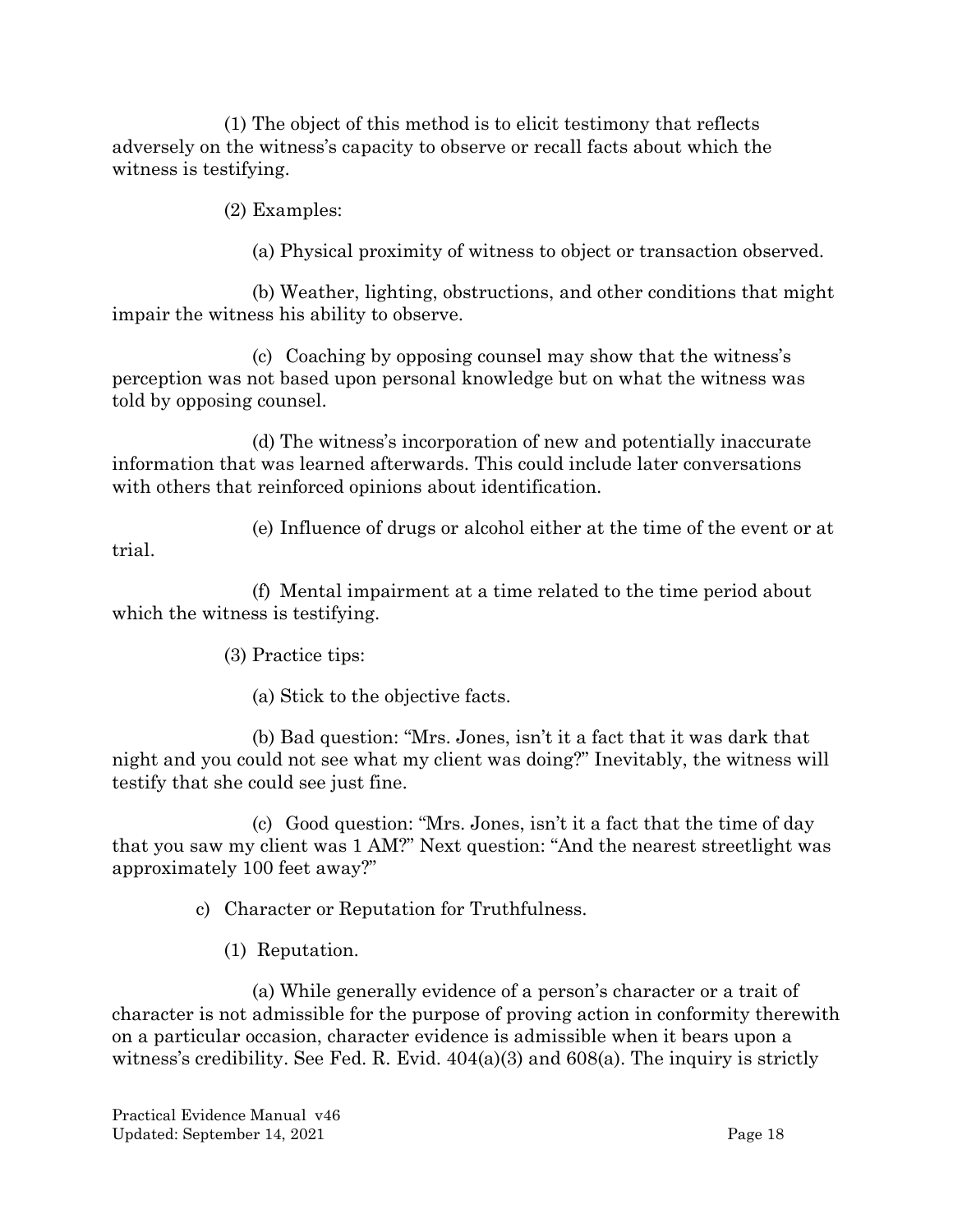limited to character for truthfulness rather than allowing evidence as to character generally.

(b) Proof of character for truthfulness or untruthfulness may be made by testimony as to reputation or by testimony in the form of an opinion. Rule 608(a).

(i) For reputation evidence, a foundation must be laid showing that the testifying witness has sufficient contact with the community to enable the witness to be qualified as knowing the general reputation of the person in question (or the community's assessment).

(ii) Opinion evidence does not require the same foundation required for reputation testimony. Opinion testimony relates only to the witness's own impression of an individual's character for truthfulness. Therefore, a foundation of long acquaintance is not required. An opinion witness may testify based upon that witness's personal knowledge.

(c) Character evidence in support of truthfulness is only admissible after the principal witness's character has been attacked by another witness testifying that the principal witness is untruthful. Rule 608(a)(2).

(d) A witness who is called to prove the bad reputation of another may, after he has testified to that reputation, be asked if he would believe the witness under oath.[78](#page-21-0)

(e) Examples: testimony of employers, neighbors, family members, or former friends.

(2) Commission of Bad Acts.

(a) Under Rule 608(b), specific instances of bad conduct of a witness for purposes of attacking or supporting his credibility are not admissible with two exceptions:

(i) First, specific instances are admissible as set forth in Rule 609 when they have been the subject of a criminal conviction.

(ii) Second, specific instances may be inquired into on crossexamination of the principal witness or of a witness giving an opinion of the principal witness's character for truthfulness. The purpose of such testimony is to show that the witness's conduct is indicative of his character for untruthfulness.

<span id="page-21-0"></span><sup>78</sup> *United States v. Walker*, 313 F.2d 236, 239-40 (6th Cir. 1963).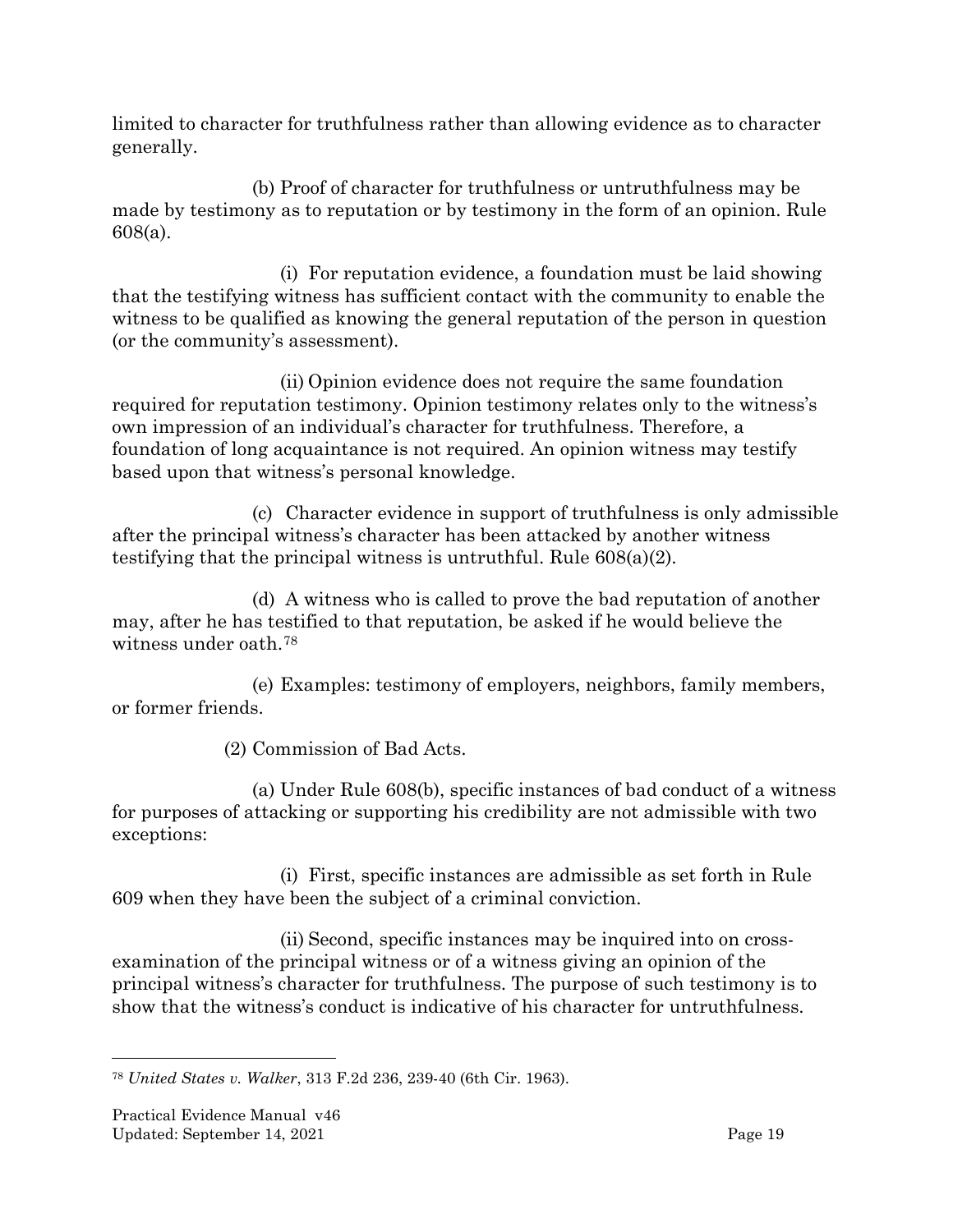The conduct in question must be probative of untruthfulness and not be too remote in time.

(b) Examples: false statements, dishonest acts, or fraudulent acts.

(c) Specific instances of the conduct of the witness for purpose of attacking or supporting the witnesses character for truthfulness may not be proved by extrinsic evidence.

(3) Conviction of a Crime.

(a) Under Rule 609, evidence that a witness has been convicted of a crime shall be admitted to impeach the witness if the following conditions are met:

(i) The crime is punishable by imprisonment in excess of one year or an element of the crime required proof of dishonesty by the witness,

(ii) The court determines that the probative value of admitting the evidence outweighs its prejudicial effect, and

(iii) The witness was convicted or release from confinement less than 10 years ago. (If more than 10 years have elapsed, then the evidence may still be admissible if the proponent gives the adverse party notice of intent to use the evidence prior to trial.)

(b) The pendency of an appeal does not render the evidence of the conviction inadmissible.

d) Prior Inconsistent Statement.

<span id="page-22-0"></span>(1) Rule 613 deals with impeachment through the use of prior statements of the witness whether written or not. This is a common form of impeachment and often occurs when a witness's testimony at trial differs from the witness's testimony at a deposition.

(2) In practice, there are three steps to impeachment through the use of a prior inconsistent statement -- Commit, Credit, Confront:

(a) Commit. Get the witness to recommit to the testimony that the witness gave on direct examination. For example, on cross you inquire: "Mr. Jones, during your direct testimony you testified that you are unaware of any roof leaks as of January 3, 2008, the date of the closing of the sale. Is that correct?"

(b) Credit. Get the witness to accredit the source of the prior statement. Remember you want the prior statement to win. If the prior source was testimony, go through the oath given prior to testifying, the importance that the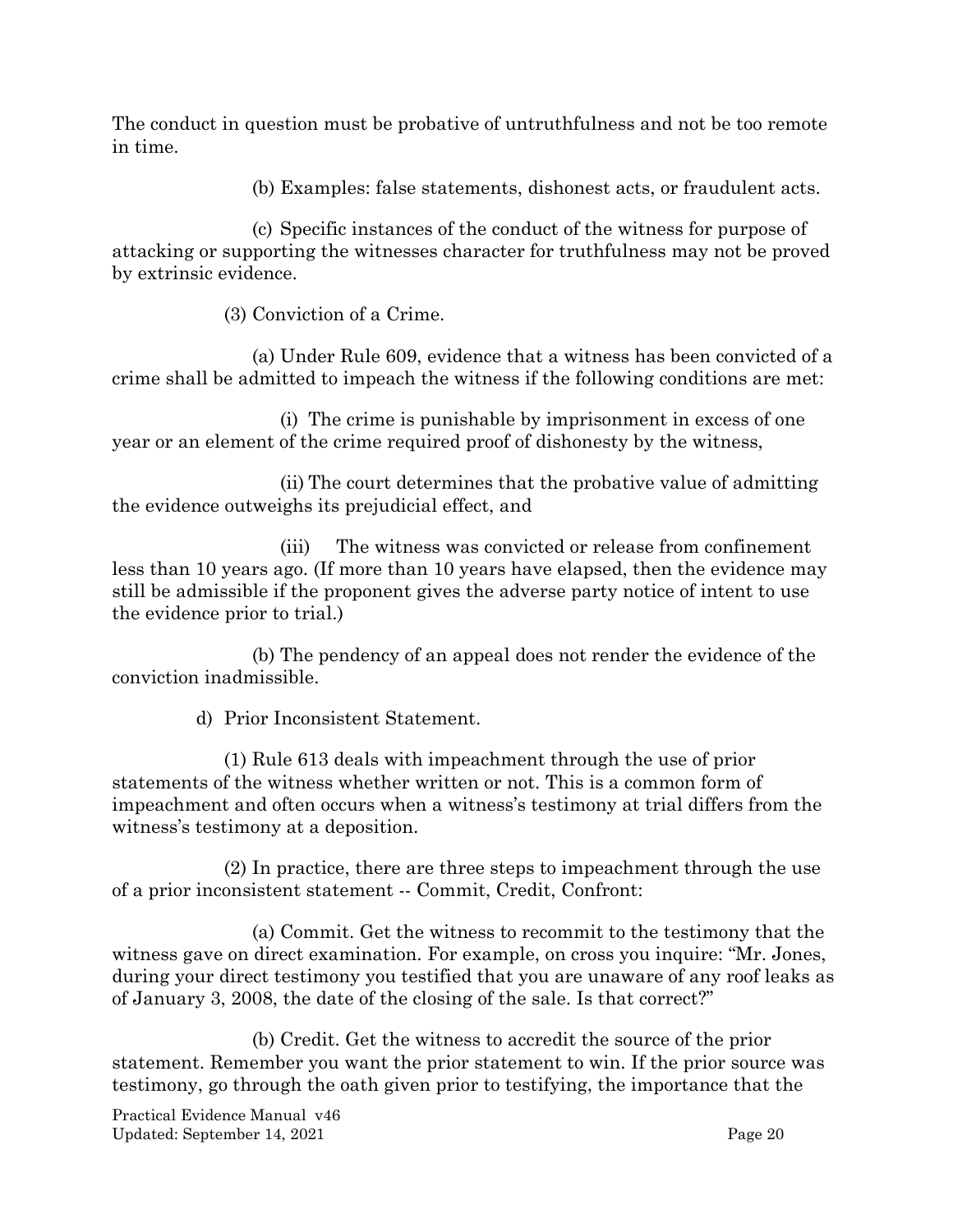witness assigned to signing the affidavit or giving the deposition testimony, and the nearness in time of the testimony to the incident. This is why the "commitment questions" asked at the beginning of a deposition are so important.

(c) Confront. Read the prior inconsistent statement. The only question you need to ask is "Did I read that correctly?" The inconsistency will be self-evident. And then move on. Don't ask the witness to explain the inconsistency. It may also be useful, however, to show some intervening event that resulted in the change of testimony. This could be a meeting with opposing counsel or party, or the passage of time and the inherent human tendency to forget.

(3) The rules governing the impeachment of a witness by use of prior inconsistent statements are as follows:

(a) Under the Federal Rules of Evidence, counsel examining the witness concerning the prior statement need not show the contents nor disclose the contents to the witness at the time. Rule 613(a). In this respect, Rule 613(a) abolishes the requirement that a written statement be shown or read to witness prior to examination there on. This rule originated in the famous 1820 English decision in *Queen Caroline's Case*.[79](#page-23-0) The rule was abolished in England in 1854. The rationale for abolishing this requirement was that showing the prior written statement to the witness on cross-examination may tip off the untruthful witness who will then tailor his testimony in a way that will minimize the impact of the inconsistency.[80](#page-23-1) Although repealed in England, many states still follow the *Queen's Case* and require that prior to cross-examination of a witness concerning a prior inconsistent statement, the substance of the statement or the statement must be revealed to the witness.[81](#page-23-2)

(b) However, under Rule 613(a), on request, the statement must be shown or disclosed to opposing counsel. This is designed to protect against unwarranted insinuations that a statement has been made when in the fact it has not.

(c) Extrinsic evidence of a prior inconsistent statement by the witness is not admissible unless the witness is afforded an opportunity to explain or deny the same and the opposite party is afforded an opportunity to interrogate the witness thereon. Rule 613(b).

<span id="page-23-0"></span><sup>79</sup> *The Queen's Case,* 2 Brod. & Bing. 284, 129 Eng. Rep. 976 (1820).

<span id="page-23-1"></span><sup>80</sup> John H. Wigmore, *Some Evidence Statutes that Illinois Ought to Have,* 1 Ill. L. Rev. 9 (1906) ("In short, if the witness had lied, and was ready to lie again, this gave him full warning and every chance to evade detection. This rule did as much to blunt a legitimate cross-examination as any one rule could do.").

<span id="page-23-2"></span><sup>81</sup>*See, e.g.,* § 90.614(1), Fla. Stat. (2011).

Practical Evidence Manual v46

Updated: September 14, 2021 Page 21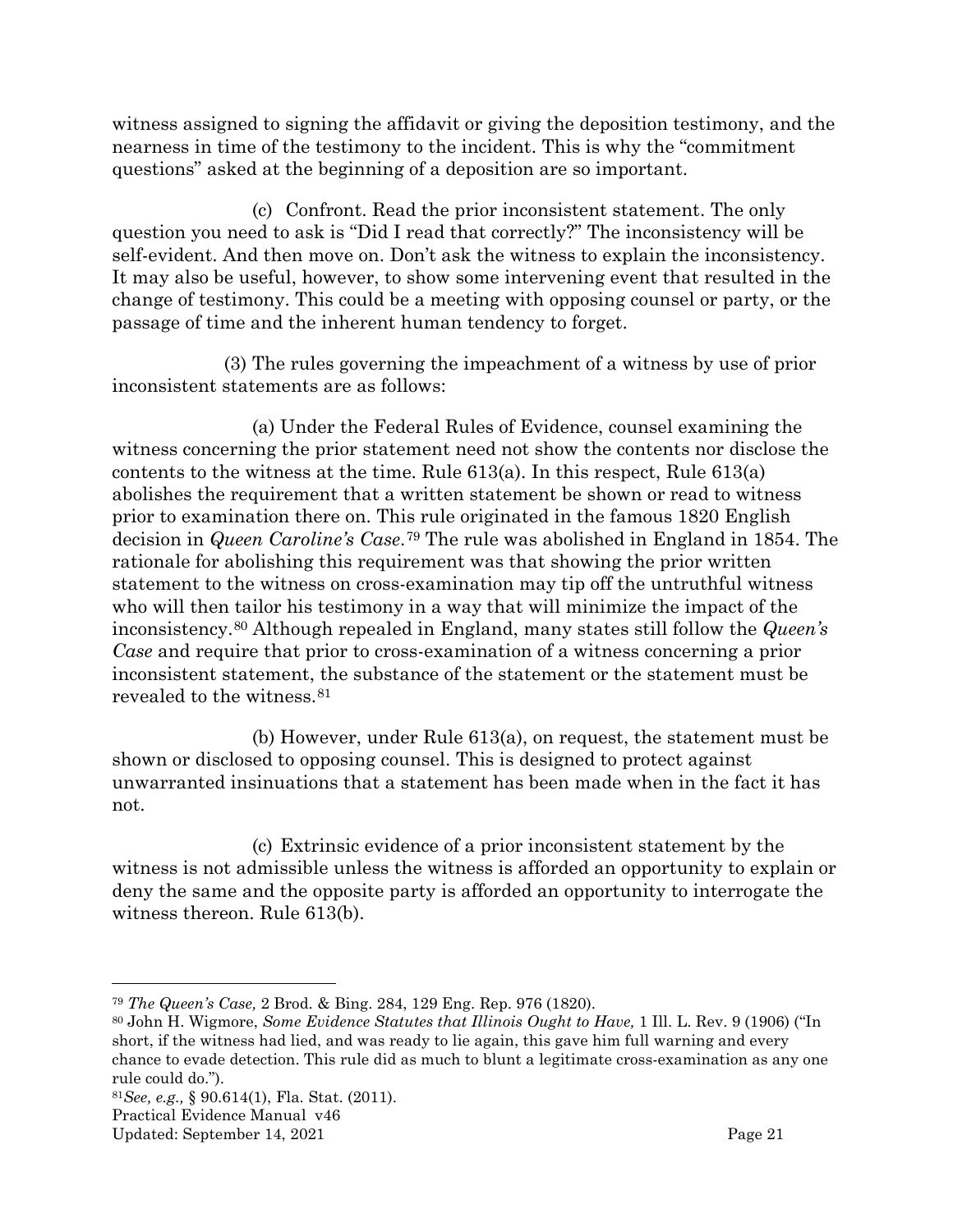(4) If impeachment is by deposition transcript already in the adverse party's possession, it is customary to specify the deposition date, page, and line of the deposition transcript being used to impeach.

(5) The use of prior inconsistent statements to impeach a witness under Federal Rule of Evidence 613 does not apply to statement of a party opponent as defined in Rule 801(d)(2).

 $(6)$  Under Rule  $801(d)(1)$ , prior statements of witnesses that are subject to cross-examination concerning the statement are by definition not hearsay so long as:

(a) The statement is inconsistent with the declarant's testimony and was given under oath at a hearing or deposition, or

(b) The statement is consistent with the declarant testimony and is offered to rebut an express or implied charge against the declarant of recent fabrication or improper influence or motive.

e) Contradiction of Testimony by Other Witnesses.

<span id="page-24-0"></span>The testimony of a particular witness can also be impeached by other witnesses who give a different and possibly more credible recitation of the relevant facts.

<span id="page-24-1"></span>V. The "ABC's" of Documentary Evidence.

<span id="page-24-2"></span>A. Basic Requirements.

1. As with all evidence, absent a stipulation, documents can only be admitted if a witness with personal knowledge establishes the predicate that the documents are **relevant**, **authentic**, and not subject to a **rule of exclusion**.

2. Best Evidence Rule. In early jurisprudence before the development of copy machines, the use of copies was disfavored because of the fear of an error in making copies by hand. This led to the development of the Best Evidence Rule under which the original was required for production at trial. However, with the advent of modern copy machines, there is no longer a problem with the accuracy of copies. As a result, while Rule 1002 provides that an original writing is required, this rule is followed by Rule 1003 which states that a duplicate is admissible to the same extent as an original unless a question is raised as to the authenticity of the original or circumstances exist under which it would be unfair to admit the duplicate in lieu of the original.

<span id="page-24-3"></span>B. Authentication of Documents.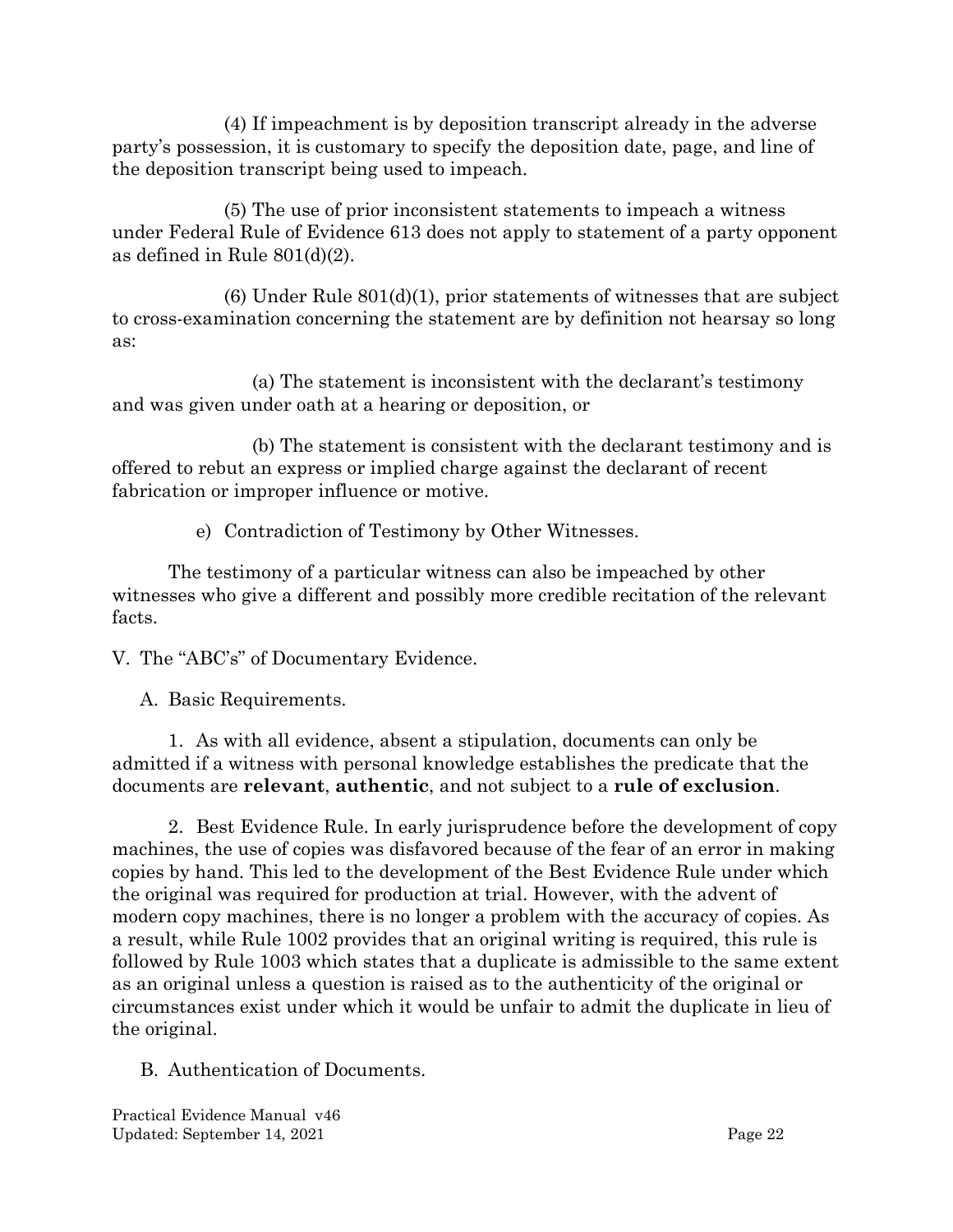1. The authentication burden is a "light one."[82](#page-25-2) The proponent only needs to establish a prima facie case that the document is what the proponent claims it is.[83](#page-25-3) The proponent can meet this burden with circumstantial evidence of the authenticity of the underlying documents through the testimony of a witness knowledgeable about them.<sup>[84](#page-25-4)</sup> Once that prima facie showing of authenticity is made, the ultimate question of the authenticity of the documents is left to the factfinder.[85](#page-25-5)

2. If a document is being introduced through a witness's testimony, it may be authenticated by testimony of a witness with personal knowledge that it is what it purports to be. Fed. R. Evid. 901(b)(1).

3. Sample Predicate Questions.

- Q: Ms. Smith, I show you what I've marked as Movant's Exhibit 1. Can you identify this document?
- A: Yes I can.
- Q: What is it?
- A: It is the contract between my company and Acme Corporation.
- Q: How do you know that?
- A: I signed it. (OK)

I negotiated it. (OK)

I found it in the files. (NOT OK)

- <span id="page-25-1"></span><span id="page-25-0"></span>C. Writings are Hearsay.
	- 1. Hearsay Defined.

<span id="page-25-2"></span><sup>82</sup> *Curtis v. Perkins (In re International Management Assoc., LLC*), 781 F.3d 1262, 1268 (11th Cir. 2015)(citing *United States v. Lebowitz*, 676 F.3d 1000, 1009 (11th Cir.2012) (refusing to disturb an authentication decision unless there is "no competent evidence in the record to support it"). <sup>83</sup> *United States v. Caldwell*, 776 F.2d 989, 1001–02 (11th Cir.1985) (holding that Rule 901 required only enough evidence that a jury "could have reasonably concluded" that a document was authentic).

<span id="page-25-4"></span><span id="page-25-3"></span><sup>84</sup> *See* FED. R. EVID. 901(b)(1); *Caldwell*, 776 F.2d at 1002–03.

<span id="page-25-5"></span><sup>85</sup> *See Caldwell*, 776 F.2d at 1002.

Practical Evidence Manual v46

Updated: September 14, 2021 Page 23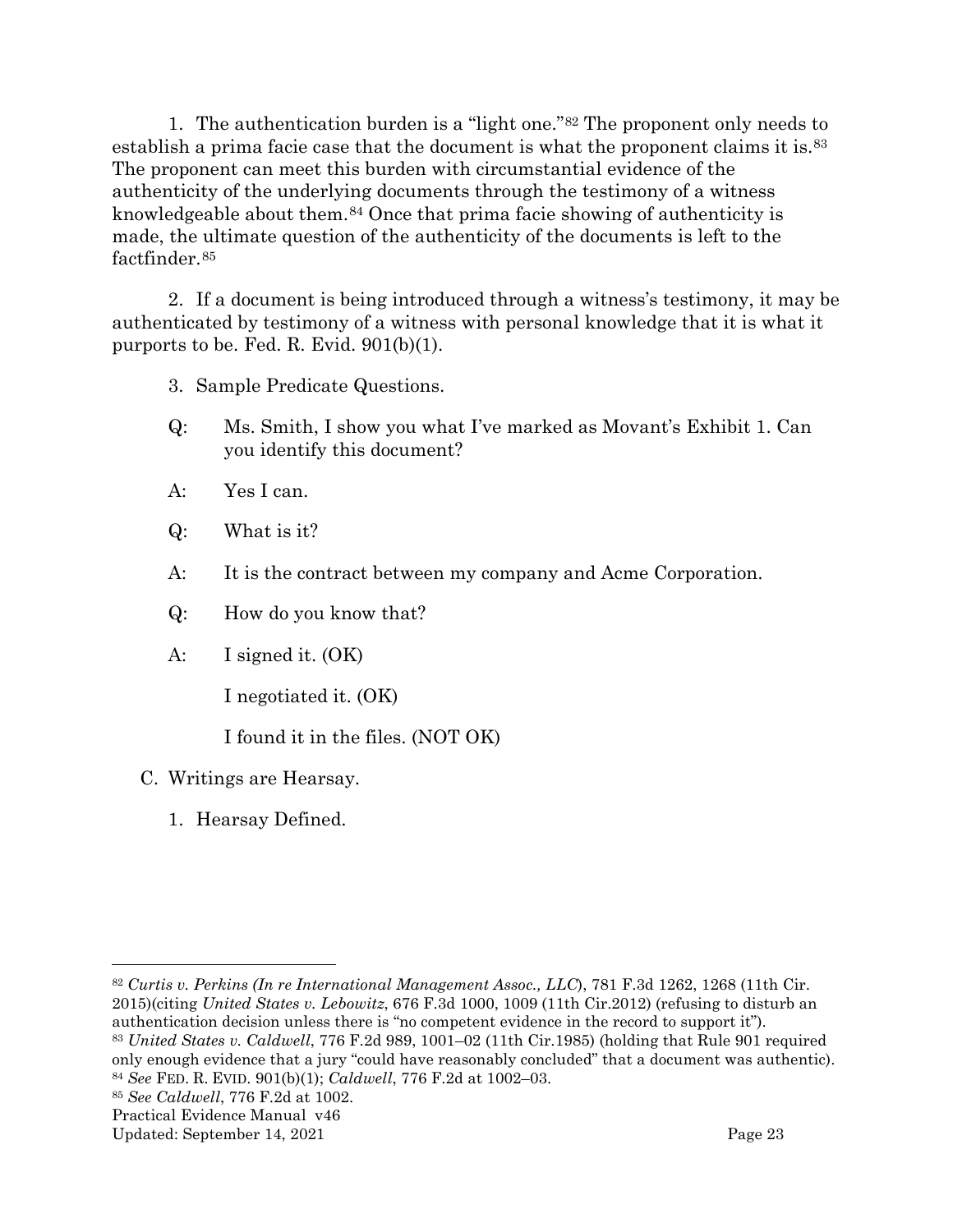a) "Hearsay" is a statement, other than one made by the declarant while testifying at the trial or hearing, offered in evidence to prove the truth of the matter asserted.[86](#page-26-2) A "statement" includes a written assertion.[87](#page-26-3)

b) Thus, as a general proposition, writings are hearsay and are not admissible under Rule 802 unless they fall within one of the categories set forth in "statements which are not hearsay" as defined in Rule 801(d) or within one of the exceptions to hearsay as set forth in Rules 803 or 804.

2. Self-Serving Letters.

<span id="page-26-0"></span>Often a party will offer into evidence a letter or other document written by a witness appearing at the trial. There is a misconception that the fact that the witness is available to be cross examined somehow makes the writing admissible. There are several problems with receiving such documents into evidence:

a) The documents fall within the definition of hearsay as written statements offered in evidence to prove the truth of the matter asserted. There is no exception to the hearsay rule contained in either Rule 803 or 804 for documents simply because they were prepared by a witness who is available to be cross examined.

b) Rule  $801(d)(1)$  specifically deals with prior written statements by a witness who testifies at trial. This Rule provides that a statement is not hearsay if the declarant testifies at trial and the statement is *inconsistent* with the declarant's testimony, that is, it is a prior inconsistent statement. Such statements are commonly used for impeachment. This rule provides no basis for receiving into evidence prior consistent statements except in limited instances such as to rebut a charge of recent fabrication.[88](#page-26-4)

c) Such documents typically contain numerous written assertions that have not been subjected to the rigors of the evidentiary process. That is, if the facts contained in the written assertions are to be received into evidence it must be shown that they are: (1) relevant, (2) based on the witness' personal knowledge, and (3) not subject to a rule of exclusion (e.g., the hearsay rule).

3. Appraisals and Other Expert Reports.

<span id="page-26-1"></span>a) Invariably, after qualifying an expert witness to testify in the form of an opinion, the attorney calling the expert will move for introduction into evidence of the expert's written report. There is a misconception that because the witness is qualified to give the opinion set forth in the expert report, that the expert's written

- <span id="page-26-4"></span><sup>88</sup> FED. R. EVID. 801(d) (1) (B).
- Practical Evidence Manual v46

<span id="page-26-2"></span><sup>86</sup> FED. R. EVID. 801(c).

<span id="page-26-3"></span><sup>87</sup> FED. R. EVID. 801(a).

Updated: September 14, 2021 Page 24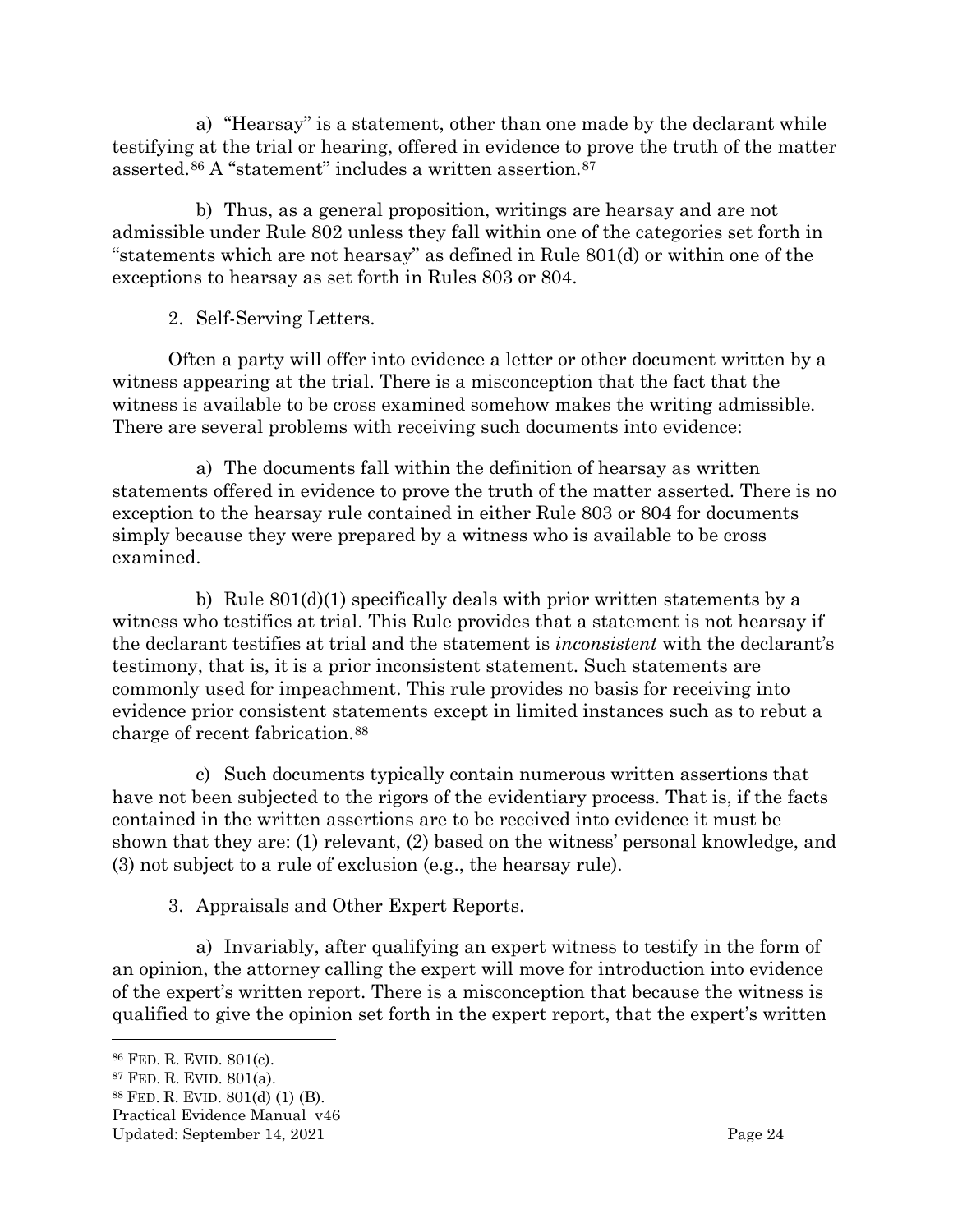report is admissible. To the contrary, opposing counsel should object to the admission of the expert report on the following grounds:

(1) The facts or data contained in the expert's written report need not be admissible in evidence in order for the expert's opinion testimony to be admissible.[89](#page-27-2) Consequently, the expert's written report will contain inadmissible evidence. If the written report is admitted into evidence without any reservations, then inadmissible evidence relied upon by the expert will then become part of the record.

(2) As with self-serving letters, written reports prepared by experts fall within the definition of hearsay as written statements offered in evidence to prove the truth of the matter asserted. There is no exception to the hearsay rule contained in either Rule 803 or 804 for expert reports.

b) The opposing attorney should also be vigilant in objecting to the expert's testimony to ensure that it does not go beyond the opinions set forth in the written report. In this respect, the written report must contain a complete statement of all opinions the witness will express, the basis for the reasons for the opinions, and the data or other information considered by the witness in forming them.[90](#page-27-3) Any testimony beyond the areas covered in the expert's written report should be objected to.

c) Even though the expert written report should not be admitted into evidence, it is nevertheless useful to have the report marked as an exhibit and received as a demonstrative aid to assist in following the expert's testimony. In this fashion, the inadmissible evidence contained in the report does not come into evidence. However, the report will be part of the record for reference purposes when considering the expert's testimony.

<span id="page-27-0"></span>D. Business Records Exception.

1. Applicable Rule.

### <span id="page-27-1"></span>**Rule 803(6). Exceptions to the Rule Against Hearsay—Regardless of Whether the Declarant is Available as a Witness**

**(6) Records of a Regularly Conducted Activity**. A record of an act, event, condition, opinion, or diagnosis if:

(A) the record was made at or near the time by--or from information transmitted by--someone with knowledge;

#### <span id="page-27-3"></span><span id="page-27-2"></span><sup>89</sup> FED. R. EVID. 703. <sup>90</sup> FED. R. CIV. P. 26(a)(2)(B).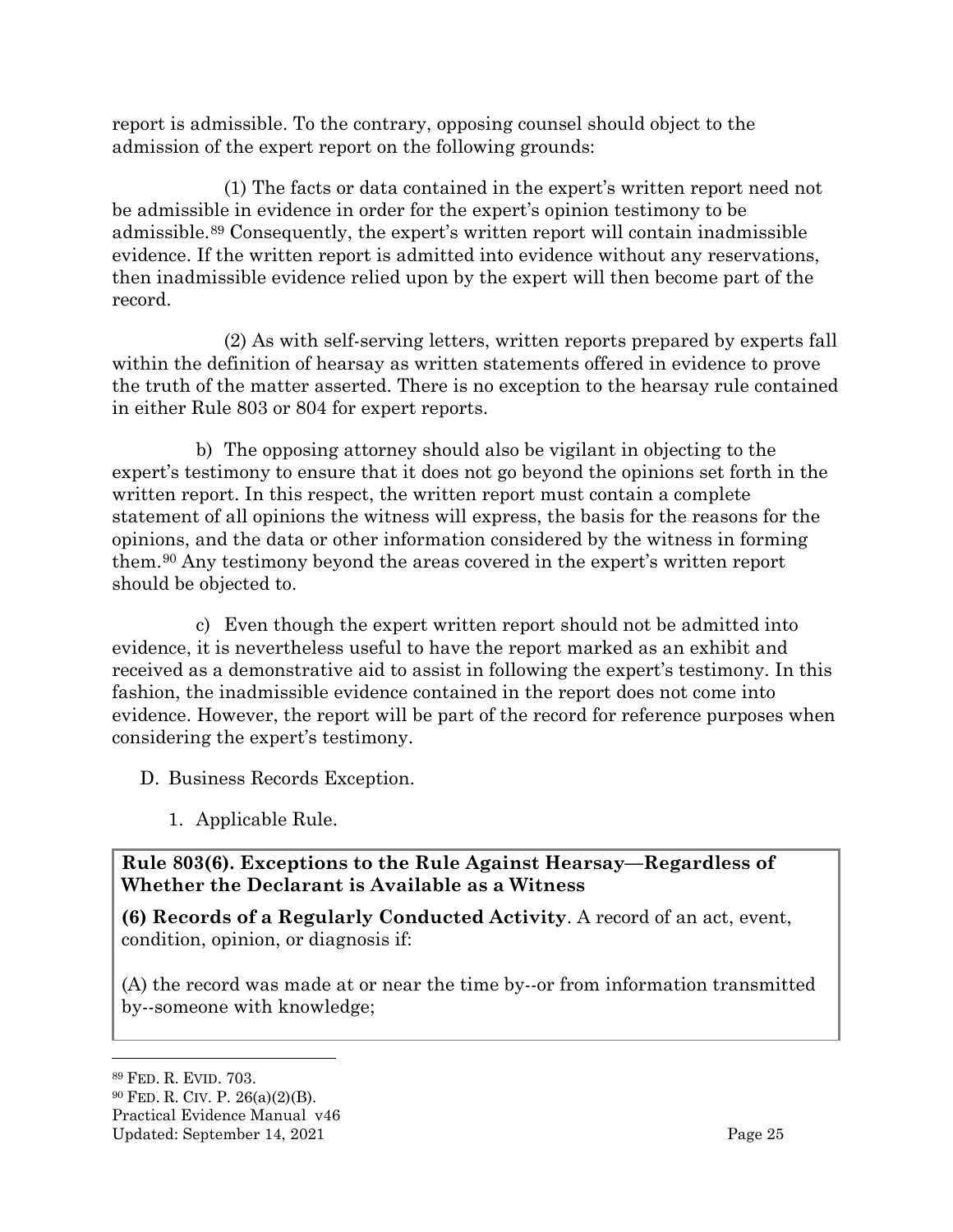(B) the record was kept in the course of a regularly conducted activity of a business, organization, occupation, or calling, whether or not for profit;

(C) making the record was a regular practice of that activity;

(D) all these conditions are shown by the testimony of the custodian or another qualified witness, or by a certification that complies with [Rule 902\(11\)](http://web2.westlaw.com/find/default.wl?referencepositiontype=T&docname=USFRER902&rp=%2ffind%2fdefault.wl&sv=Split&utid=1&rs=WLW11.10&db=1000607&tf=-1&findtype=L&fn=_top&mt=FederalGovernment&vr=2.0&referenceposition=SP%3b9da60000c3824&pbc=1A426BB3&tc=-1&ordoc=2150536) or [\(12\)](http://web2.westlaw.com/find/default.wl?referencepositiontype=T&docname=USFRER902&rp=%2ffind%2fdefault.wl&sv=Split&utid=1&rs=WLW11.10&db=1000607&tf=-1&findtype=L&fn=_top&mt=FederalGovernment&vr=2.0&referenceposition=SP%3b2ce8000089fc7&pbc=1A426BB3&tc=-1&ordoc=2150536) or with a statute permitting certification; and

(E) the opponent does not show that the source of information nor the method or circumstances of preparation indicate a lack of trustworthiness.[91](#page-28-1)

2. Historical Basis for Exception.

<span id="page-28-0"></span>a) Shop Book Rule. The modern "business record" exception was derived from the common law "shop book rule." The American shop book rule was based upon the ground of necessity.<sup>[92](#page-28-2)</sup> There were many small merchants who kept their own books and did not employ clerks or a bookkeeper; and since at ancient common law the parties to lawsuits were disqualified as witnesses, such merchants were nearly always without any available evidence to prove sales made by them on credit. Out of this necessity arose a rule permitting the use of a party's shop books as evidence of goods sold and services rendered. These are considered trustworthy because they are routine reflections of the day-to-day operations of the business.

b) To be distinguished are such records as accident reports or appraisals that may be routinely generated by the businesses who prepare them but do not have the same character of trustworthiness as "shop books," that is, books of account kept in the regular course of most businesses. As stated by the Supreme Court in *Palmer v. Hoffman,*[93](#page-28-3) a case in which it was argued that accident reports regularly generated by a railroad in the conduct of its business were within the exception*:*

"We would then have a real perversion of a rule designed to facilitate admission of records which experience has shown to be quite trustworthy. Any business by installing a regular system for recording and preserving its version of accidents for which it was potentially liable could qualify those reports under the [Business Records] Act. The result would be that the Act would cover any system of recording events or occurrences provided it was 'regular' and though it had little or nothing to do with the management or operation of the business as such. Preparation of cases for trial by virtue of

<span id="page-28-1"></span><sup>91</sup> FED. R. EVID. 803(6) (amended 2014) (shifting the burden to the opponent to show a lack of trustworthiness).

<span id="page-28-2"></span><sup>92</sup> *State v. Miller,* 144 P.3d 1052, 1058-60 (Or. App. 2006).

<span id="page-28-3"></span><sup>93</sup> 318 U.S. 109, 113-14, 63 S.Ct. 477 (1943).

Practical Evidence Manual v46

Updated: September 14, 2021 Page 26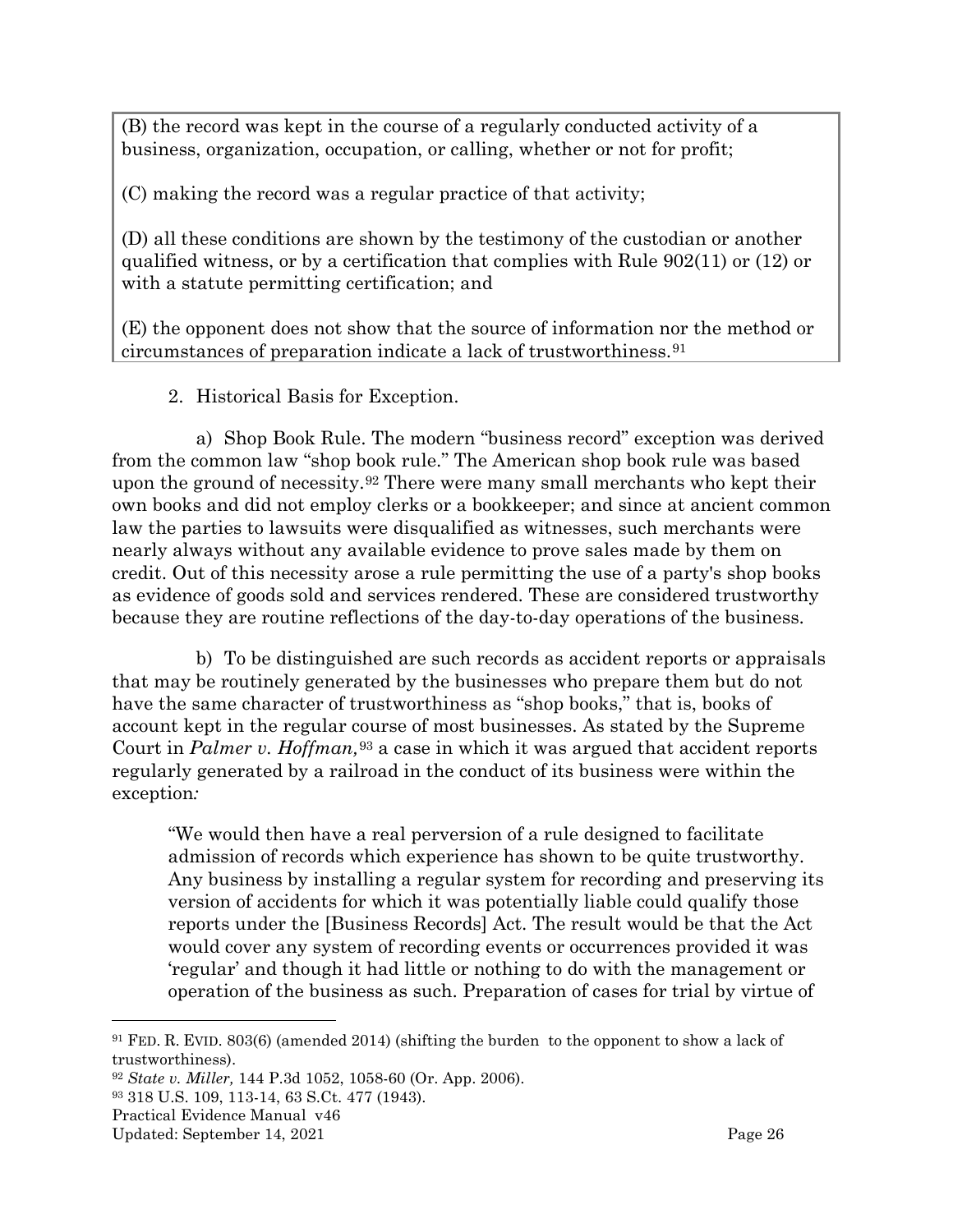being a 'business' or incidental thereto would obtain the benefits of this liberalized version of the early shop book rule. The probability of trustworthiness of records because they were routine reflections of the day to day operations of a business would be forgotten as the basis of the rule."

c) It follows that the name by which this exception to the hearsay rule is referred—the "business record exception"—is a misnomer. The trustworthiness of this type of documentary evidence does not come from the fact that it is associated with a business. It comes from the fact that the process by which it was created was part of a regularly conducted activity of the business.[94](#page-29-2) That is why the title to the exception is "Records of a Regularly Conducted Activity."

3. Establishing Business Records Exception Applies.

<span id="page-29-0"></span>a) To establish that the business records exception applies, the proponent must show two things. First, that the underlying documents are authentic. Second, that the requirements of Rule 803(6) have been met.<sup>[95](#page-29-3)</sup>

b) The authentication burden is a "light one."[96](#page-29-4) The proponent only needs to establish a prima facie case that the document is what the proponent claims it is.[97](#page-29-5) The proponent can meet this burden with circumstantial evidence of the authenticity of the underlying documents through the testimony of a witness knowledgeable about them.[98](#page-29-6) Once that prima facie showing of authenticity is made, the ultimate question of the authenticity of the documents is left to the factfinder.<sup>[99](#page-29-7)</sup>

4. Qualified Witness.

<span id="page-29-1"></span>a) Rule 803(6) requires that the elements necessary to establish the document is a record of a regularly conducted activity be established by "the testimony of the custodian or other qualified witness." A receiver or bankruptcy trustee qualify as the "records custodians" for purposes of Rule 803(6).[100](#page-29-8)

<span id="page-29-2"></span><sup>94</sup> FED. R. EVID. 801(d) (1) (B); *see also* 28 U.S.C. § 1732.

<span id="page-29-3"></span><sup>95</sup> *United States v. Dreer,* 740 F.2d 18, 19-20 (11th Cir. 1984).

<span id="page-29-4"></span><sup>96</sup> *Curtis v. Perkins (In re International Management Assoc., LLC*), 781 F.3d 1262, 1268 (11th Cir. 2015)(citing *United States v. Lebowitz*, 676 F.3d 1000, 1009 (11th Cir.2012) (refusing to disturb an authentication decision unless there is "no competent evidence in the record to support it"). <sup>97</sup> *United States v. Caldwell*, 776 F.2d 989, 1001–02 (11th Cir.1985) (holding that Rule 901 required only enough evidence that a jury "could have reasonably concluded" that a document was authentic). <sup>98</sup> *See* FED. R. EVID. 901(b)(1); *Caldwell*, 776 F.2d at 1002–03.

<span id="page-29-7"></span><span id="page-29-6"></span><span id="page-29-5"></span><sup>99</sup> *See Caldwell*, 776 F.2d at 1002.

<span id="page-29-8"></span>Practical Evidence Manual v46 <sup>100</sup> *Curtis v. Perkins (In re International Management Assoc., LLC),* 781 F.3d 1262, 1268 (11th Cir. 2015)(citing *Warfield v. Byron*, 436 F.3d 551, 559 (5th Cir. 2006) (holding that the federally appointed receiver for a Ponzi scheme qualified as the scheme's "record custodian").

Updated: September 14, 2021 Page 27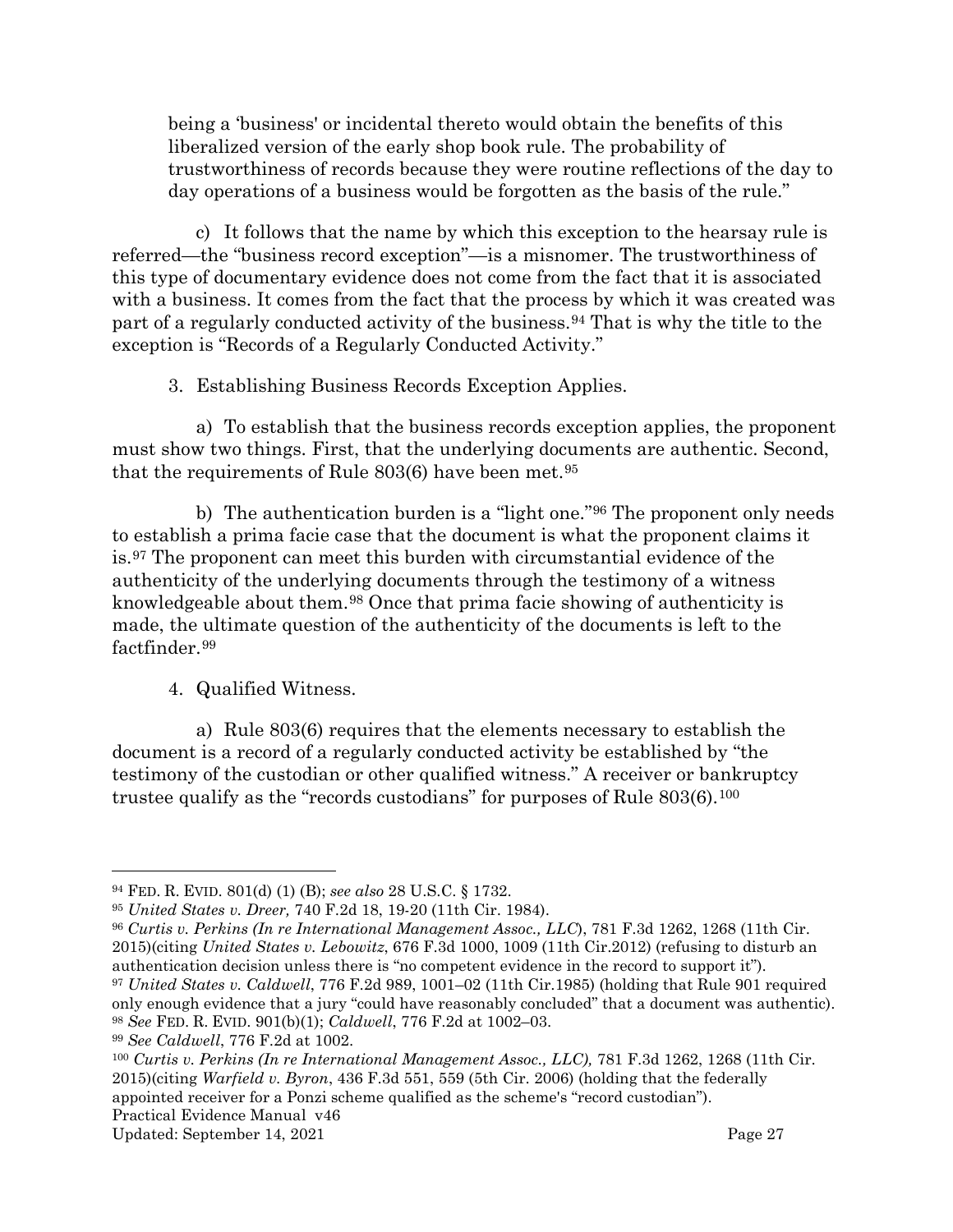b) What constitutes a "qualified witness" other than a custodian is not defined by Rule 803(6). Generally, this requirement is met by establishing that the witness is familiar with the practices of the business in question at the time.<sup>[101](#page-30-0)</sup> But the testifying witness does not need firsthand knowledge of the contents of the records, of their authors, or even of their preparation.[102](#page-30-1)

c) The witness need not be the person who actually prepared the records so long as other circumstantial evidence and testimony suggests their trustworthiness.[103](#page-30-2) In *International Management Associates,* the Eleventh Circuit held that the bankruptcy court could have reasonably concluded that the underlying documents were a true and authentic record of the debtor's business where the trustee testified that all of the underlying documents were found at the debtor's offices and that the information in those documents substantially matched the records kept by the financial institutions and clients with which the debtor had transacted. "That is all Rule 901 required."[104](#page-30-3)

d) Examples of types of testimony by a successor custodian such as a receiver or trustee that are sufficient to establish that the proffered document are business records under Rule 803(6):[105](#page-30-4)

(1) The investigation conducted by the trustee into the reliability of the documents.

(2) Interviews with former employees that established that the debtor's office routinely created the documents based on its interactions with financial institutions and other parties.

(3) A reconciliation of the debtor's documents with corresponding files held by third party financial institutions and third parties.

<span id="page-30-0"></span><sup>101</sup> Information in a business record, supplied by a prior business, can be authenticated by the present business holder of the record if the witness testifies to the present business holder's mechanisms (i.e. as part of the regular practice of business activity) for checking the accuracy of the prior business's information. *See Holt v. Calchas, LLC*, 155 So. 3d 499 (Fla. Dist. Ct. App. 2015) (explaining that a bank can use a prior bank's numbers in a business record when the current bank has "procedures in place to check the accuracy of the information that it received from the previous note holder").

<span id="page-30-1"></span><sup>102</sup> *See United States v. Bueno–Sierra*, 99 F.3d 375, 378–79 (11th Cir. 1996); *United States v. Parker*, 749 F.2d 628, 633 (11th Cir. 1984); *United States v. Atchley*, 699 F.2d 1055, 1058–59 (11th Cir. 1983). *See also United States v. Box*, 50 F.3d 345, 356 (5th Cir. 1995) ("A qualified witness is one who can explain the system of record keeping and vouch that the requirements of Rule 803(6) are met....[T]he witness need not have personal knowledge of the record keeping practice or the circumstances under which the objected to records were kept.").

<span id="page-30-2"></span><sup>103</sup> *United States v. Parker*, 749 F.2d 628, 633 (11th Cir. 1984).

<span id="page-30-3"></span><sup>104</sup> *Curtis v. Perkins (In re International Management Assoc., LLC*), 781 F.3d 1262, 1268 (11th Cir. 2015).

<span id="page-30-4"></span><sup>105</sup> *Id.*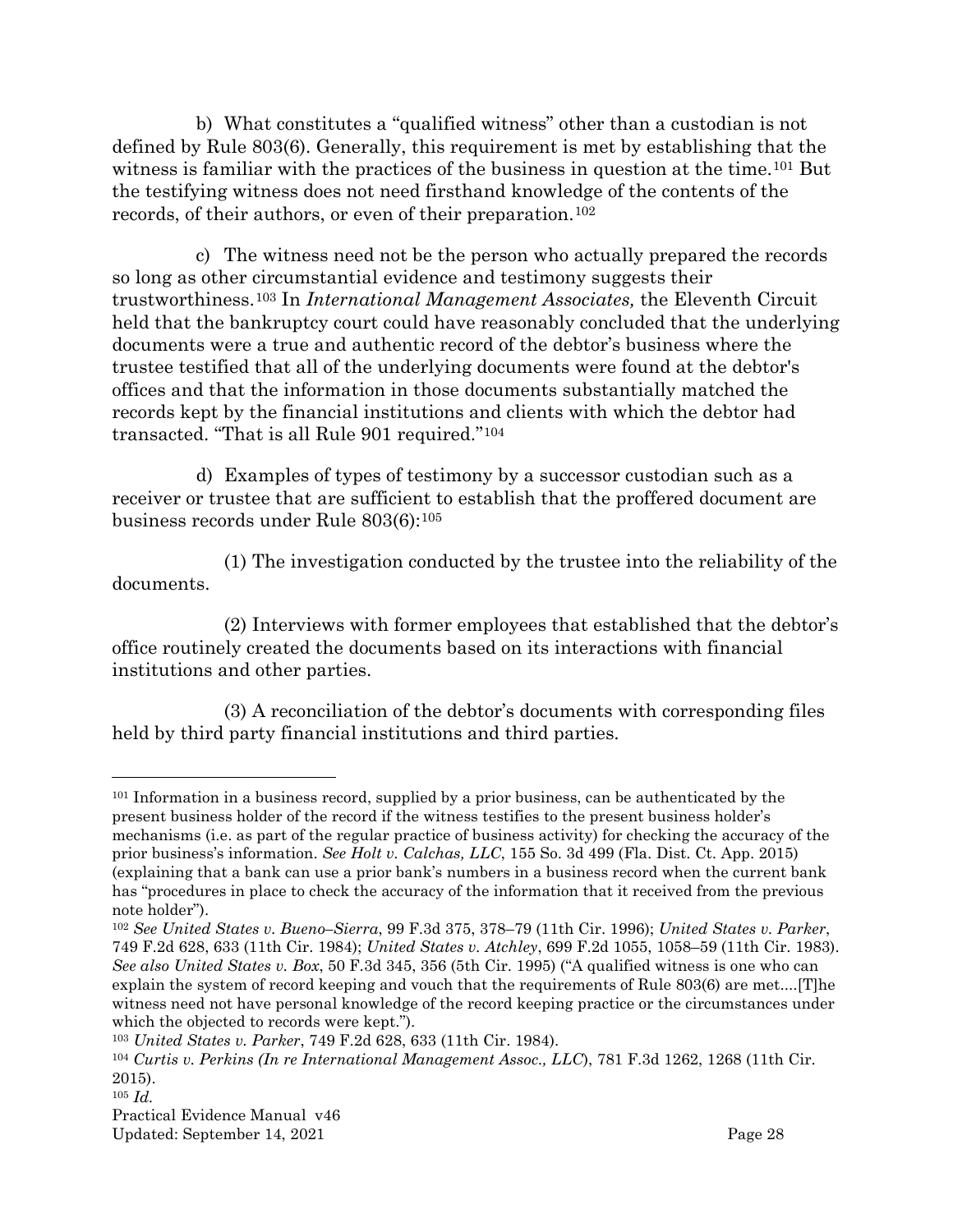e) The proponent's testimony establishing the foundation for the business records exception may be based on hearsay. Under Rule 104(a), a court in making admissibility determinations is not bound by evidence rules, except those based on privilege. As a result, when deciding whether an exception to the rule against hearsay applies, the court may consider any unprivileged evidence—even hearsay.[106](#page-31-2)

- <span id="page-31-0"></span>5. Elements.
	- a) The exhibit being offered is a business **record**;

b) It is a record of an **event**;

c) The record was **made by**, or from information transmitted by, a person with knowledge of the transaction recorded;

d) The record was **made at or near the time** of the acts or event recorded;

e) The record is kept in the course of a **regularly conducted business activity**; and

f) It was the **regular practice of that business activity to make the record**.[107](#page-31-3)

#### 6. Example.

<span id="page-31-1"></span>Here's an example in the context of establishing that a check register in a preference action is within this exception:

a) **Record**: check register.

- b) **Event**: payment of invoice.
- c) **Made by**: accounts payable clerk.
- d) **Made at or near time**: when check is written.
- e) **Regularly conducted business activity**: payment of invoices.

<span id="page-31-2"></span><sup>106</sup> *Id. (citing United States v. Byrom*, 910 F.2d 725, 734–35 (11th Cir. 1990).

<span id="page-31-3"></span><sup>107</sup> *See generally In re Vargas*, 396 B.R. 511, 518 (Bankr. C.D. Cal. 2008) (applying the basic elements to records maintained electronically and further detailing an "11-step foundation" for authenticating computer records).

Updated: September 14, 2021 Page 29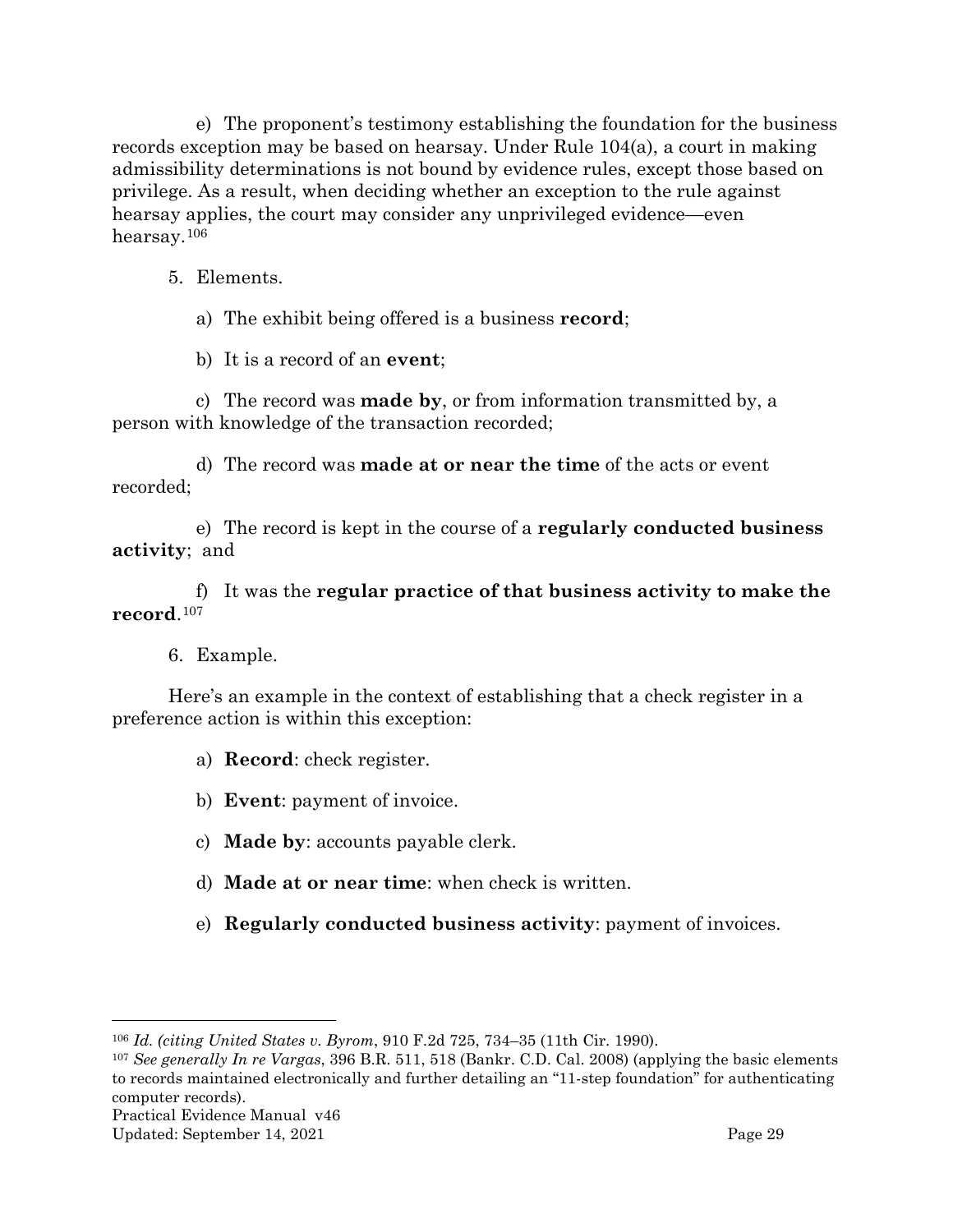f) **Regular practice of business to keep records of payments of invoices**: You betcha'!

- <span id="page-32-0"></span>7. Sample Qualifying Questions.
	- Q: Ms. Smith, what was your position with company at time of bankruptcy filing?
	- A: Central office manager.
	- Q: How long were you so employed?
	- A: One year.
	- Q: What were your responsibilities?
	- A: I oversaw different departments in Acme's headquarters.
	- Q: Did this include bookkeeping?
	- A: Yes, it did.
	- Q: As former manager, what, if any, familiarity do you have with record keeping procedures employed by Acme during year prior to bankruptcy?
	- A: It was one of my areas of responsibility so I was very familiar with bookkeeping procedures and would do reviews and spot checks on a routine basis.
	- Q: Does this include the method used by the company for preparing check registers?
	- A: Yes.

Witness qualified? Sure. The witness was not the custodian or person who created the record, but the witness was certainly familiar with the process.

Now that we have a qualified witness, let's go through the elements:

- Q: Let me show you what I've marked as Trustee's Ex. 1. What is it?
- A: These are the check registers for Acme for the year before filing of the bankruptcy.
- Q: What information do they reflect?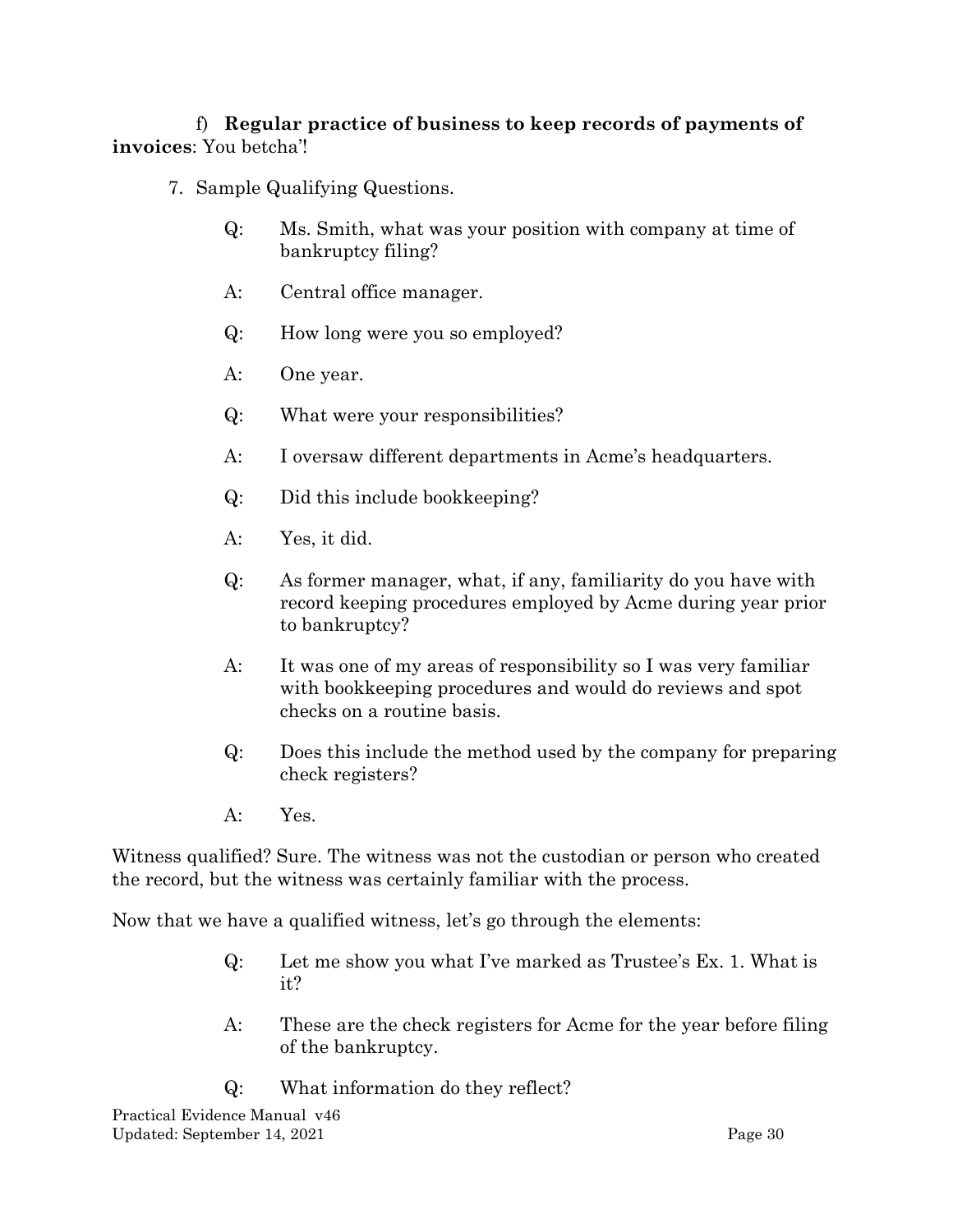- A: They list the check number, date of the check, invoice number, invoice date, payee, and the amount.
- Q: When are they prepared?
- A: On the day that the checks are mailed.
- Q: Who prepares the check registry?
- A: The accounts payable clerk.
- Q: Does he or she actually mail the check?
- A: No, it's done by a bookkeeper in one of the remote offices. They are the ones who actually prepared and mailed checks.
- Q: What are these checks in payment of?
- A: They are everyday A/P's owing to vendors.
- Q: Was payment of A/P's in this manner a regularly conducted business activity of Acme?
- A: Sure, if we wanted to stay in business.
- Q: Was it the regular practice of Acme to make these records in this fashion?
- A: Absolutely.
- 8. Pre-Trial Declaration as Alternative to Witness.

<span id="page-33-0"></span>a) FED. R. EVID. 803(6) provides, as an alternative to introducing the evidence at trial through a "qualified witness," the filing and serving of a certification that complies with FED. R. EVID. 902(11).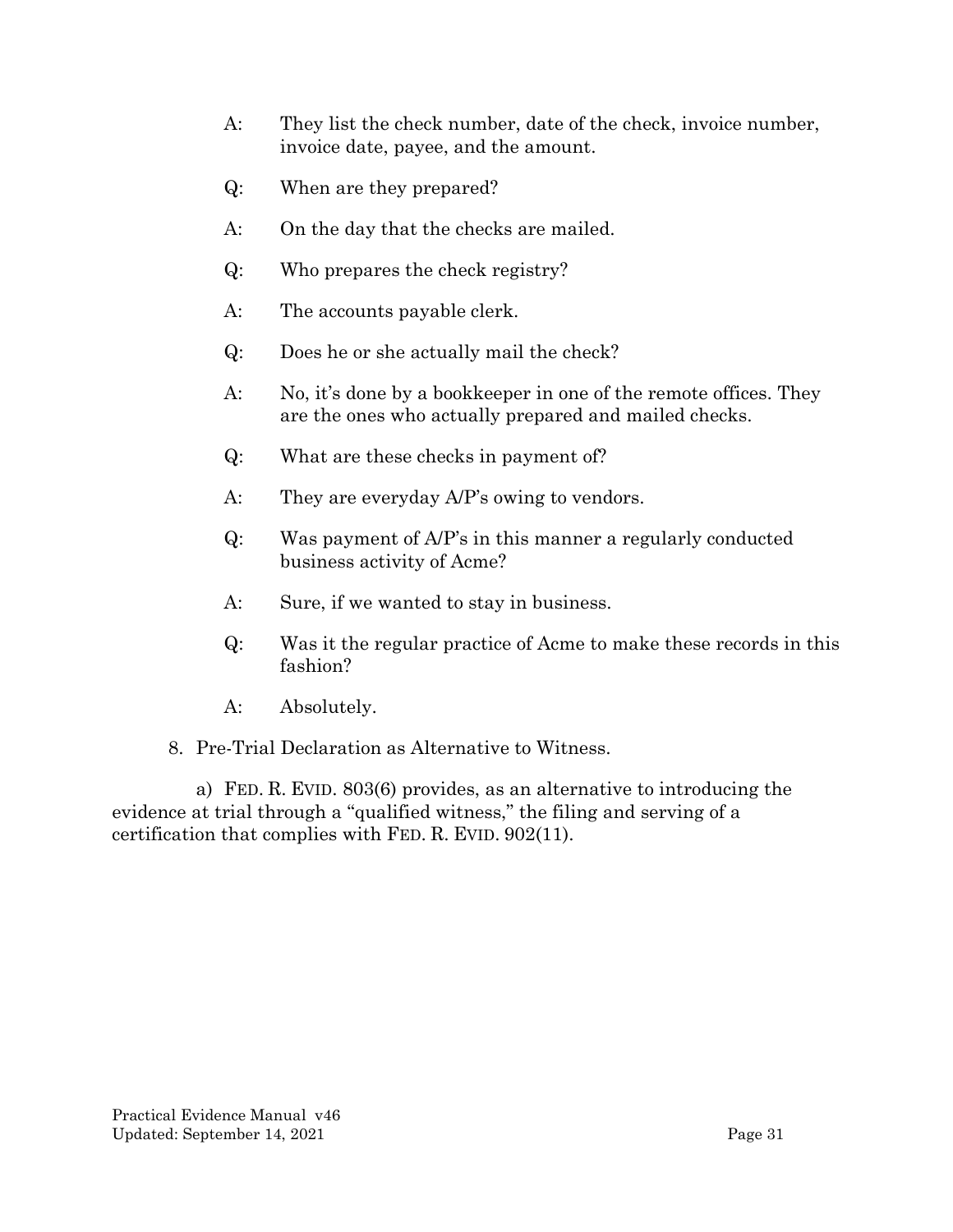b) Applicable Rule.

# **Rule 902. Evidence that is Self-Authenticating**

The following items of evidence are self-authenticating; they require no extrinsic evidence of authenticity in order to be admitted:

(11) Certified Domestic Records of a Regularly Conducted Activity. The original or a copy of a domestic record that meets the requirements of [Rule 803\(6\)\(A\)-](http://web2.westlaw.com/find/default.wl?referencepositiontype=T&docname=USFRER803&rp=%2ffind%2fdefault.wl&sv=Split&utid=1&rs=WLW11.10&db=1000607&tf=-1&findtype=L&fn=_top&mt=FederalGovernment&vr=2.0&referenceposition=SP%3b9ebf00005e723&pbc=6D87D02A&tc=-1&ordoc=2150591)(C), as shown by a certification of the custodian or another qualified person that complies with a federal statute or a rule prescribed by the Supreme Court. Before the trial or hearing, the proponent must give an adverse party reasonable written notice of the intent to offer the record--and must make the record and certification available for inspection--so that the party has a fair opportunity to challenge them.

<span id="page-34-0"></span>E. Summaries to Prove Content.

1. Under Rule 1006 a proponent may use a summary, chart, or calculation to prove the content of voluminous writings, recordings, or photographs that cannot be conveniently examined in court.

2. The only textual limit placed on the use of summaries by Rule 1006 is that "[t]he proponent most make the originals or duplicates available for examination or copying, or both, by other parties at a reasonable time and place."[108](#page-34-2)

3. Rule 1007 does not require the proponent to introduce the underlying documents into evidence. However, establishing the admissibility of the underlying records is a condition precedent to introduction of the summary into evidence under Rule 1007.[109](#page-34-3)

<span id="page-34-1"></span>F. Social Media.

1. As with all evidence, absent a stipulation, copies of information obtained from social media sources can only be admitted if a witness with personal knowledge establishes the predicate that the documents are authentic, relevant, and not subject to a rule of exclusion, e.g., hearsay.

2. As with documentary evidence in general, the authentication burden is a "light one." The proponent only needs to establish a prima facie case that the

<span id="page-34-3"></span><sup>109</sup> *Id.*

<span id="page-34-2"></span><sup>108</sup> *Curtis v. Perkins (In re International Management Assoc., LLC)*, 781 F.3d 1262, 1268 (11th Cir. 2015)(citing *United States v. Johnson,* 594 F.2d 1253, 1257 (9th Cir. 1979).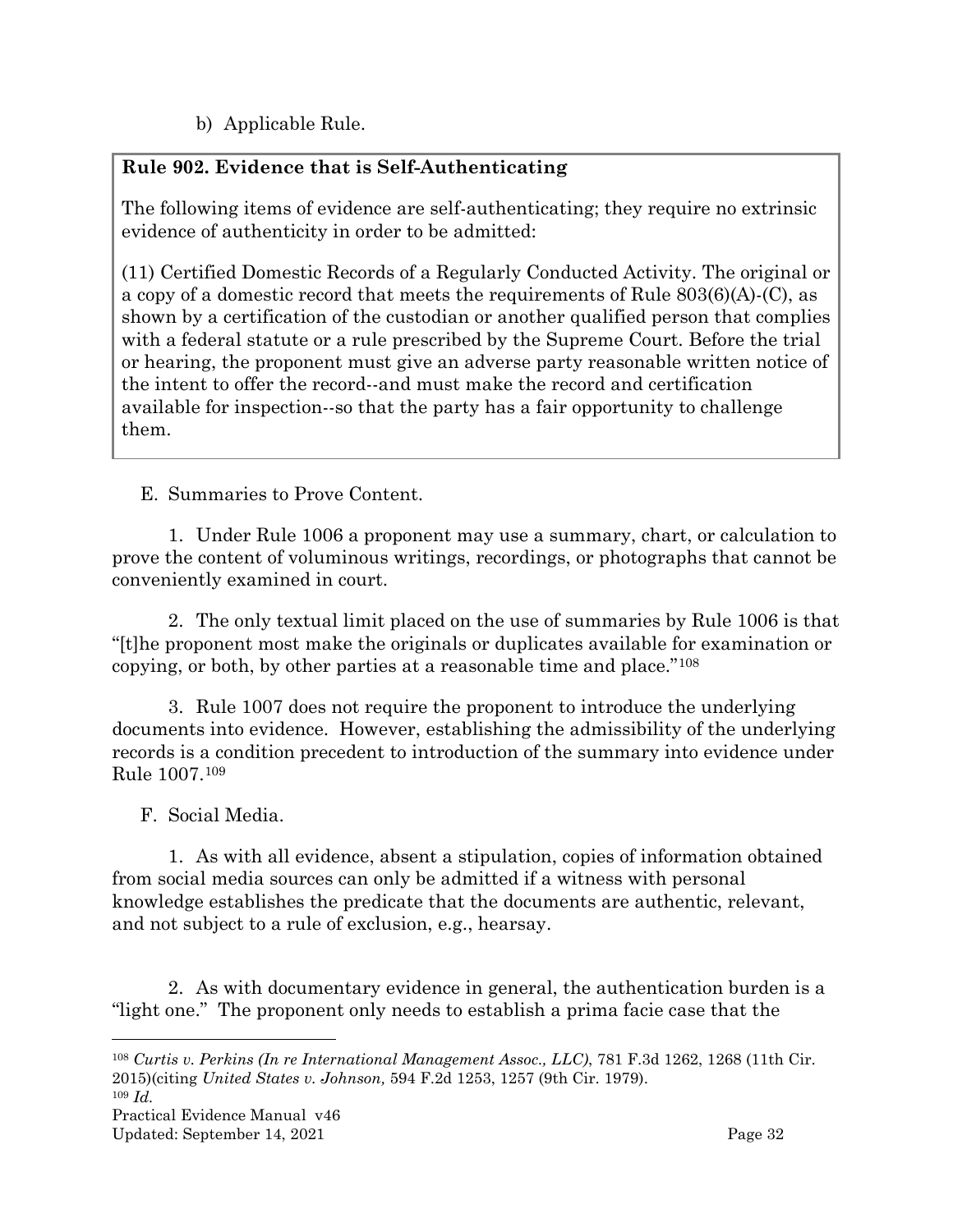document is what the proponent claims it is. The proponent can meet this burden with circumstantial evidence of the authenticity of the underlying documents through the testimony of a witness knowledgeable about them. Once that prima facie showing of authenticity is made, the ultimate question of the authenticity of the documents is left to the factfinder.<sup>[110](#page-35-0)</sup>

3. If a document is being introduced through a witness's testimony, it may be authenticated by testimony of a witness with personal knowledge that it is what it purports to be. Fed. R. Evid. 901(b)(1).

4. The authentication burden is a "light one."[111](#page-35-1) The proponent only needs to establish a prima facie case that the document is what the proponent claims it is.[112](#page-35-2) The proponent can meet this burden with circumstantial evidence of the authenticity of the underlying documents through the testimony of a witness knowledgeable about them.[113](#page-35-3) Once that prima facie showing of authenticity is made, the ultimate question of the authenticity of the documents is left to the factfinder.<sup>[114](#page-35-4)</sup>

5. If a document is being introduced through a witness's testimony, it may be authenticated by testimony of a witness with personal knowledge that it is what it purports to be. Fed. R. Evid. 901(b)(1).

6. See United States v. Browne, 834 F.3d 403, 414 (3d Cir. 2016) (finding authentication burden met when witness offered testimony linking Facebook account to defendant and account details matched those of defendant); State v. Ross, 2018-Ohio-3027, ¶ 40, 118 N.E.3d 371, 383 (affirming lower court's admission of screenshots of Facebook comments allegedly made by defendant based on witness testimony).

7. See, e.g., State v. Griffith, 449 P.3d 353, 357 (Ariz. Ct. App. 2019) (admitting authenticated Facebook messages as statements made by and offered against a party-opponent); State v. McCarrel, 2019-Ohio-2984, ¶ 38−41 (screenshots of Facebook messages admitted as admission by party-opponent); Browne, 834 F.3d 403, 442 (same for Facebook chats).

<span id="page-35-1"></span><sup>111</sup> *Curtis v. Perkins (In re International Management Assoc., LLC*), 781 F.3d 1262, 1268 (11th Cir. 2015)(citing *United States v. Lebowitz*, 676 F.3d 1000, 1009 (11th Cir.2012) (refusing to disturb an authentication decision unless there is "no competent evidence in the record to support it"). <sup>112</sup> *United States v. Caldwell*, 776 F.2d 989, 1001–02 (11th Cir.1985) (holding that Rule 901 required only enough evidence that a jury "could have reasonably concluded" that a document was authentic). <sup>113</sup> *See* FED. R. EVID. 901(b)(1); *Caldwell*, 776 F.2d at 1002–03.

<span id="page-35-4"></span><span id="page-35-3"></span><span id="page-35-2"></span><sup>114</sup> *See Caldwell*, 776 F.2d at 1002.

Practical Evidence Manual v46

Updated: September 14, 2021 Page 33

<span id="page-35-0"></span><sup>110</sup> *Curtis v. Perkins (In re International Management Assoc., LLC*), 781 F.3d 1262, 1268 (11th Cir. 2015)(citing *United States v. Lebowitz*, 676 F.3d 1000, 1009 (11th Cir.2012) (refusing to disturb an authentication decision unless there is "no competent evidence in the record to support it").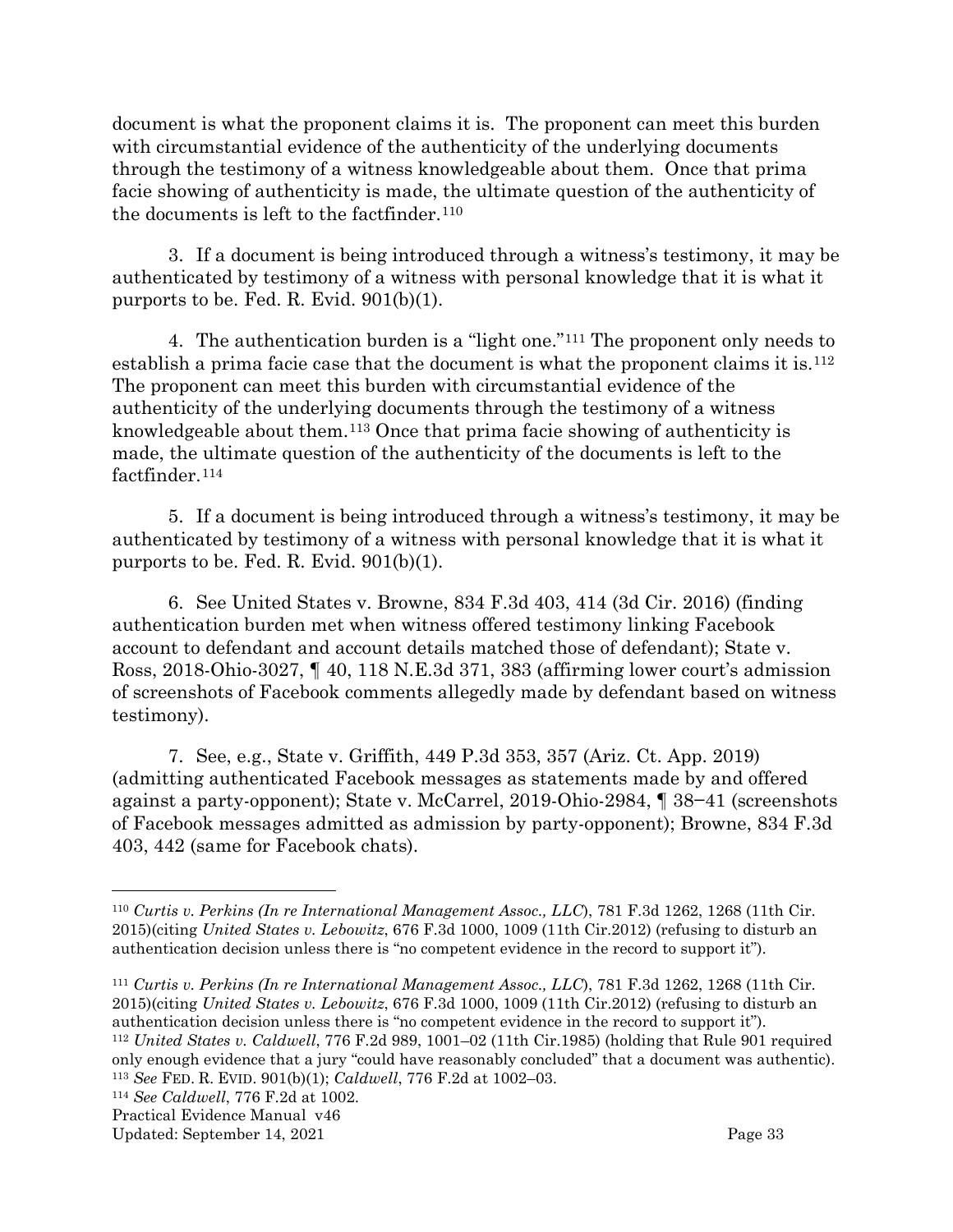8. By "liking" Ms. Hyland's comment, Mr. Aleksandr affirmed that the apartment belonged to him. See Bryant v. Wilkes-Barre Hosp. Co., LLC, 2016 WL 3615264, at \*3 (M.D. Pa. July 6, 2016) (admitting Facebook comments made and liked by plaintiff on a Facebook page based on probative value).

9. Authenticated social media evidence can be admitted as statements of a party opponent. See, e.g., Griffith, 449 P.3d at 357 (Ariz. Ct. App. 2019) (admitting authenticated Facebook messages).

10.See Tripkovich v. Ramirez, No. CV 13-6389, 2015 WL 13544196, at \*2 (E.D. La. June 30, 2015) (holding that plaintiff's Facebook and Instagram photographs undermining her previous testimony are relevant and admissible because they go to the question of her credibility); see also Burdyn v. Old Forge Borough, 2019 WL 1118555, at 7−11 (M.D. Pa. Mar. 11, 2019) (lower court did not abuse discretion by admitting Instagram photograph and caption that raised a question as to plaintiff's motive and bias).

11.Finally, Ms. Mawford and "petroboi4eva"'s wordless "like"s of Ms. Hyland's comment are so vague and ambiguous as to provide the finder of fact with no meaningful probative information. See People v. Johnson, 51 Misc. 3d 450, 455 (N.Y. Co. Ct. 2015) (holding that an image of witness's Facebook page showing that she "liked" a website is inadmissible).

<span id="page-36-0"></span>VI. Use of Depositions at Trial.

<span id="page-36-1"></span>A. General Rule.

At trial, the witnesses' testimony must be taken in open court unless a federal statute, the Federal Rules of Evidence, these rules, or other rules adopted by the Supreme Court provide otherwise.[115](#page-36-2) The Advisory Committee drafted Rule 43(a) to combat the practice in equity of presenting juries with edited depositions of witnesses' testimony.[116](#page-36-3) The federal rules strongly favor the testimony of live witnesses wherever possible, so that the jury may observe the demeanor of the witness to determine the witness's veracity.<sup>[117](#page-36-4)</sup> For testimony to be presented "orally in open court," the witness must be present in the courtroom.[118](#page-36-5) However, there are circumstances when the use of a deposition taken prior to the trial may be used as allowed by FED. R. CIV. P. 32.

<span id="page-36-2"></span><sup>115</sup> Fed. R. Civ. P. 43

<span id="page-36-3"></span><sup>116</sup> See 9 Charles A. Wright & Arthur R. Miller, Federal Practice and Procedure § 2408, at 331 (1991).

<span id="page-36-4"></span><sup>117</sup> See 5 Moore's Federal Practice ¶ 43.03 (1990).

<span id="page-36-5"></span><sup>118</sup> Murphy v. Tivoli Enterprises, 953 F.2d 354, 359 (8th Cir. 1992)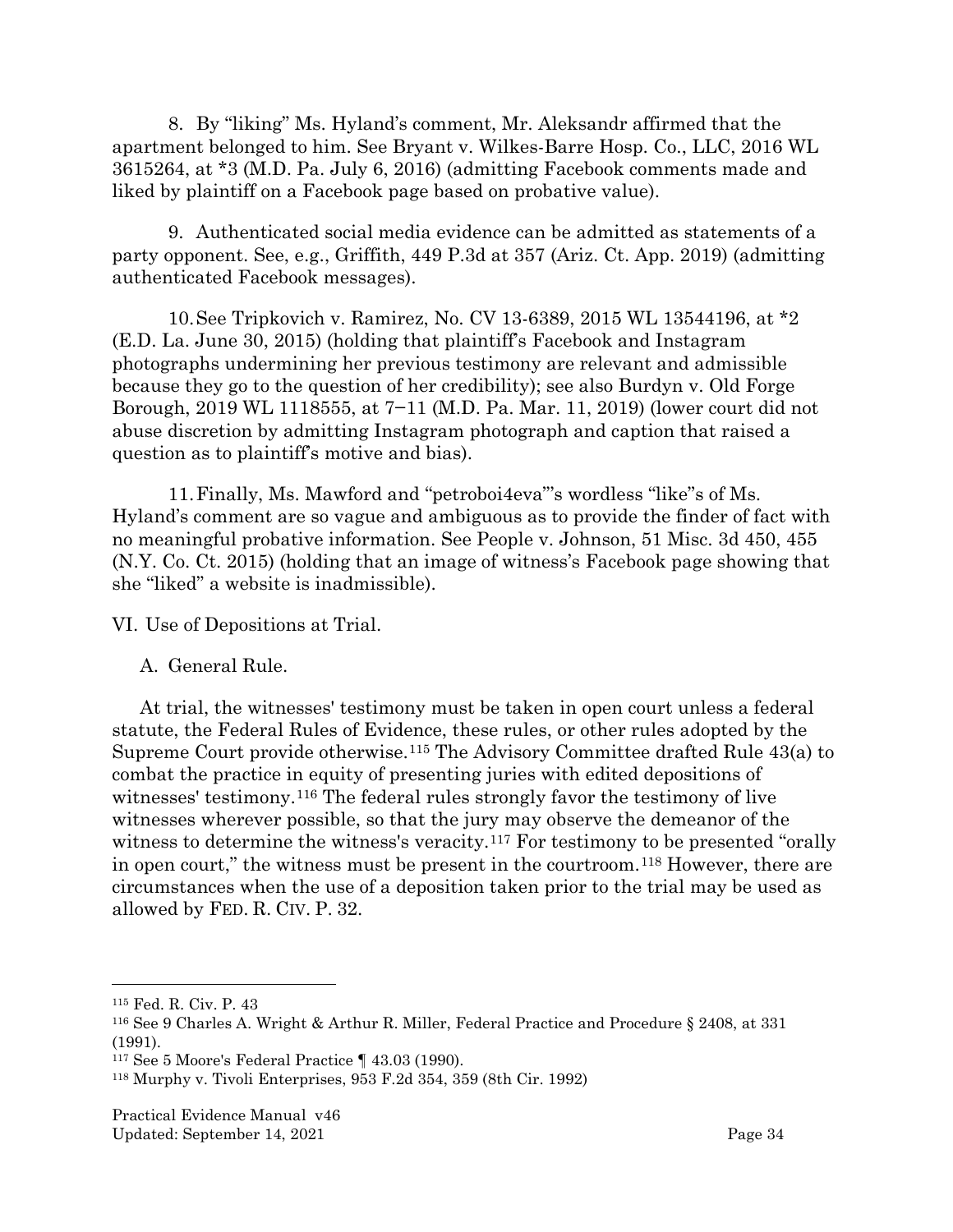<span id="page-37-0"></span>B. FED. R. CIV. P. 32 in application.

1. Under FED. R. CIV. P. 32, a deposition may be used at an evidentiary hearing if three requirements are met:

a) The testimony must be admissible under the Federal Rules of Evidence as if the deponent were present and testifying at the hearing;

b) The party against who the deposition testimony is being offered must have been present or had the opportunity to be present at the deposition; and

c) One of the following circumstances must be present:

(1) The deposition is being **used to impeach** a witness;

(2) The **deposition is of a party** and it is being **offered by an adverse party**; or

(3) The witness is **unavailable**.

2. A witness is "unavailable" for purposes of FED. R. CIV. P. 32 if the witness is:

a) Dead;

b) Located outside the subpoena range of the court;

- c) Unable to attend due to age, illness, infirmity, or imprisonment; or
- d) Exceptional circumstances exist.

<span id="page-37-1"></span>C. Rule 801(d) in application.

1. This rule defines certain out-of-court statements as not being hearsay. Included among these are two that apply to the use of depositions at an evidentiary hearing:

a) A prior statement by the witness that is inconsistent with the witness's testimony at the evidentiary hearing. FED. R. EVID.  $801(d)(1)(A)$ .

b) A statement by a party opponent under FED. R. EVID.  $801(d)(2)(A)$ . This can either be the party's own statement or a statement made by the party's agent concerning a matter within the scope of the agency or employment made during the existence of the relationship.

<span id="page-37-2"></span>D. Rule 804(b)(1) in application.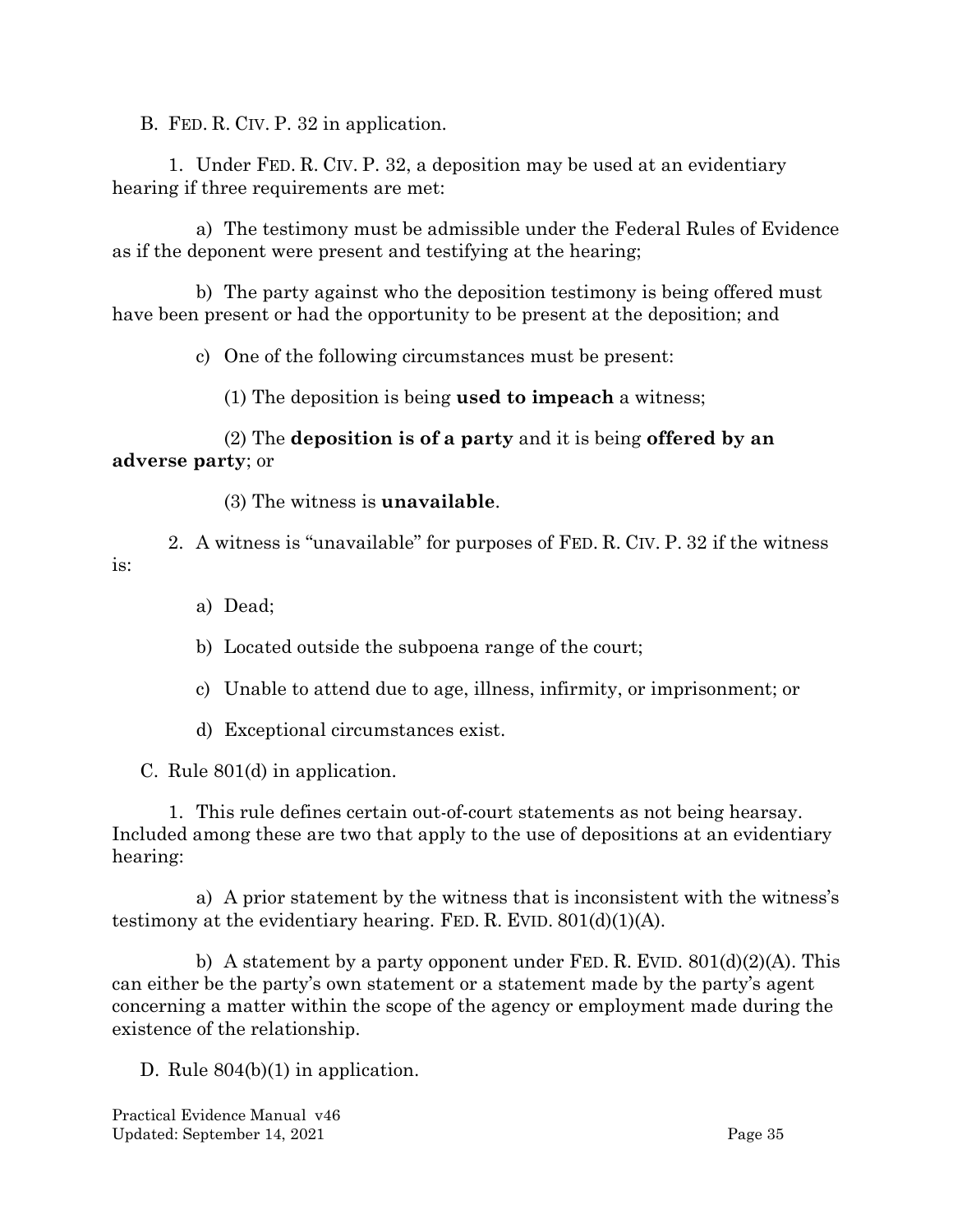1. This rule creates an exception to the hearsay rule with respect to former testimony given by a witness in a deposition if the party against whom the testimony is offered had an opportunity and similar motive to develop the testimony by direct or cross examination if the party offering the deposition testimony can show that the witness is "unavailable."

2. "Unavailability" for purposes of Rule 804(b)(1) is broader than the same term as used in Fed. R. Civ. P. 32 and, in addition to the circumstances described therein, includes:

a) A witness exempted from testifying on the ground of **privilege**;

b) A witness who persists in **refusing to testify**;

c) A witness with a **lack of memory;**

d) A witness who is unable to be present or testify at the hearing because of **death** or then existing **physical or mental illness or infirmity**; and

e) A witness who is absent from the hearing and the proponent of the statement has been **unable to procure the declarant's attendance** by process or other reasonable means.

3. If a party seeks to offer a declarant's former testimony under Rule 804(b)(2) (statement under belief of impending death), (b)(3) (statement against interest), or (b)(4) (personal or family history), the declarant is not deemed unavailable under Rule  $804(a)(5)$ —and the evidence therefore is not admissible—if the party offering the evidence had an opportunity to depose the declarant but refused to do so.[119](#page-38-0)

4. A transcript of a debtor's section 341 examination is not admissible as the debtor's former testimony because the party against whom the transcript is offered ordinarily would not have had a similar motive to develop the testimony by direct or cross examination.[120](#page-38-1) That transcript, however, may be admissible against the

<span id="page-38-0"></span><sup>&</sup>lt;sup>119</sup> FED. R. EVID.  $804(a)(5)$  (unavailability includes a witness who "is absent from the hearing and the proponent of the statement has been unable to procure the declarant's attendance (or in the case of a hearsay exception under subdivision (b)(2), (3), (4), *the declarant's attendance or testimony*) by process or other reasonable means") (emphasis added); *United States v. Gabriel*, 715 F.2d 1447, 1450-51 (10th Cir. 1983) (explaining that the parenthetical added in Rule 804(a)(5) was "'designed primarily to require that an attempt be made to depose a witness (as well as to seek his attendance) as a precondition to the witness being deemed unavailable'") (citing H.R. Rep. No. 650, *reprinted in*  1974 U.S.C.C.AN. 7051, 7075, 7088).

<span id="page-38-1"></span>Practical Evidence Manual v46 Updated: September 14, 2021 Page 36 <sup>120</sup> *Salven v. Mendez (In re Mendez)*, 2008 WL 597280, \*7 (Bankr. E.D. Cal. Feb. 29, 2008).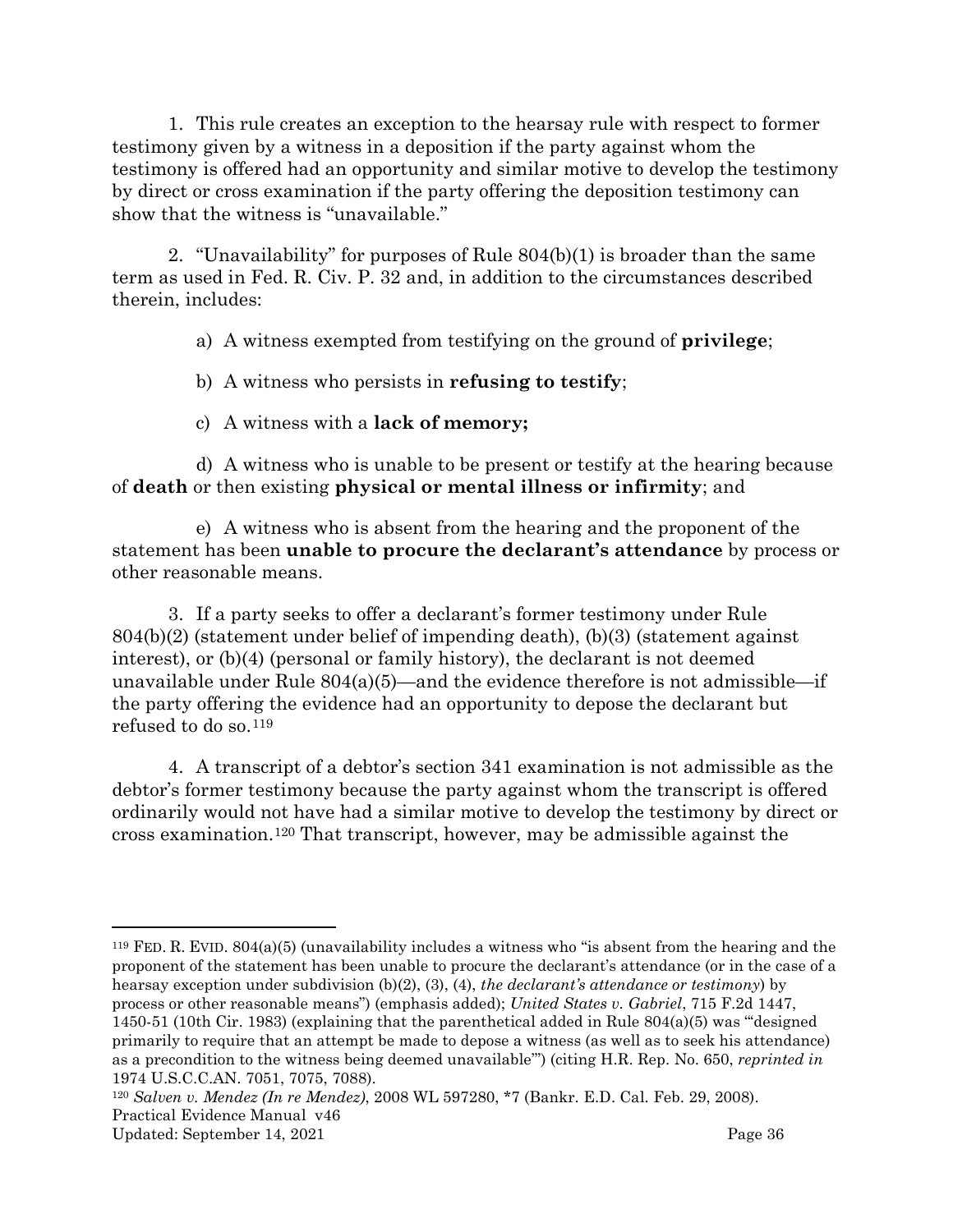debtor as a statement by an opposing party (Rule 801(d)(2)) or under another hearsay exception depending on the facts of the particular case.<sup>[121](#page-39-3)</sup>

- <span id="page-39-1"></span><span id="page-39-0"></span>VII. Judicial Notice.
	- A. Defined.

"A court's acceptance, for purposes of convenience and without requiring a party's proof, of a well-known and indisputable fact; the court's power to accept such a fact <the trial court took judicial notice of the fact that water freezes at 32 degrees Fahrenheit>."[122](#page-39-4)

<span id="page-39-2"></span>B. Applicable Rule

# **Rule 201. Judicial Notice of Adjudicative Facts**

(a) Scope. This rule governs judicial notice of an adjudicative fact only, not a legislative fact.

(b) Kinds of Facts That May Be Judicially Noticed. The court may judicially notice a fact that is not subject to reasonable dispute because it:

(1) is generally known within the trial court's territorial jurisdiction; or

(2) can be accurately and readily determined from sources whose accuracy cannot reasonably be questioned.

(c) Taking Notice. The court:

(1) may take judicial notice on its own; or

(2) must take judicial notice if a party requests it and the court is supplied with the necessary information.

(d) Timing. The court may take judicial notice at any stage of the proceeding.

(e) Opportunity to Be Heard. On timely request, a party is entitled to be heard on the propriety of taking judicial notice and the nature of the fact to be noticed. If the court takes judicial notice before notifying a party, the party, on request, is still entitled to be heard.

<span id="page-39-4"></span><span id="page-39-3"></span><sup>121</sup> *Id.* (admitting debtor's section 341 transcript under Rule 807's residual hearsay exception). <sup>122</sup> BLACK'S LAW DICTIONARY 863-64 (8th ed. 2004) (also termed "judicial cognizance" or "judicial knowledge").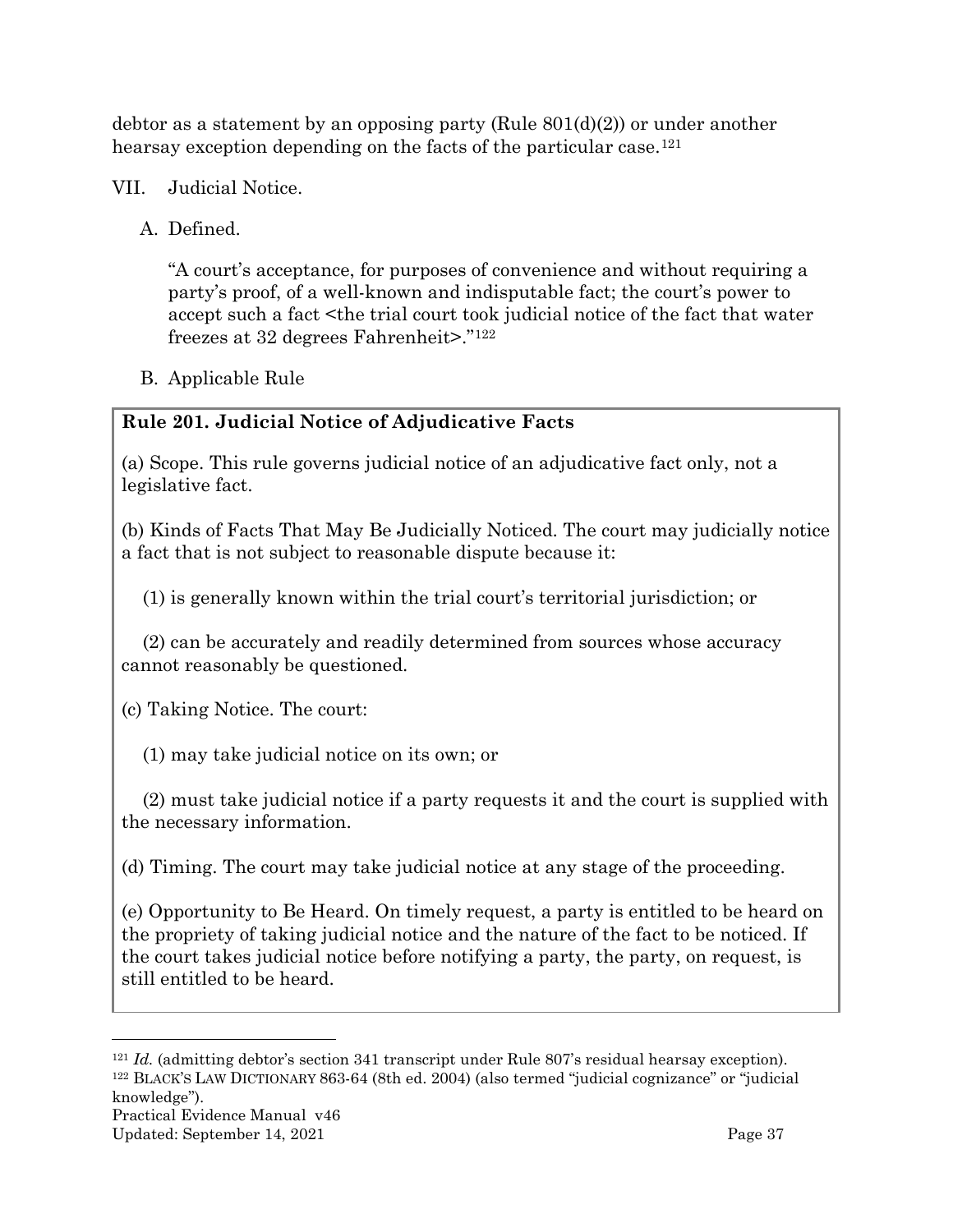(f) Instructing the Jury. In a civil case, the court must instruct the jury to accept the noticed fact as conclusive. In a criminal case, the court must instruct the jury that it may or may not accept the noticed fact as conclusive.

<span id="page-40-0"></span>C. Adjudicative Facts.

1. As state in Federal Rule of Evidence 201(a)("Scope"), the Rule governs judicial notice of an adjudicative fact only, not a legislative fact.

2. Adjudicative Facts. "When a court…finds facts concerning the immediate parties—who did what, where, when, how, and with what motive or intent—the court…is performing an adjudicative function, and the facts so determined are conveniently called adjudicative facts."[123](#page-40-3)

3. Legislative Facts. "When a court…develops law or policy, it is acting legislatively; the courts have created the common law through judicial legislation, and the facts which inform the [court's] legislative judgment are called legislative facts."[124](#page-40-4)

<span id="page-40-1"></span>D. Procedure.

1. Judicial notice may be taken at any stage of a proceeding<sup>[125](#page-40-5)</sup> including appeal.[126](#page-40-6)

2. However, a party is entitled to be heard with respect to the propriety of taking judicial notice and the nature of the fact to be noticed. In the absence of prior notification, the request may be made after judicial notice has been taken.<sup>[127](#page-40-7)</sup> Thus, for example, if a bankruptcy court implicitly took judicial notice, *sua sponte*, in considering the debtor's schedules in arriving at a ruling, on appeal, the matter may be remanded to allow the disadvantaged party to be afforded notice and opportunity to respond.[128](#page-40-8)

3. Where judicial notice is taken without prior notice, the burden is on the disadvantaged party to make a request for a hearing to challenge the propriety of taking judicial notice.[129](#page-40-9)

<span id="page-40-2"></span>E. Scope—Adjudicative Facts.

<span id="page-40-3"></span><sup>123</sup> Kenneth Culp Davis, *Judicial Notice,* 55 Columbia L. Rev. 945, 952 (1955).

<span id="page-40-4"></span><sup>124</sup> *Id.*

<span id="page-40-5"></span><sup>125</sup> FED. R. EVID. 201(f).

<span id="page-40-7"></span><span id="page-40-6"></span><sup>126</sup> *Nantucket Inv. II v. Cal. Fed. Bank (In re Indian Palms Assocs.)*, 61 F.3d 197, 204 (3d Cir. 1995). <sup>127</sup> FED. R. EVID. 201(e).

<span id="page-40-8"></span><sup>128</sup> *Annis v. First State Bank of Joplin*, 96 B.R. 917, 920 (W.D. Mo. 1988).

<span id="page-40-9"></span><sup>129</sup> *Calder v. Job (In re Calder)*, 907 F.2d 953, 955 n.2 (10th Cir. 1990).

Practical Evidence Manual v46

Updated: September 14, 2021 Page 38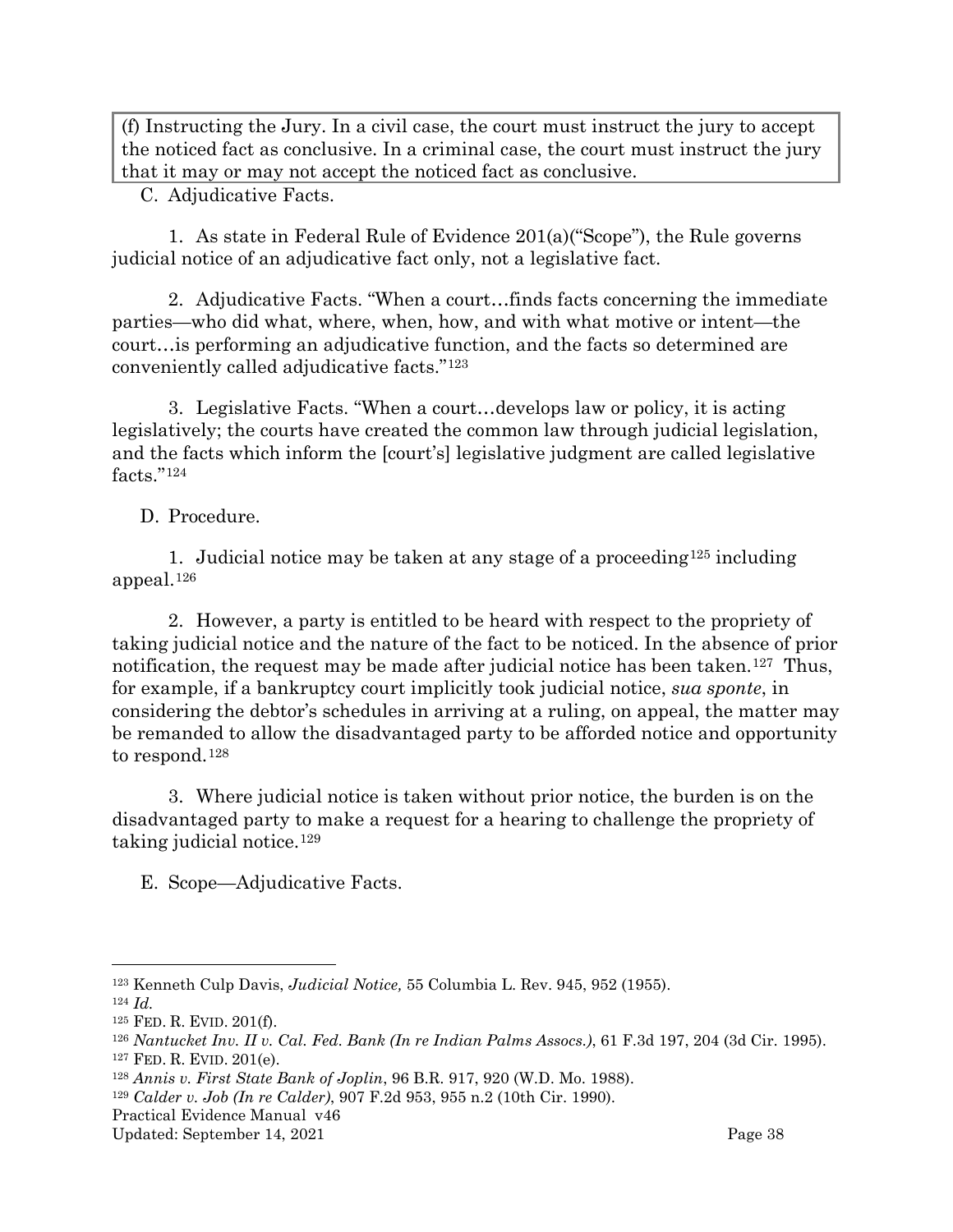1. Judicial notice is limited to adjudicative facts. Adjudicative facts are ones that are not subject to reasonable dispute because they are either:

a) Generally known with the territorial jurisdiction of the trial court, or

b) Capable of accurate and ready determination by resort to sources whose accuracy cannot reasonably be questioned.

<span id="page-41-0"></span>F. Judicial Notice Categories.

1. *Varco v. Lee*[130](#page-41-1) Category of Facts.[131](#page-41-2)

a) In *Varco v. Lee,* the California Supreme Court took judicial notice for the first time in the case that Mission Street in San Francisco between Twentieth and Twenty-Second Streets was a business district.

b) As explained by the court, this judicial notice of this fact was properly subject to judicial notice because:

(1) The fact was one of "**common** and general **knowledge**";

(2) The fact was "well established and authoritatively settled, … practically **indisputable**"; and

(3) "This common, general, and certain **knowledge exists in the particular jurisdiction**."[132](#page-41-3)

2. Almanac Type Facts.[133](#page-41-4)

a) Almanac type facts are facts that are typically found in almanacs such as calendar, astronomical, and historical facts.

b) A good example of the use of almanac type facts was the cross examination of the key prosecution witness by then defense attorney Abraham Lincoln in the case of *People v. Armstrong*. Through the use of an almanac, young Lincoln was able to show that at the time that the critical prosecution eyewitness saw the shooting "by the light of the moon," the moon had already set.

3. Scientific Basis of Technical Concepts.[134](#page-41-5)

<span id="page-41-1"></span><sup>130</sup> *Varco v. Lee*, 181 P. 223, 225-26 (Cal. 1919).

<span id="page-41-2"></span><sup>131</sup> OLIPHANT, *Younger*, supra note 24, at 5-7.

<span id="page-41-3"></span><sup>132</sup> *Varco,* 181 P. at 226 (emphasis added).

<span id="page-41-4"></span><sup>133</sup> *Younger,* at 5-6.

<span id="page-41-5"></span><sup>134</sup> *Younger,* at 6-7.

Practical Evidence Manual v46

Updated: September 14, 2021 **Page 39**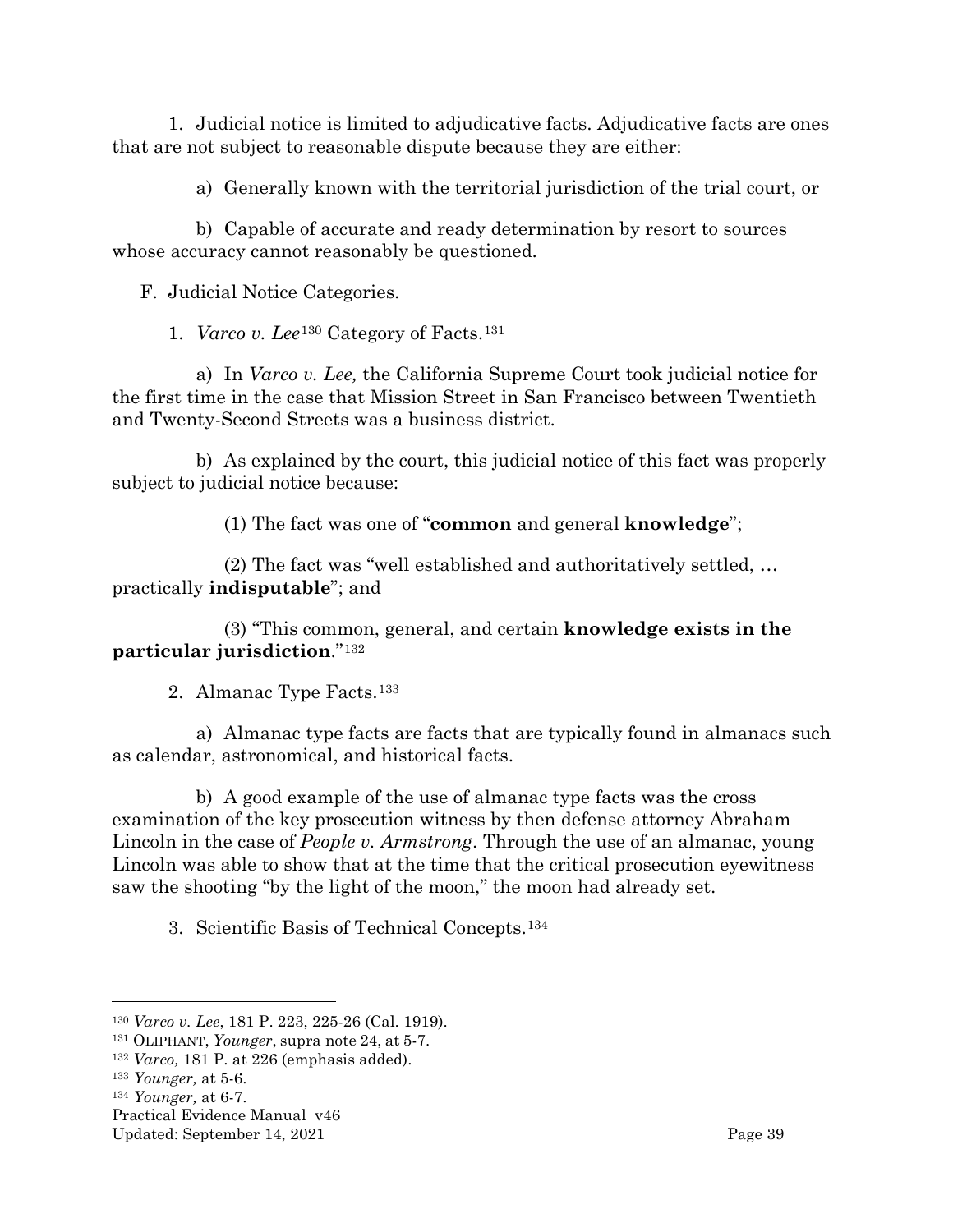a) When scientific concepts or devices first form the basis for testimony in a courtroom, their scientific basis must be shown by expert testimony.

b) At some point, however, appellate courts conclude that there is general agreement among the experts that there is a valid scientific basis in the laws of nature supporting the concept or device.

c) Examples: radar,<sup>[135](#page-42-0)</sup> breathalyzer,<sup>[136](#page-42-1)</sup> and blood grouping.<sup>[137](#page-42-2)</sup>

4. Courts Records.

a) Generally. Requests for judicial notice of court records typically fall into one of three categories:

(1) Establishing the genuineness of the documents without going through the steps normally needed to authenticate documents. This is the equivalent of a certificate regarding custody by a judge of a court of record of the district in which the record is kept.<sup>[138](#page-42-3)</sup> The fact the document is genuine does not mean that the court can automatically accept as true the facts contained in such documents. Statements in the documents must be otherwise admissible under the Federal Rules of Evidence, for example, as an evidential admission offered against a party.[139](#page-42-4)

(2) Taking as true the recording of the judicial acts contained in the record. Commentators suggest that the better practice is to admit the record under the official records exception to the hearsay rule so that evidence of any inaccuracy in the record may be established.[140](#page-42-5)

(3) The third, "and widely criticized," use of judicial notice of court records is to take as conclusively established the facts that are set forth in the records.[141](#page-42-6) A previously filed court document will generally not be competent evidence of the truth of the matters asserted therein solely because the court has taken judicial notice of its existence.[142](#page-42-7)

(4) That is, there is a crucial distinction between taking judicial notice of the fact that an entity has filed a document in the case, or in a related case, on a given date, i.e., the existence thereof, and the taking of judicial notice of the truth or

<span id="page-42-0"></span><sup>135</sup> *State v. Graham,* 322 S.W.2d 188, 195-97 (Mo. 1959).

<span id="page-42-1"></span><sup>136</sup> *McKay v. State,* 235 S.W.2d 173, 175 (Tex. 1950).

<span id="page-42-2"></span><sup>137</sup> *State v. Damm,* 266 N.W. 667, 668-69 (S.D. 1936).

<span id="page-42-3"></span><sup>138</sup> *In re Bestway Prods., Inc.*, 151 B.R. 530, 540 (Bankr. E.D. Cal. 1993).

<span id="page-42-4"></span><sup>139</sup> *Id*.; FED. R. EVID. 801(d)(2).

<span id="page-42-5"></span><sup>140</sup> *In re Bestway Products, Inc.*, 151 B.R. at 540 n.33 (citing 21 WRIGHT & K. GRAHAM, FEDERAL PRACTICE AND PROCEDURE: EVIDENCE § 5106 (1992 Supp.)).

<span id="page-42-6"></span><sup>141</sup> *In re Bestway Products, Inc.*, 151 B.R. at 540 n.33.

<span id="page-42-7"></span>Practical Evidence Manual v46 <sup>142</sup> *Nantucket Inv. II v. Cal. Fed. Bank (In re Indian Palms Assocs.)*, 61 F.3d 197, 204 (3d Cir. 1995).

Updated: September 14, 2021 Page 40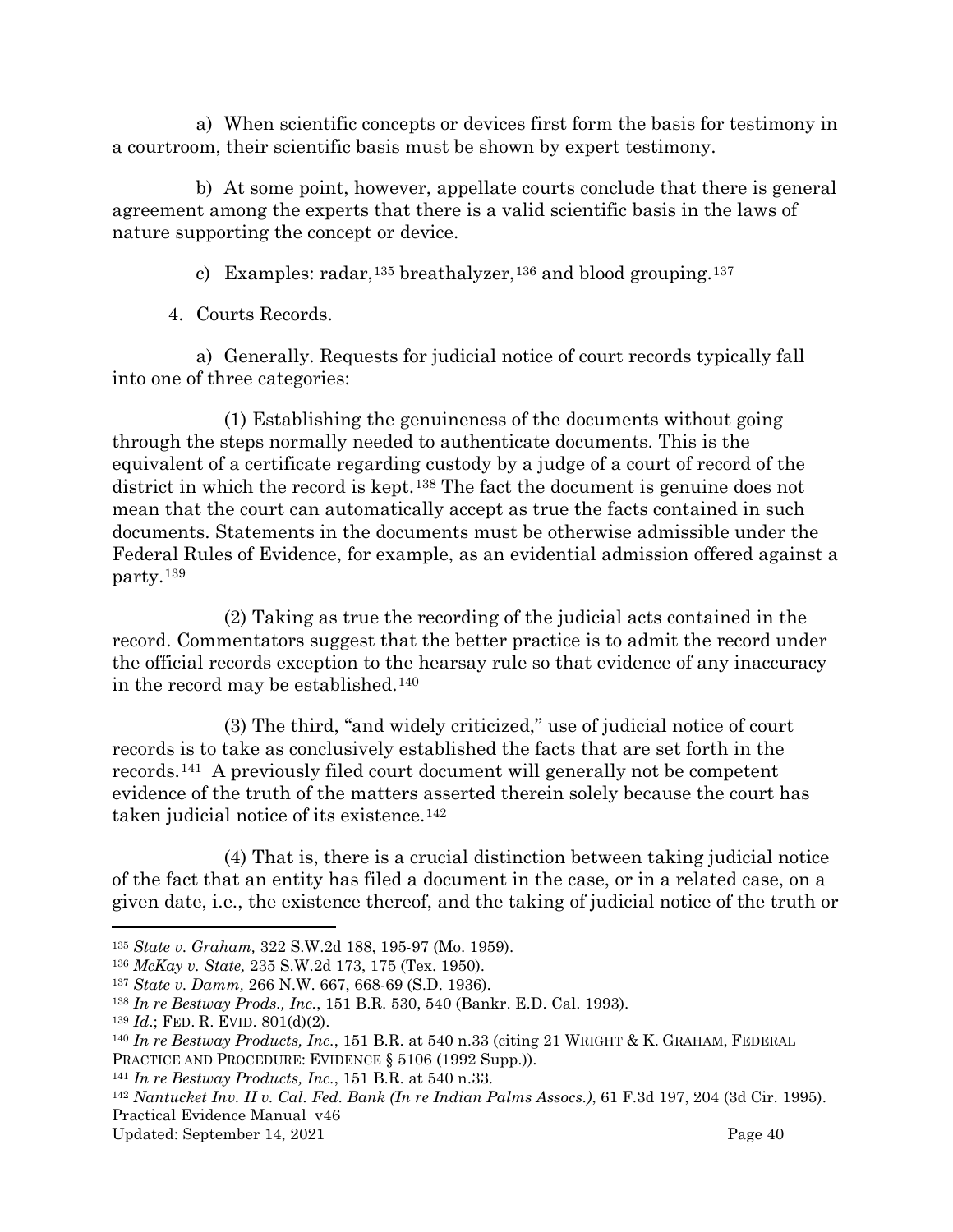falsity of contents of any such document for the purposes of making a finding of fact.[143](#page-43-0) Accordingly, while a bankruptcy court may take judicial notice of its own records, it may not "infer the truth of facts contained in documents, unfettered by rules of evidence or logic, simply because such documents were filed with the court."[144](#page-43-1) 

### b) Examples:

(1) Plan Votes. To establish whether the plan has received the votes needed to confirm the court may take judicial notice of the proofs of claim and the presence in the schedules of amounts due to other claimants who have not filed proofs of claim[.145](#page-43-2)

(2) Omissions from Schedules. The court may take judicial notice of the debtor's statement of affairs and schedules as not listing certain assets alleged not to be disclosed in an action under Bankruptcy Code  $\S 727(a)(4)$ .<sup>[146](#page-43-3)</sup>

(3) Absence of Pending Adversary. The court may take judicial notice of the failure of a Chapter 7 trustee to have filed an action to set aside a fraudulent conveyance.[147](#page-43-4)

(4) Docket Sheets. The court may take judicial notice of the docket sheets in an adversary proceeding and the debtor's main case.[148](#page-43-5)

(5) Debtor's Insolvency. Several opinions have held that a court may take judicial notice of the debtor's schedules in order to determine if the debtor was insolvent on the date of an alleged preferential transfer.[149](#page-43-6) The better view, however, is that the contents of the schedules when used against a third party are hearsay and inadmissible to prove the truth of the matters asserted therein. In addition, the schedules may not be used for that purpose since the schedules are

<span id="page-43-3"></span><sup>146</sup> *Calder v. Job (In re Calder)*, 907 F.2d 953, 955 n.2 (10th Cir. 1990) ("In this case, the bankruptcy court, consistent with Rule 201(b)(2), simply took judicial notice of the contents of . . . [the debtor's] Statement of Affairs and Schedule B-1 and not the truthfulness of the assertions therein.").

<span id="page-43-0"></span><sup>143</sup> *In re Earl*, 140 B.R. 728, 731 n.2 (Bankr. N.D. Ind. 1992).

<span id="page-43-1"></span><sup>144</sup> *Staten Island Sav. Bank v. Scarpinito (In re Scarpinito)*, 196 B.R. 257, 267 (Bankr. E.D.N.Y. 1996) (citing BARRY RUSSELL, BANKRUPTCY EVIDENCE MANUAL § 201.5 (1995)).

<span id="page-43-2"></span><sup>145</sup> *In re Am. Solar King Corp.*, 90 B.R. 808, 829 n.41 (Bankr. W.D. Tex. 1988) (citing BARRY RUSSELL, BANKRUPTCY EVIDENCE MANUAL, § 201. 5 (2007) ("Whether the information contained in the schedules is true is immaterial to this inquiry.").

<span id="page-43-5"></span><span id="page-43-4"></span><sup>147</sup> *Pruit v. Gramatan Inv. Corp. (In re Pruitt),* 72 B.R. 436, 440 (Bankr. E.D.N.Y. 1987).

<sup>148</sup>*Muzquiz v. Weissfisch*, 122 B.R. 56, 58 (Bankr. S.D. Tex. 1990).

<span id="page-43-6"></span><sup>149</sup> *See, e.g.*, *In re Trans Air, Inc.*, 103 B.R. 322, 325 (Bankr. S.D. Fla. 1988); *In re Claxton*, 32 B.R. 219, 222 (Bankr. E.D. Va. 1983); *In re Blue Point Carpet, Inc.*, 102 B.R. 311, 320 (Bankr. E.D.N.Y. 1989).

Updated: September 14, 2021 Page 41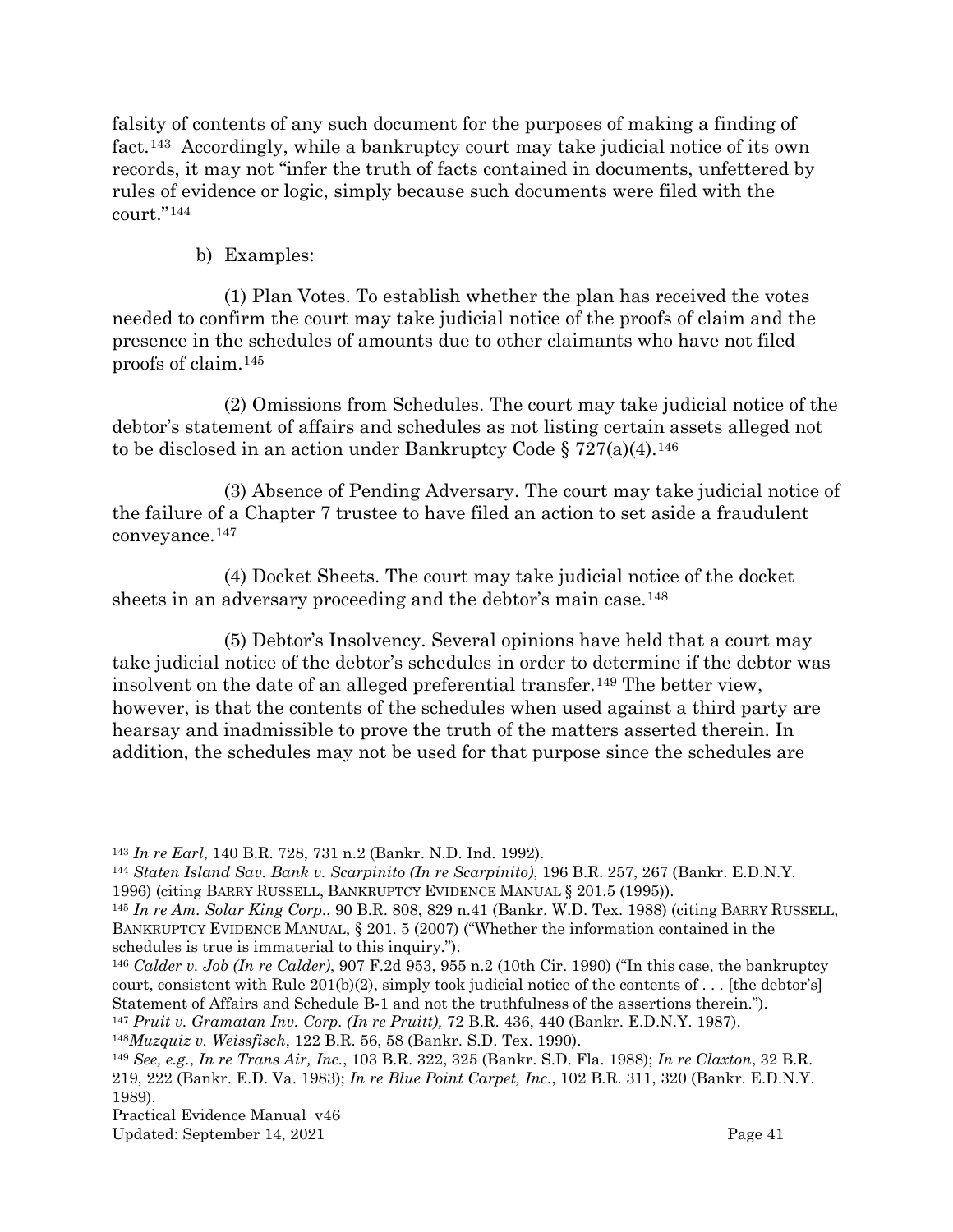reflective of the debtor's financial condition on the date of the petition and not on the date of the transfers.[150](#page-44-3)

<span id="page-44-0"></span>VIII. Admissions.

<span id="page-44-1"></span>A. Generally.

There are two types of admissions. The first type is an opposing party statement. This type is also discussed in Section II above in the context of hearsay. These types of admissions are commonly called evidentiary admissions. The second type of admission is a judicial admission.

- <span id="page-44-2"></span>B. Evidentiary Admissions.
	- 1. Applicable Rule.

**Rule 801(d)(2). Definitions that Apply to this Article; Exclusions from Hearsay**

**(d) Statements that are not Hearsay.**

**(2) An Opposing Party's Statement.** The statement is offered against an opposing party and:

(A) was made by the party in an individual or representative capacity;

(B) is one the party manifested that it adopted or believed to be true;

(C) was made by a person whom the party authorized to make a statement on the subject;

(D) was made by the party's agent or employee on a matter within the scope of that relationship and while it existed; or

(E) was made by the party's coconspirator during and in furtherance of the conspiracy.

The statement must be considered but does not by itself establish the declarant's authority under (C); the existence or scope of the relationship under (D); or the existence of the conspiracy or participation in it under (E).

2. Rule 801(d)(2) classifies an opposing party's statement or evidentiary admission (formerly known as admissions by a party opponent) as not hearsay. This

<span id="page-44-3"></span><sup>150</sup> *In re Strickland*, 230 B.R. 276, 282 (Bankr. E.D. Va. 1999) (citing BARRY RUSSELL, BANKRUPTCY EVIDENCE MANUAL § 201.8 (1988)).

Practical Evidence Manual v46

Updated: September 14, 2021 Contract and the Updated: September 14, 2021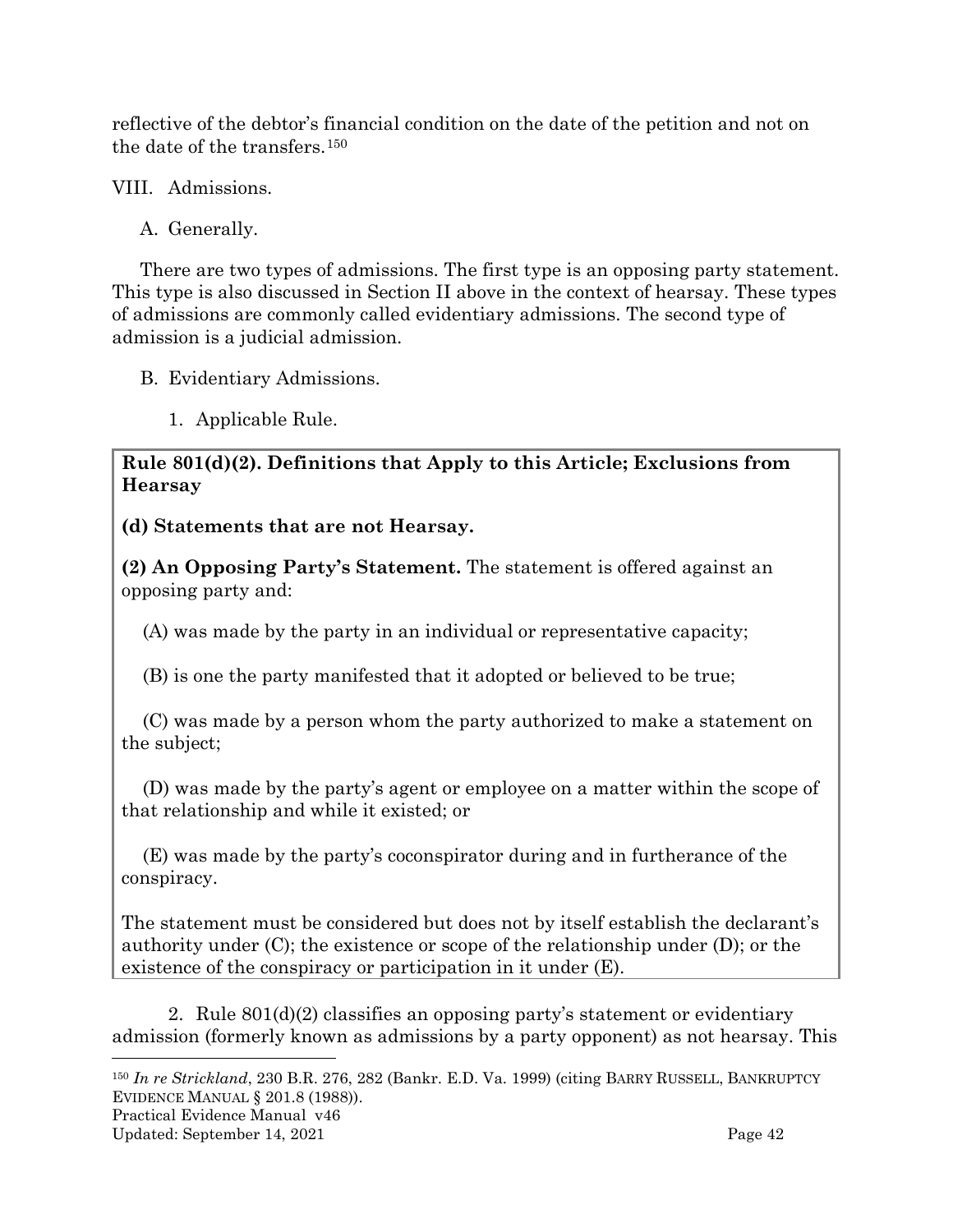is so even though they are out-of-court statements offered to prove the truth of the matter asserted and would otherwise fall squarely within the definition of hearsay.[151](#page-45-1)

3. Simply stated, an evidentiary admission is a statement of a party or a party's agent offered against the party by an opposing party. It does not have to be "against interest" and is not to be confused with a "declaration against interest" which is an exception to the hearsay rule for statements made by unavailable witnesses.[152](#page-45-2)

4. Even if a prior statement by a party is determined not to be a judicial admission and, therefore, not conclusive, it may still operate as an "adverse evidentiary admission" properly before the court in its resolution of the factual issue.[153](#page-45-3) However, as evidentiary admissions, they may be controverted or explained by the party against whom they are being offered.[154](#page-45-4)

5. Statements made by a debtor are admissible as admissions by a party opponent (or an opposing party's statement) against a chapter 7 trustee or liquidating trustee where the trustee stands in the shoes of the debtor when bringing the action.[155](#page-45-5) After all, a trustee is "generally bound by the bankruptcy waivers, estoppels, and admissions" of a debtor.<sup>[156](#page-45-6)</sup> But a debtor's statements may not be admissible against the trustee as an admission if the trustee is not standing in the shoes of the debtor but instead is bringing the action on behalf of creditors of the estate, such as a fraudulent transfer action.<sup>[157](#page-45-7)</sup>

<span id="page-45-0"></span>C. Judicial Admissions.

1. Defined.

"A formal waiver of proof that relieves an opposing party from having to prove the admitted fact and bars the party who made the admission from disputing it."[158](#page-45-8)

<span id="page-45-8"></span><sup>158</sup> BLACK'S LAW DICTIONARY 51 (8th ed. 2004) (also termed "solemn admission"; "admission injudicio"; "true admission").

<span id="page-45-1"></span><sup>151</sup> FED. R. EVID. 801(c).

<span id="page-45-2"></span><sup>152</sup> FED. R. EVID. 804(b)(3).

<span id="page-45-3"></span><sup>153</sup> *White v. Arco/Polymers, Inc.*, 728 F.2d 1391, 1396 (5th Cir. 1983).

<span id="page-45-4"></span><sup>154</sup> BARRY RUSSELL, BANKRUPTCY EVIDENCE MANUAL § 801.22 (2007).

<span id="page-45-5"></span><sup>155</sup> *In re Bayonne Medical Ctr.*, 2011 WL 5900960, at \*11 & n.41 (Bankr. D.N.J. Nov. 1, 2011) (explaining that the "liquidating trustee, plaintiff here, cannot avoid the [debtor's] admission given that he stands in the place instead of [the Debtor] and the action . . . is derived directly from [the Debtor]").

<span id="page-45-6"></span><sup>156</sup> *In re Dancer*, 2 F. Supp. 634, 635 (D.C.N.J. 1932) (citing 4 Remington on Bankruptcy § 1419 (3d ed.)).

<span id="page-45-7"></span><sup>157</sup> *Bayonne Medical Ctr.*, 2011 WL 5900960, at \*11 & n.41.

Practical Evidence Manual v46

Updated: September 14, 2021 Page 43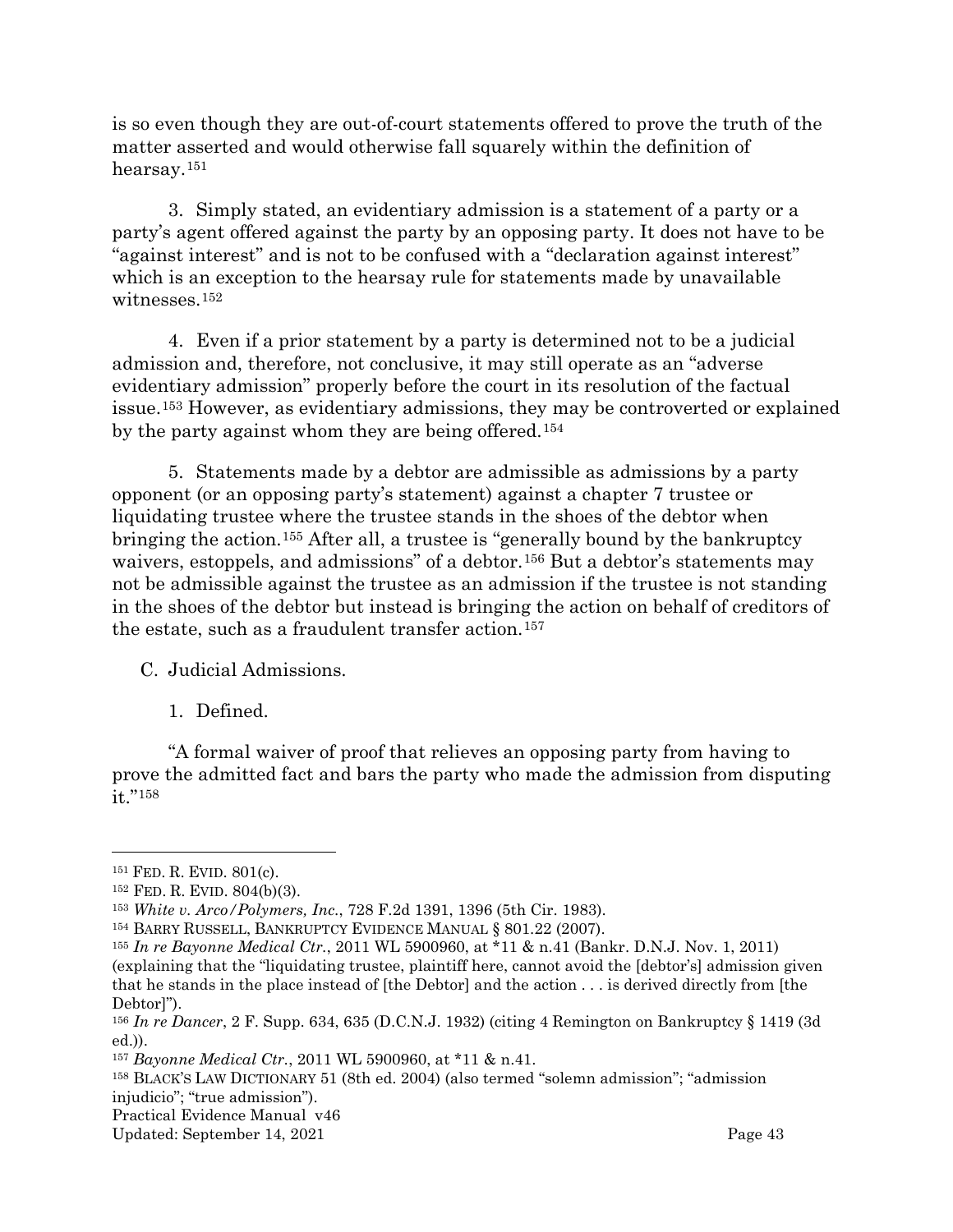2. Effect.

A judicial admission is an admission made by a party in pleadings, stipulations, and the like and do not have to be proven in the litigation in which they are made.[159](#page-46-0) It is conclusively binding upon the party making the admission for purposes of the case in which made, provided that the admission is unequivocal.[160](#page-46-1)

3. Scope.

Judicial admissions are restricted in scope to matters of fact which otherwise would require evidentiary proof.<sup>[161](#page-46-2)</sup> Conclusions of law—e.g., that a party was negligent or caused an injury, do not lie within the scope of the doctrine of judicial admission.[162](#page-46-3) For example, the admission that an agreement is a "true lease" is a conclusion of law and cannot constitute a judicial admission.[163](#page-46-4)

4. Examples of Assertions That Are Judicial Admissions.

- a) Factual assertions in pleadings.[164](#page-46-5)
- b) Contents of court orders.[165](#page-46-6)

c) Statements in proofs of claim and in an objection to a proof of claim in a contested matter objecting to the claim are judicial admissions[.166](#page-46-7)

d) Matters set out in the debtor's schedules may constitute judicial admissions. Thus by failing to qualify the schedule's description so as to include the term "disputed," the debtor may have waived the right to contest a debt's existence.[167](#page-46-8) On the other hand, because schedules are filed in the "main" case as opposed to a particular adversary proceeding or contested matter, they may simply be considered evidential admissions rather than judicial admissions.[168](#page-46-9) As evidential admissions, they would not be conclusive.[169](#page-46-10)

<span id="page-46-0"></span><sup>159</sup> *Gianne v. United States Steel Corp.*, 238 F.2d 544, 547 (3d Cir. 1956).

<span id="page-46-1"></span><sup>160</sup> *Glick v. White Motor Co.*, 458 F.2d 1287, 1291 (3d Cir. 1972).

<span id="page-46-2"></span><sup>161</sup> *Id*.

<span id="page-46-3"></span><sup>162</sup> *Gianne*, 238 F.2d at 547.

<span id="page-46-4"></span><sup>163</sup> *In re Pittsburgh Sports Assocs. Holding Co.*, 239 B.R. 75, 81 (Bankr. W.D. Penn. 1999).

<span id="page-46-5"></span><sup>164</sup> *Myers v. Manchester Ins. & Indem. Co.*, 572 F.2d 134, 134 (5th Cir. 1978).

<span id="page-46-6"></span><sup>165</sup> *In re Camp*, 170 B.R. 610, 612 (Bankr. N.D. Ohio 1994).

<span id="page-46-7"></span><sup>166</sup> *Jenkins v. Tomlinson (In re Basin Resources Corp.)*, 182 B.R. 489, 493 (N.D. Tex. 1995).

<span id="page-46-8"></span><sup>167</sup> *Morgan v. Musgrove (In re Musgrove)*, 187 B.R. 808, 812 (N.D. Ga. 1995).

<span id="page-46-9"></span><sup>168</sup> *In re Cobb*, 56 B.R. 440, 442 n.3 (Bankr. N.D. Ill. 1985).

<span id="page-46-10"></span><sup>169</sup> *Id*.; *contra Larson v. Groos Banks*, 204 B.R. 500, 502 (W.D. Tex. 1996) (court granted summary judgment against the former Chapter 7 debtor in an action against a bank for violating the Fair Credit Reporting Act on the basis that the debtor's listing as "None" in response to the schedule category under which the debtor was required to list "Other contingent and unliquidated claims of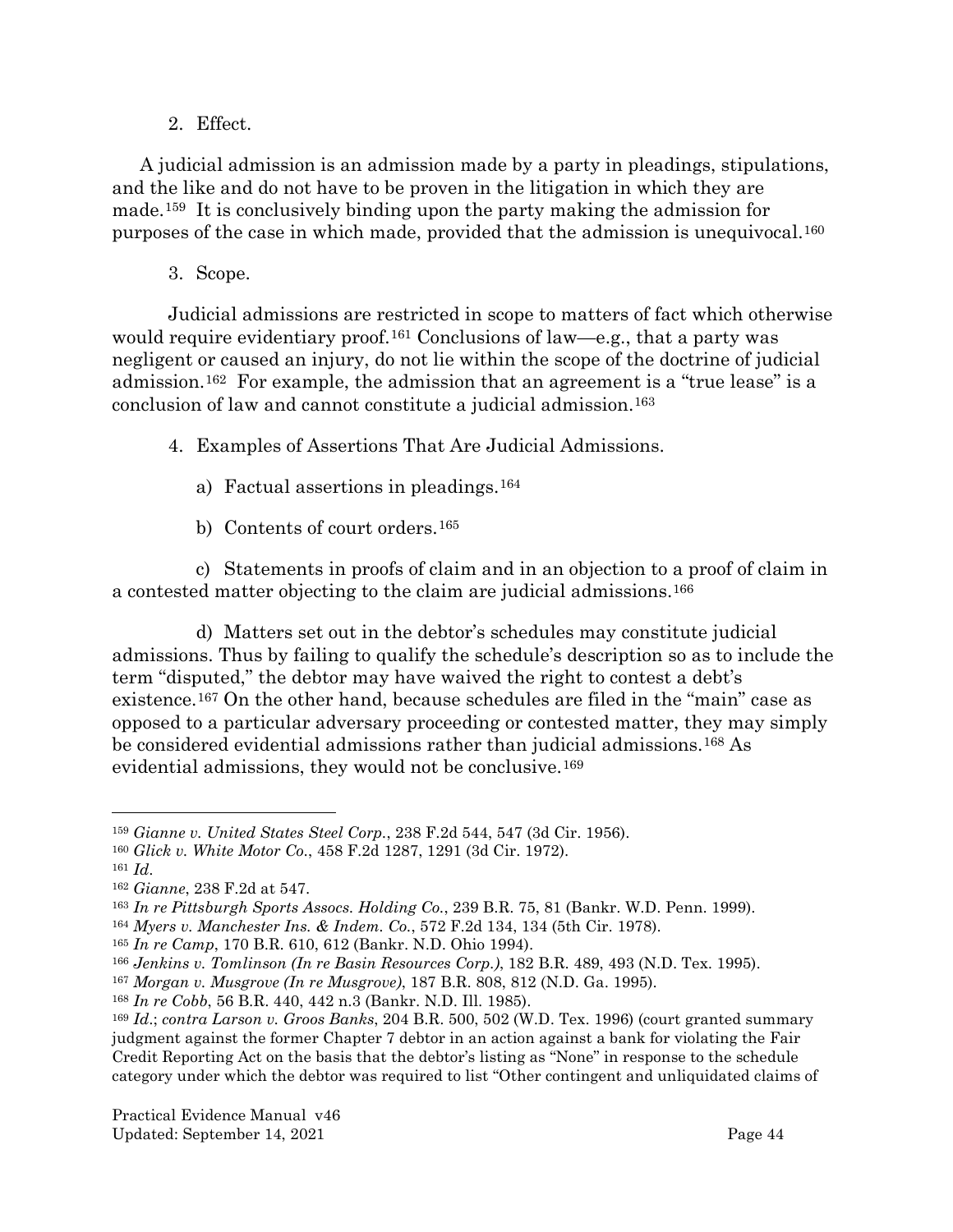e) Statements of counsel, although not evidence, may be judicial admissions.[170](#page-47-2)

f) Concessions made by counsel in open court are binding as judicial admissions.[171](#page-47-3)

g) Contents of requests for admissions where no response is filed by the opposing party.[172](#page-47-4)

5. Examples of Assertions That Are Not Judicial Admissions.

a) Admissions made in another proceeding are not conclusive and binding judicial admissions.[173](#page-47-5) This includes admissions made in other motions or adversary proceedings, which were conducted in the same bankruptcy case. While these may be admissible as an admission of a party-opponent, they are not judicial admissions with conclusive effect because they were not made in the same proceeding.<sup>[174](#page-47-6)</sup>

b) Admissions made in superseded pleadings are as a general rule considered to lose their binding force, and to have value only as evidentiary admissions.[175](#page-47-7) However, where the amendment only adds allegations, deleting nothing stated in prior pleadings, admissions made in the prior pleadings continue to have conclusive effect.[176](#page-47-8)

c) Statements of value in schedules relate to value and are matters of opinion as opposed to fact. Thus, they do not constitute judicial admissions but only evidential admissions.[177](#page-47-9)

<span id="page-47-0"></span>IX.Expert Opinion Testimony.

<span id="page-47-1"></span>A. *Daubert*[178](#page-47-10)

every nature, including tax refunds, counterclaims of the debtor, and rights to setoff claims" constituted a judicial admission that he had suffered no damages in the case).

<span id="page-47-2"></span><sup>170</sup> BARRY RUSSELL, BANKRUPTCY EVIDENCE MANUAL § 801.20 (2007); *In re Stephenson*, 205 B.R. 52 (Bankr. E.D. Pa. 1997).

<span id="page-47-3"></span><sup>171</sup> I*n re Menell*, 160 B.R. 524, 525 n.3 (Bankr. D.N.J. 1993); BARRY RUSSELL, BANKRUPTCY EVIDENCE MANUAL § 801.22 (2007).

<span id="page-47-4"></span><sup>172</sup> *In re Tabar*, 220 B.R. 701, 703 (Bankr. M.D. Fla. 1998).

<span id="page-47-5"></span><sup>173</sup> *Universal Am. Barge Corp. v. J. Chen., Inc.*, 946 F.2d 1131, 1142 (5th Cir. 1991).

<span id="page-47-6"></span><sup>174</sup> *Jenkins v. Tomlinson (In re Basin Resources Corp.)*, 182 B.R. 489, 491 (N.D. Tex. 1995); *see also In re Cobb*, 56 B.R. 440, 442 n.3 (Bankr. N.D. Ill. 1985) (schedules are filed in the "main" case as opposed to a particular adversary proceeding or contested matter and, accordingly, are evidential admissions as opposed to judicial admissions).

<span id="page-47-7"></span><sup>175</sup> *Borel v. United States Casualty Co.*, 233 F.2d 385, 387-88 (5th Cir. 1956).

<span id="page-47-8"></span><sup>176</sup> *Dussour v. Gulf Coast Inv. Corp.*, 660 F.2d 594, 601 (5th Cir. 1981).

<span id="page-47-9"></span><sup>177</sup> *In re Cobb*, 56 B.R. at 442 n. 3 (citing *Fairbanks v. Yellow Cab. Co.*, 346 F.2d 256 (7th Cir. 1965)). <sup>178</sup> *Daubert v. Merrell Dow Pharm., Inc.*, 509 U.S. 579, 113 S. Ct. 2786 (1993).

<span id="page-47-10"></span>Practical Evidence Manual v46

Updated: September 14, 2021 Page 45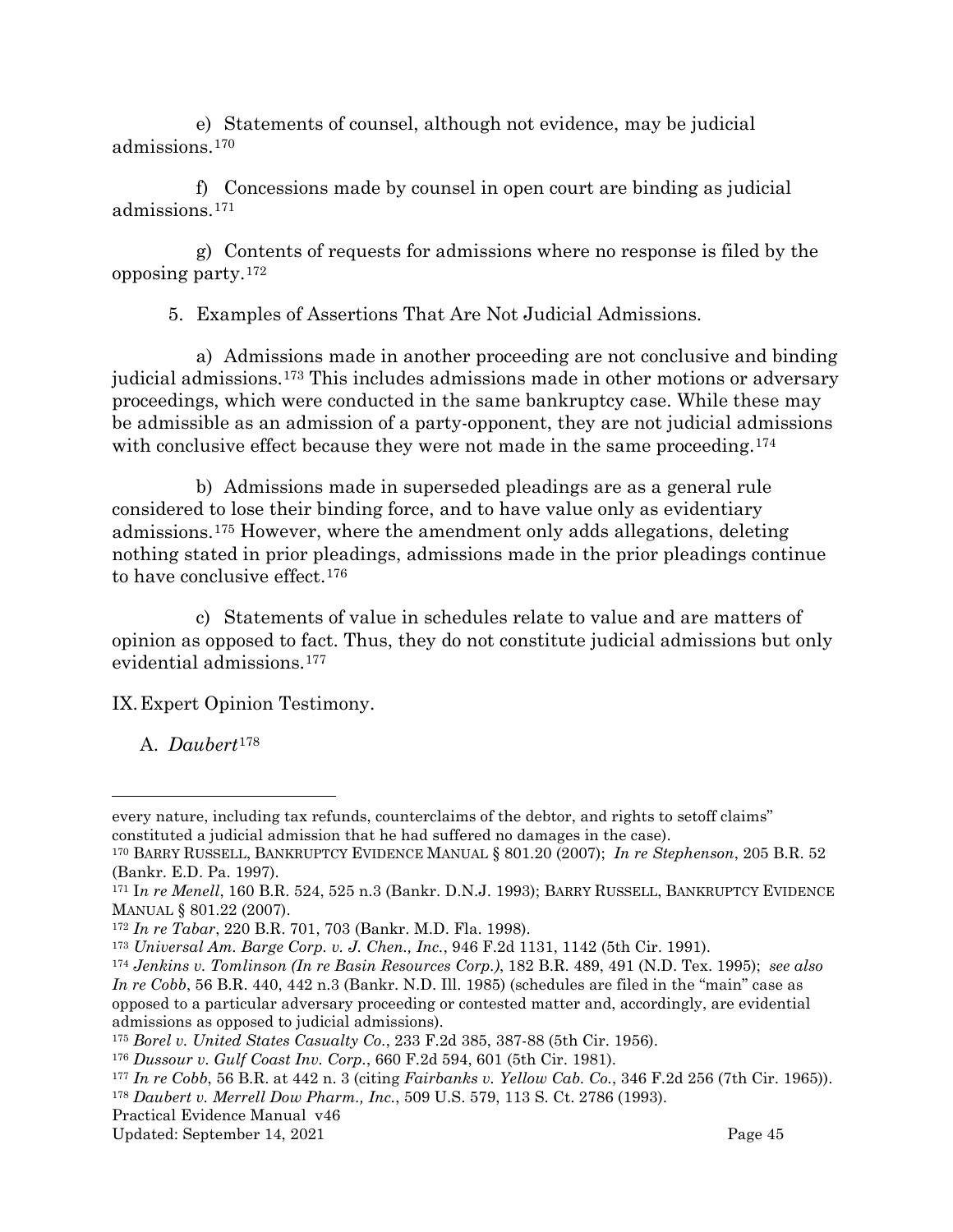1. Opinion testimony arises in bankruptcy courts in numerous circumstances ranging from a chapter 13 debtor's testimony on the value of the debtor's furniture and appliances in a contested plan confirmation hearing to an accountant's testimony on the sufficiency of a fund to cover future personal injury claims in the context of confirmation of a chapter 11 plan of reorganization resolving mass tort claims.

2. One of the most important tools available to bankruptcy practitioners faced with the introduction of such opinion testimony is an objection under *Daubert*, as implemented through Rule 702 of the Federal Rules of Evidence. Unfortunately, this tool is often neglected based on a misconception that it has little application to the routine types of opinion testimony that regularly occur within the context of a bankruptcy case.

3. *Daubert* rejected the notion that the Federal Rules of Evidence placed "no limits on the admissibility of purportedly scientific evidence."[179](#page-48-1) It established the trial judge as the "gatekeeper" in determining whether the expert is proposing to testify about scientific knowledge that will assist the trier of fact to understand the issue. As a gatekeeper, the trial court's inquiry must be "solely on principles and methodology, not on the conclusions they generate."[180](#page-48-2)

<span id="page-48-0"></span>B. Applicable Rules.

# **Rule 701. Opinion Testimony by Lay Witness**

If a witness is not testifying as an expert, testimony in the form of an opinion is limited to one that is:

(a) rationally based on the witness's perception;

(b) helpful to clearly understanding the witness's testimony or to determining a fact in issue; and

(c) not based on scientific, technical, or other specialized knowledge within the scope of [Rule 702.](http://web2.westlaw.com/find/default.wl?tc=-1&docname=USFRER702&rp=%2ffind%2fdefault.wl&sv=Split&utid=1&rs=WLW11.10&db=1000607&tf=-1&findtype=L&fn=_top&mt=FederalGovernment&vr=2.0&pbc=F768B613&ordoc=2150515)

# **Rule 702. Testimony by Expert Witnesses**

A witness who is qualified as an expert by knowledge, skill, experience, training, or education may testify in the form of an opinion or otherwise if:

<span id="page-48-1"></span><sup>179</sup> *Id*. at 589.

<span id="page-48-2"></span>Practical Evidence Manual v46 Updated: September 14, 2021 **Page 46** <sup>180</sup> *Id*. at 595.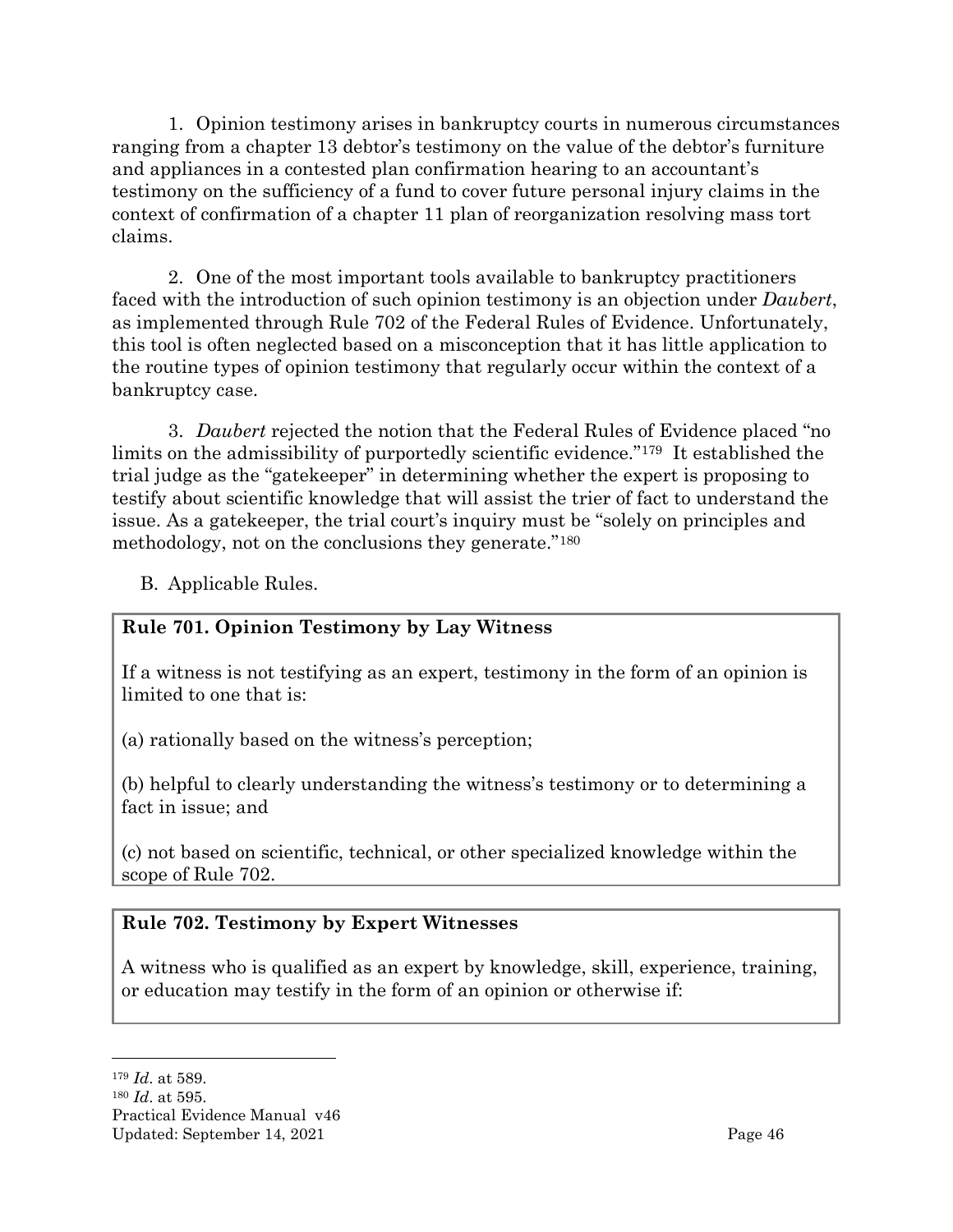(a) the expert's scientific, technical, or other specialized knowledge will help the trier of fact to understand the evidence or to determine a fact in issue;

(b) the testimony is based on sufficient facts or data;

(c) the testimony is the product of reliable principles and methods; and

(d) the expert has reliably applied the principles and methods to the facts of the case.

# **Rule 705. Disclosing the Facts or Data Underlying an Expert's Opinion**

Unless the court orders otherwise, an expert may state an opinion--and give the reasons for it--without first testifying to the underlying facts or data. But the expert may be required to disclose those facts or data on cross- examination.

**FED. R. CIV. P. 26(a)(2)**—Disclosure of Expert Testimony.

**(A) In General**. [A] party must disclose to other parties the identity of any person who may be used at trial to present evidence under Rules 702, 703, or 705 of the Federal Rules of Evidence.

**(B) Witnesses Who Must Provide a Written Report.** [U]nless otherwise stipulated or ordered by the court, this disclosure must be accompanied by a written report prepared and signed by the witness.... The report must contain:

(i) a complete statement of all opinions the witness will express and the basis and reasons for them;

(ii) the facts or data considered by the witness in forming them;

(iii) any exhibits that will be used to summarize or support them;

(iv) the witness's qualifications, including a list of all publications authored in the previous 10 years;

(v) a list of all other cases in which, during the previous 4 years, the witness testified as an expert at trial or by deposition; and

(vi) a statement of the compensation to be paid for the study and testimony in the case.

<span id="page-49-0"></span>C. Application of Rule 702.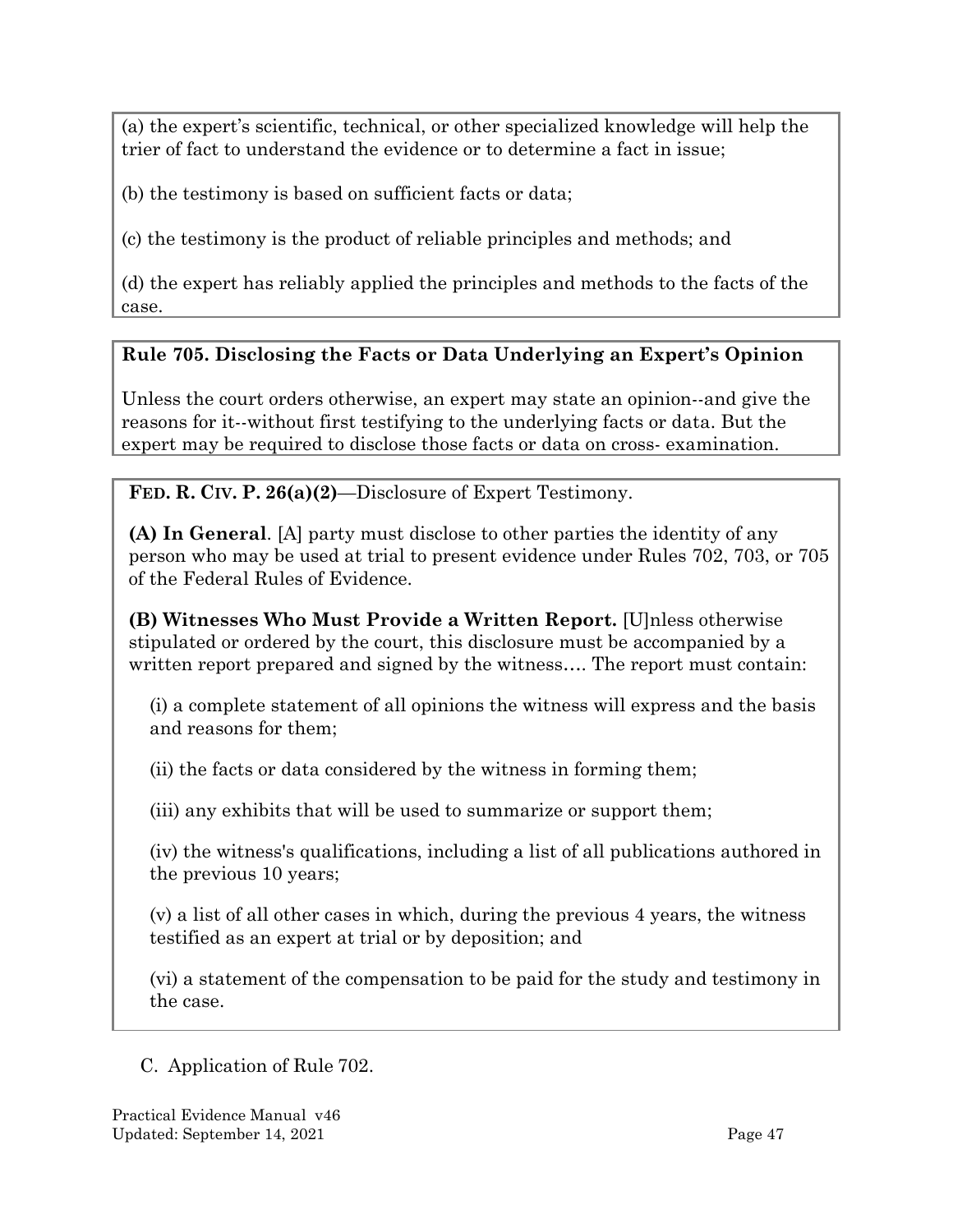1. In determining whether a proffered expert is qualified under [Rule 702,](https://web2.westlaw.com/find/default.wl?tc=-1&docname=USFRER702&rp=%2ffind%2fdefault.wl&sv=Split&rs=WLW11.10&db=1004365&tf=-1&findtype=L&fn=_top&mt=Westlaw&vr=2.0&pbc=F32184A8&ordoc=2026427556) trial courts must consider whether:

a) the expert is qualified to testify competently regarding the matters he intends to address;

b) the methodology by which the expert reaches his conclusions is sufficiently reliable as determined by the sort of inquiry mandated in *Daubert;* and

c) the testimony assists the trier of fact, through the application of scientific, technical, or specialized expertise, to understand the evidence or to determine a fact in issue.[181](#page-50-0)

2. But "[i]f the witness is relying solely or primarily on experience, then the witness must explain how that experience leads to the conclusion reached, why that experience is a sufficient basis for the opinion, and how that experience is reliably applied to the facts."[182](#page-50-1)

3. The reliability requirements of Rule 702(b), (c), and (d) are the following:

a) the testimony is based upon sufficient facts or data,

b) the testimony is the product of reliable principles and methods, and

c) the witness has applied the principles and methods reliably to the facts of the case.

4. Thus, Rule 702 requires that a witness who is qualified as an expert by knowledge, skill, experience, training or education may give opinion testimony provided the testimony satisfies three criteria. These criteria are:

a) The testimony must be based on sufficient facts or data. This is a quantitative rather than qualitative test—i.e., the issue is sufficiency of data relied upon by the expert. For example, what data in the form of comparable sales did the automobile appraiser rely upon?

b) The testimony must be the product of reliable principles and methods. This is a qualitative analysis. The principles must be reliable. Turning to the common example of an automobile appraiser—the principle generally relied upon by such appraisers is that comparable sales are a good predictor of what a willing buyer will pay a willing seller, thereby indicating the fair market value of an automobile.

<span id="page-50-0"></span><sup>181</sup> *United States v. Frazier*, 387 F.3d 1244, 1260 (11th Cir. 2004) (en banc).

<span id="page-50-1"></span><sup>182</sup> *Id*. at 1261 (emphasis omitted).

Practical Evidence Manual v46

Updated: September 14, 2021 Page 48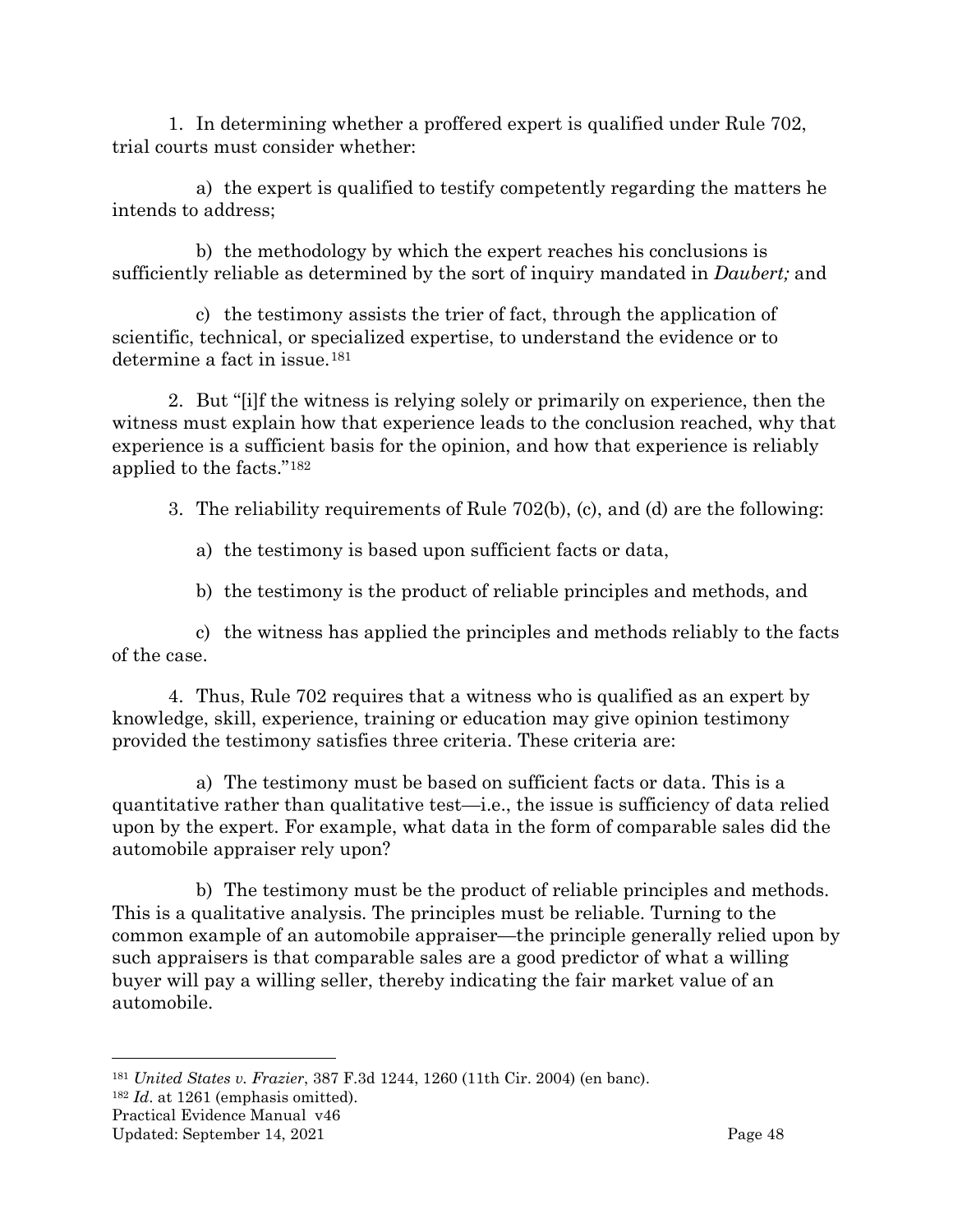c) Finally, the witness must have applied the principles and methods reliably to the facts of the case. This is also a qualitative analysis. That is, the principles must not only be reliable, but also they must have been reliably applied to the particular facts relied upon by the expert. For example, just because the witness has reviewed numerous other sales in determining the value does not mean the principle has been reliably applied. For example, are the other sales really comparable? What were the dates of the other sales? Is the condition of the subject automobile similar to the comparables? What market changes have occurred postpetition that make recent comparables invalid as predictors of value as of the date of the petition?

<span id="page-51-0"></span>D. Expert Qualification Not *Daubert* Focus*.*

1. While clearly only qualified witnesses may give expert opinion testimony under Rule 702, the focus of *Daubert* is on the judge's role as a gatekeeper for the admission of the opinion rather than on the judge's role in passing on the qualification of the expert. As aptly put by the Seventh Circuit in *Rosen v. Ciba-Geigy Corp.*,[183](#page-51-2) "[u]nder the regime of *Daubert* . . . a district judge asked to admit scientific evidence must determine whether the evidence is genuinely scientific, as distinct from being unscientific speculation offered by a genuine scientist."[184](#page-51-3) Put another way, "[j]udges should not be buffaloed by unreasoned expert opinions,"[185](#page-51-4) even from the most qualified of experts.

2. In fact, the qualification of the experts in *Daubert* and *Kumho Tire Company v. Carmichael*,[186](#page-51-5) was not at issue. In *Daubert*, the Supreme Court noted that all the experts "possessed impressive credentials."[187](#page-51-6) In *Kumho*, the Supreme Court noted that the district court, which excluded the expert's testimony, "did not doubt [the expert's] qualifications . . . ."[188](#page-51-7)

<span id="page-51-1"></span>E. *Daubert* in Practice.

1. The following is an all too common example of the direct examination of an expert on automobile value. (The context is the debtor's motion to determine the secured status of a creditor's claim that is secured by a lien on the debtor's automobile.) Here's how the testimony goes:

*Debtor's Counsel: "Your Honor, I call Joseph Perrilli to the witness stand."*

<span id="page-51-2"></span><sup>183</sup> *Rosen v. Ciba-Geigy Corp.,* 78 F.3d 316, 318 (7th Cir. 1996).

<span id="page-51-3"></span><sup>184</sup> *Id.* at 318.

<span id="page-51-4"></span><sup>185</sup> *Mid-State Fertilizer Co. v. Exchange Nat'l Bank*, 877 F.2d 1333, 1340 (7th Cir. 1989) (citing Paul Meier, *Damned Liars and Expert Witnesses,* 81 J. Am. Statistical Ass'n 269 (1986)).

<span id="page-51-5"></span><sup>186</sup> *Kumho Tire Co. v. Carmichael*, 526 U.S. 137 (U.S. 1999).

<span id="page-51-6"></span><sup>187</sup> *Daubert v. Merrell Dow Pharm., Inc.*, 509 U.S. 583 (1993).

<span id="page-51-7"></span><sup>188</sup> *Kumho,* 526 U.S. at 153.

Practical Evidence Manual v46

Updated: September 14, 2021 Page 49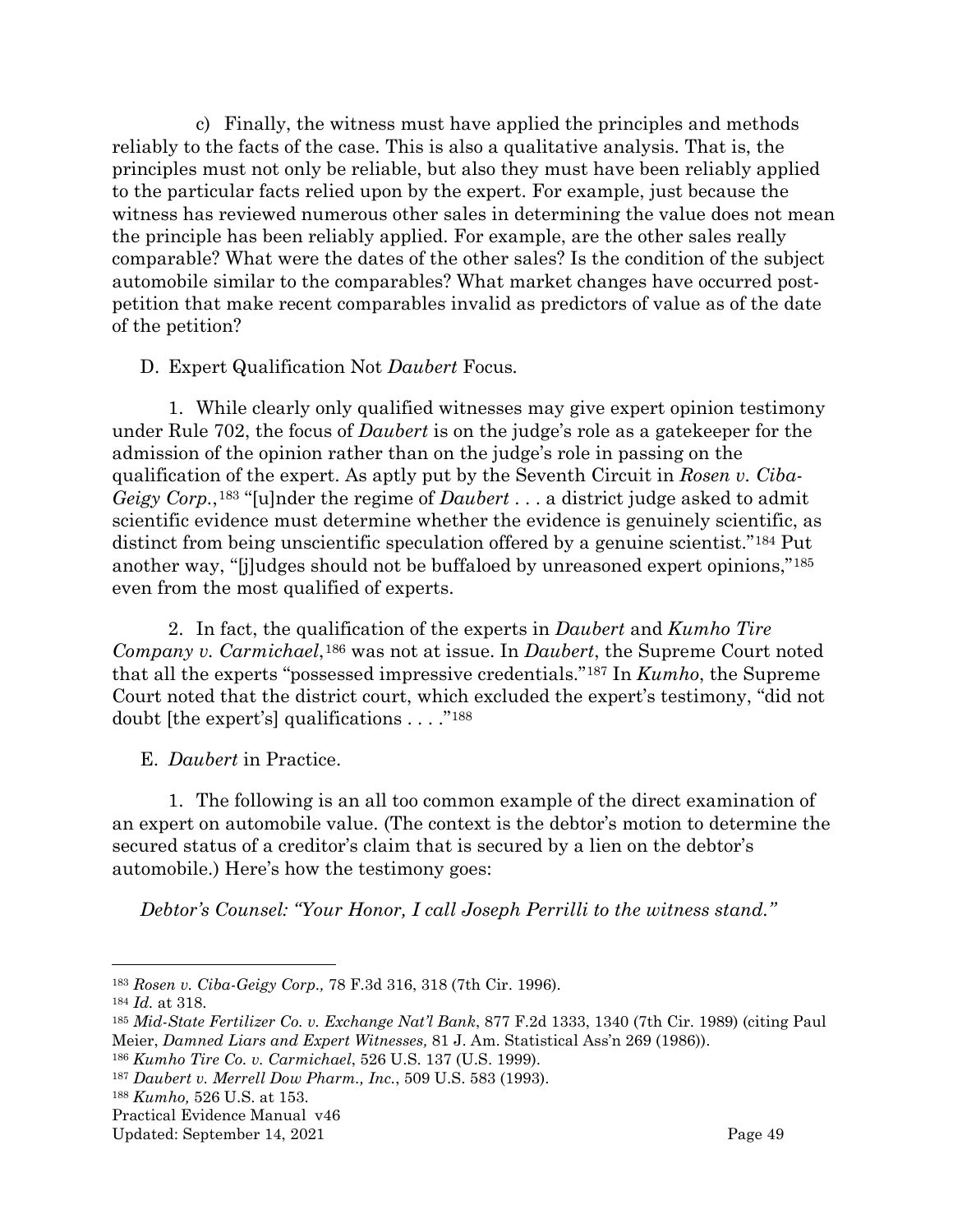*Debtor's Counsel: "Mr. Perrilli, what experience do you have in the valuation of automobiles?"*

*Witness: "I've been in the car business for 40 years. During that time, I've bought and sold in the neighborhood of 10,000 cars."*

*Debtor's Counsel: "At my request, did you perform an appraisal of the Debtor's 1997 Ford Taurus?"*

*Witness: "Yes, I did."*

*Debtor's Counsel: "Based on your years of experience in buying and selling automobiles, were you able to form an opinion as to its value?"*

*Witness: "Yes, I was. In my opinion it has a fair market value of \$9,700."*

*Debtor's Counsel: "Thank you, Mr. Pirrelli. Your Honor, no further questions."*

2. This scenario unfortunately arises frequently in bankruptcy courts. It is clear, however, that no matter how qualified Mr. Perrilli is, the testimony he has given fails to meet the criteria of Rule 702. Specifically, there is no evidence as to the types of data Mr. Perrilli relied upon for his opinion. Examples of such data may include: anecdotal experience of the witness or others that the witness has consulted with concerning sales of similar automobiles,[189](#page-52-1) market reports and commercial publications generally used and relied upon by the persons in the business of buying and selling used cars,[190](#page-52-2) local auto auction reports, and advertisements.

<span id="page-52-0"></span>F. *Daubert's* Application in Florida state courts.

1. In 2013, the Florida Legislature amended Fla. R. Evid. 90.702 to incorporate Daubert. Since July 1, 2013, Fla. R. Evid. 90.702 has stated:

If scientific, technical, or other specialized knowledge will assist the trier of fact in understanding the evidence or in determining a fact in issue, a witness

<span id="page-52-1"></span><sup>189</sup> These examples may be derived by the expert from discussions with other dealers: The facts or data in the particular case upon which an expert bases an opinion or inference may be those perceived by or made known to the expert at or before the hearing. If of a type reasonably relied upon by experts in the particular field in forming opinions or inferences upon the subject, the facts or data need not be admissible in evidence in order for the opinion or inference to be admitted . . . .

FED. R. EVID. 703

<span id="page-52-2"></span><sup>190</sup> FED. R. EVID. 803(17) excludes from the hearsay rule market reports and commercial publications generally used and relied upon by the public or by persons in particular occupations (*e.g.*, N.A.D.A., Kelley Blue Book, Edmunds.com).

Practical Evidence Manual v46

Updated: September 14, 2021 Page 50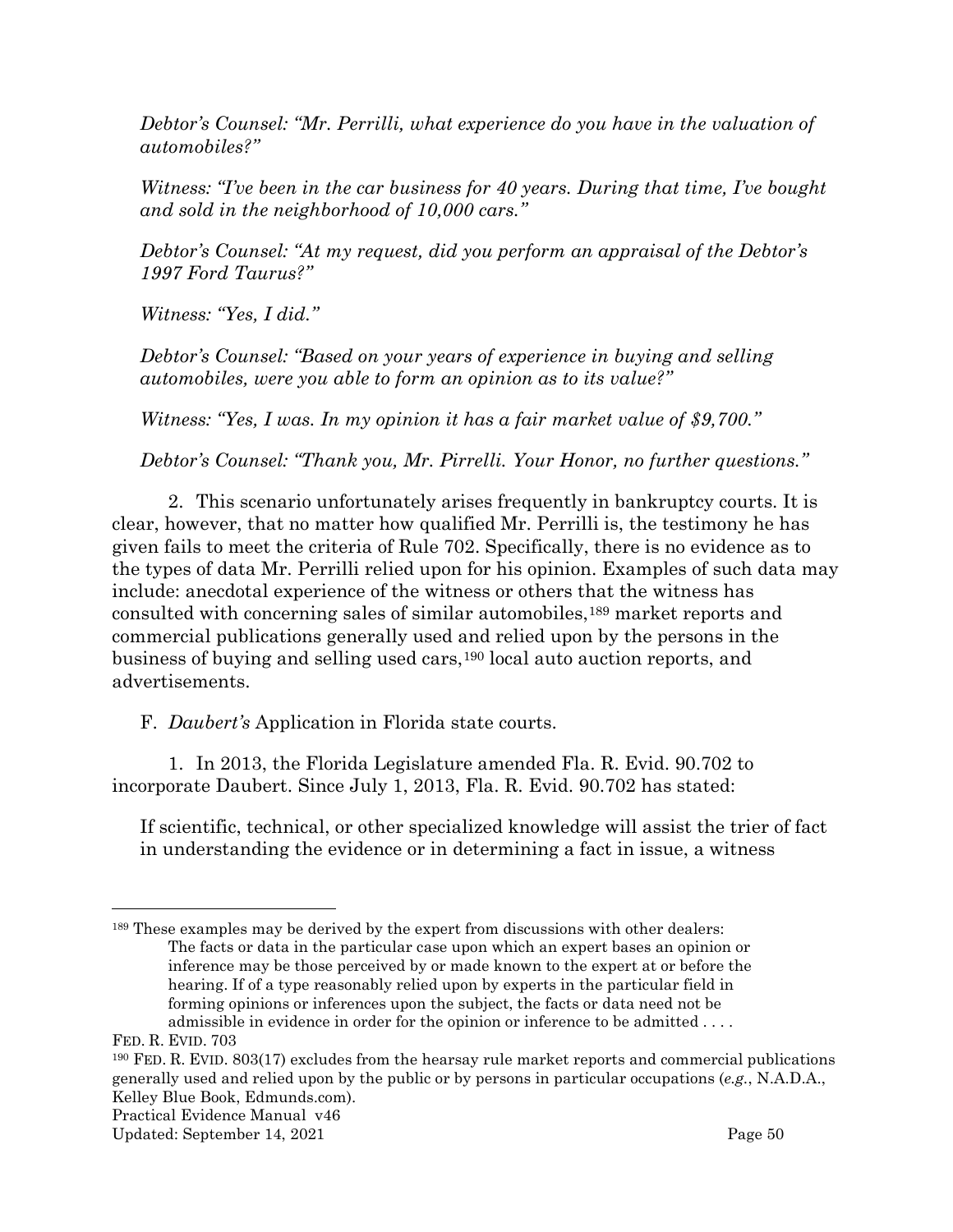qualified as an expert by knowledge, skill, experience, training, or education may testify about it in the form of an opinion or otherwise, if:

(1) The testimony is based upon sufficient facts or data;

(2) The testimony is the product of reliable principles and methods;

and

(3) The witness has applied the principles and methods reliably to the facts of the case.

2. Since July 1, 2013, Fla. R. Evid. 90.704 (entitled "Basis of opinion testimony by experts") has stated:

The facts or data upon which an expert bases an opinion or inference may be those perceived by, or made known to, the expert at or before the trial. If the facts or data are of a type reasonably relied upon by experts in the subject to support the opinion expressed, the facts or data need not be admissible in evidence. Facts or data that are otherwise inadmissible may not be disclosed to the jury by the proponent of the opinion or inference unless the court determines that their probative value in assisting the jury to evaluate the expert's opinion substantially outweighs their prejudicial effect.

3. In 2017, the Florida Supreme Court declined to decide whether the Daubert amendments to sections 90.702 and 90.704 were constitutional and declined to adopt the amendments as part of the Florida Evidence Code.[191](#page-53-0)

4. Soon thereafter, the Second District Court of Appeal explained that the Florida Supreme Court's rules decision declining to adopt a statutory amendment to the extent it is procedural does 'not vitiate or overturn the statute' and 'the statute remains the law in Florida.'"[192](#page-53-1)

5. On October 15, 2018, the Florida Supreme Court resolved the question of whether *Frye* or *Daubert* would control on the admissibility of expert testimony in the Florida state courts in the case of *Delisle v Crane Co.[193](#page-53-2)* The Court held: "*Frye*  relies on the scientific community to determine reliability whereas *Daubert* relies on the scientific savvy of trial judges to determine the significance of the methodology

<span id="page-53-0"></span><sup>191</sup> *In re Amendments to Fla. Evid. Code*, 210 So. 3d 1231, 1239–40 (Fla. 2017)("The Committee recommends the Court not adopt the Daubert Amendment, to the extent it is procedural. . . . [W]e [the Florida Supreme Court] decline to adopt the Daubert Amendment to the extent that it is procedural, due to the constitutional concerns raised, which must be left for a proper case or controversy.").

<span id="page-53-1"></span><sup>192</sup> *Clare v. Lynch*, 220 So. 3d 1258, 1262 (Fla. 2d DCA 2017) (citing *Bivins v. Rogers*, 207 F. Supp. 3d 1321, 1326 (S.D. Fla. 2016)).

<span id="page-53-2"></span><sup>193</sup> *Delisle v. Crane Co*., No. SC16-2182 (Fla. October 15, 2018).

Practical Evidence Manual v46

Updated: September 14, 2021 Page 51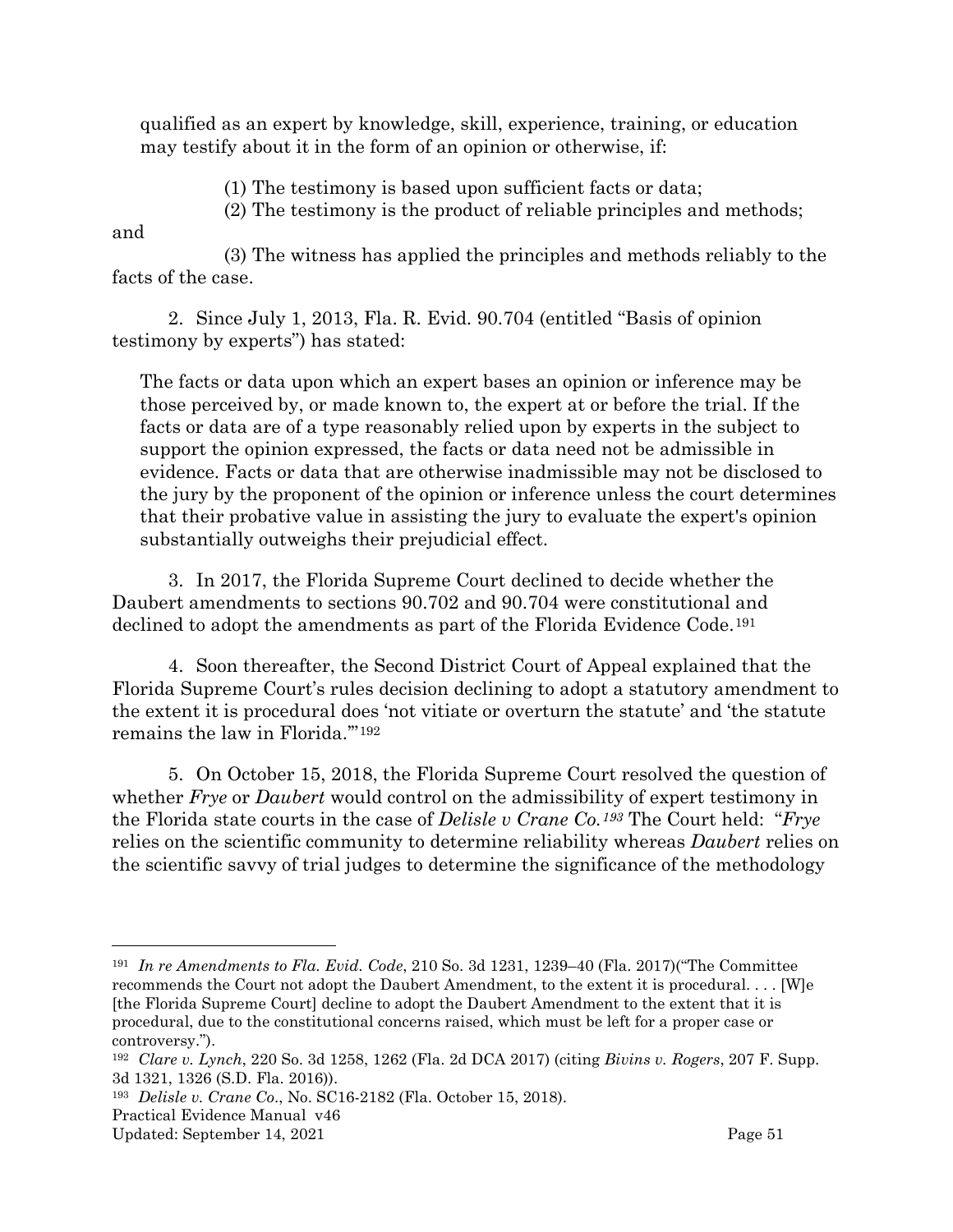used. With our decision today, we reaffirm that *Frye*, not *Daubert*, is the appropriate test in Florida courts."[194](#page-54-1)

<span id="page-54-0"></span>G. Lay Opinion Testimony.

1. FED. R. EVID. 701 makes it clear that lay opinion testimony does not include opinions based on scientific, technical, or other specialized knowledge within the scope of Rule 702.

2. Traditional Lay Opinions. The Rule 701 amendment was not intended to change the law concerning the traditional types of testimony properly offered as lay opinion. Most often this would be an owner testifying as to value.[195](#page-54-2)

3. FED. R. CIV. PRO. 26(a)(2). The mandatory disclosure rules relating to expert witnesses do not apply to lay opinion testimony. Thus, the amendment to FED. R. EVID. 701 is designed to ensure that "lay opinion" testimony which nevertheless deals with scientific, technical or other specialized knowledge will not qualify as lay opinion testimony for purposes of the rules.

4. In bankruptcy court, oftentimes, it is the owner that gives the opinion of value. It is generally accepted that an owner is competent to give opinion testimony about the value of the owner's property.[196](#page-54-3)

5. Rule 701 provides:

If the witness is not testifying as an expert, the witness' testimony in the form of opinions or inferences is limited to those opinions or inferences which are (a) rationally based on the perception of the witness, (b) helpful to a clear understanding of the witness' testimony or the determination of a fact in issue, and (c) not based on scientific, technical, or other specialized knowledge within the scope of Rule 702.

6. The advisory committee note to Rule 702 references that the types of witnesses who may provide expert testimony under Rule 702 are not limited to experts in the "strictest sense of the word, e.g., physicians, physicists, and architects, but also the large group sometimes called 'skilled' witnesses, such as bankers or landowners testifying to land values."[197](#page-54-4)

7. Alternatively, an owner may testify as to value as a lay witness under Rule 701. If testifying under Rule 701, the owner "may merely give his opinion

<span id="page-54-4"></span><sup>197</sup> BARRY RUSSELL, BANKRUPTCY EVIDENCE MANUAL § 701.2 (2007).

<span id="page-54-1"></span><sup>194</sup> *Id.* at 18.

<span id="page-54-2"></span><sup>195</sup> *See Asplundh Mfg. Div. v. Benton Harbor Eng'g*, 57 F.3d 1190, 1196 (3d Cir. 1995).

<span id="page-54-3"></span><sup>196</sup> *In re Brown*, 244 B.R. 603, 611 (Bankr. W.D. Va. 2000); BARRY RUSSELL, BANKRUPTCY EVIDENCE MANUAL § 701.2 (2007).

Practical Evidence Manual v46

Updated: September 14, 2021 Contract and the Updated: September 14, 2021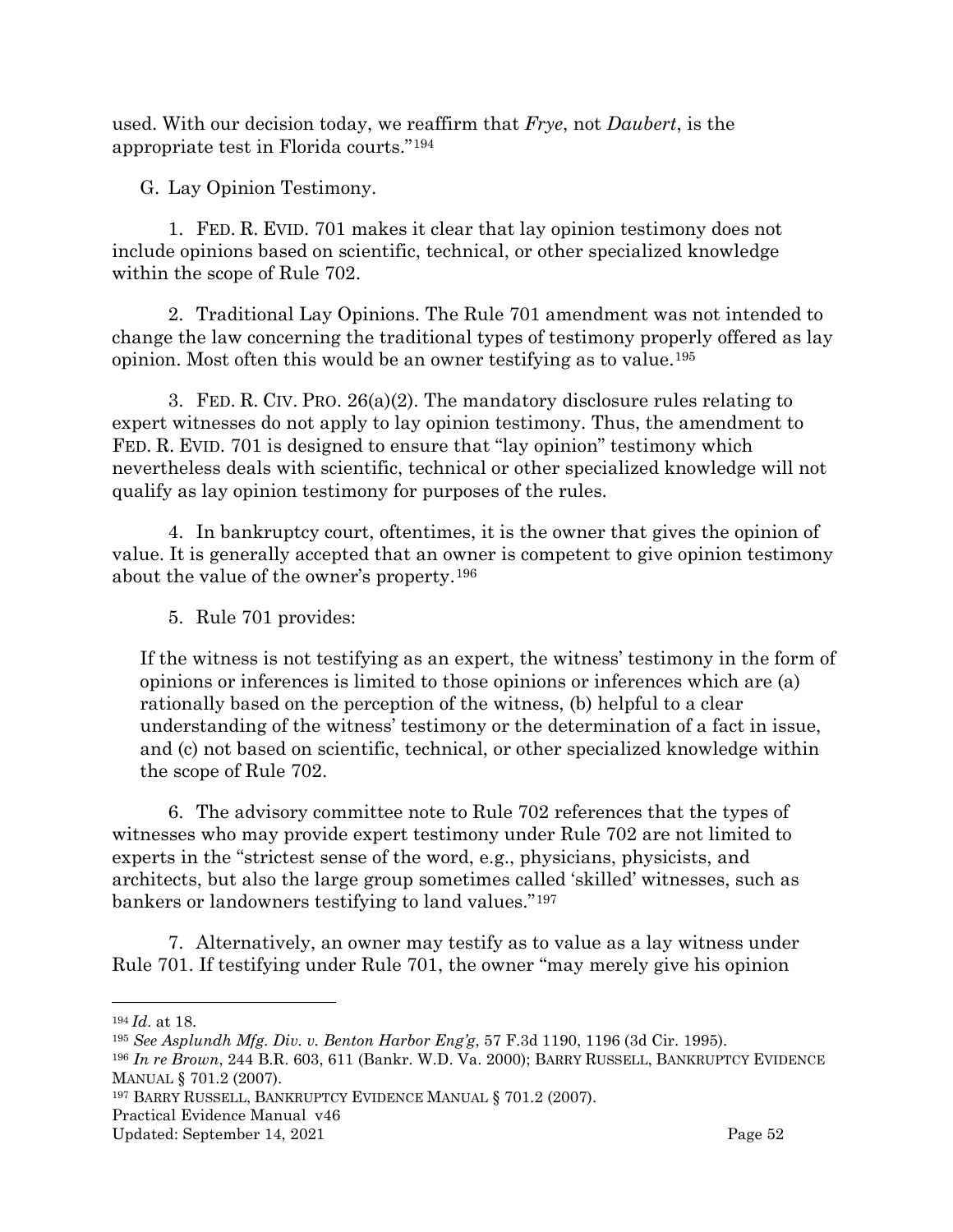based on his personal familiarity of the property, often based to a great extent on what he paid for the property."<sup>[198](#page-55-3)</sup> Such testimony will be given little, if any, weight. On the other hand, if the owner truly has "knowledge, skill, experience, training or education" that would qualify the owner as an expert, then it is appropriate to require that the owner's testimony otherwise comply with Rule 702 and be based on reliable principles applied to sufficient data. As noted in the *Brown* case regarding such testimony, "Even though [the debtor's] testimony as to valuation is admissible, it should be subject to the same type of critical analysis as would the testimony of an independent 'expert.'" [199](#page-55-4)

8. In *Brown*, the owner did not testify as to any specific values that she had found at "yard sales" for items similar in quality and condition to her property. In the court's view, her conclusion that her personal property had a value of \$1,500 "was a figure just pulled out of the air."

9. In light of the 2000 amendments to Rule 702, it appears appropriate to determine whether the testimony of an owner is being offered as the opinion testimony of a lay witness or is being offered as a "skilled witness."[200](#page-55-5) In the first instance, the testimony would be admissible but may receive little weight.[201](#page-55-6) In the latter instance, where the owner is testifying as an expert and given greater weight, the plain meaning of Rule 702 requires that the testimony should be subject to the rigors of a showing of reliability under Rule 702.

<span id="page-55-0"></span>X. Attorney-Client Privilege.

<span id="page-55-1"></span>A. Defined.

"The client's right to refuse to disclose and to prevent any other person from disclosing confidential communications between the client and the attorney."[202](#page-55-7)

- <span id="page-55-2"></span>B. Wigmore's Essential Elements.[203](#page-55-8)
	- 1. Where legal advice of any kind is sought,
	- 2. From a professional legal adviser in his capacity as such,
	- 3. The communications relating to that purpose,

<span id="page-55-8"></span><sup>203</sup> 8 JOHN HENRY WIGMORE, EVIDENCE § 2292 (1961).

<span id="page-55-3"></span><sup>198</sup> *Id.*

<span id="page-55-4"></span><sup>199</sup> *Brown*, 244 B.R. at 612.

<span id="page-55-5"></span><sup>200</sup> Advisory Committee Note to Rule 702.

<span id="page-55-6"></span><sup>201</sup> BARRY RUSSELL, BANKRUPTCY EVIDENCE MANUAL § 701.2 (2007) (explaining that "if [the owner] has very little or no real expertise, the testimony will be given little if any weight").

<span id="page-55-7"></span><sup>202</sup> BLACK'S LAW DICTIONARY 1235 (8th ed. 2004) ("privilege—*attorney-client privilege*").

Practical Evidence Manual v46

Updated: September 14, 2021 Page 53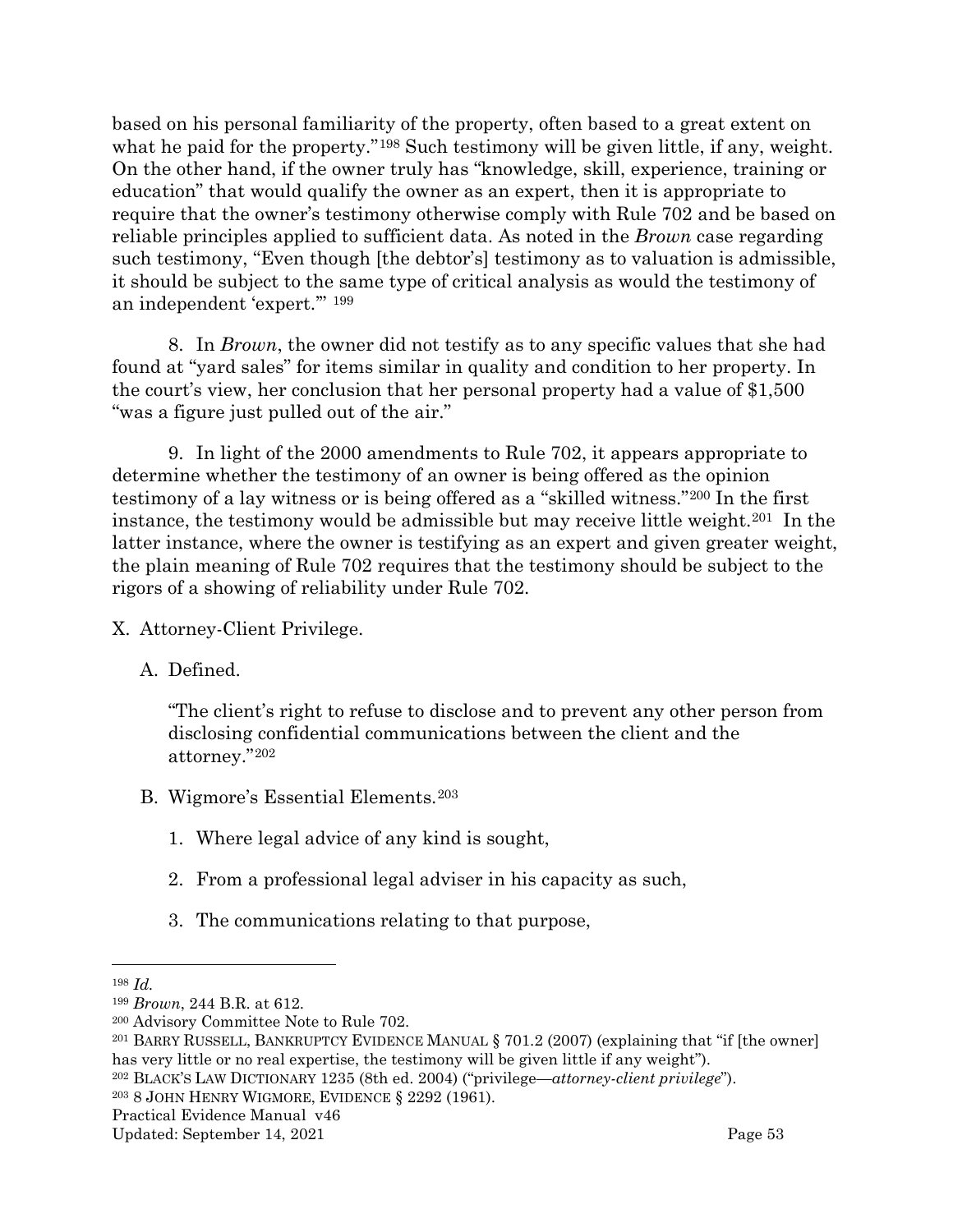- 4. Made in confidence,
- 5. By the client,
- 6. Are at his instance permanently protected,
- 7. From disclosure by himself or by the legal adviser, and
- 8. Except the privilege be waived.
- <span id="page-56-0"></span>C. Purpose of the Privilege

1. "The rule which places the seal of secrecy upon communications between client and attorney is founded upon the necessity, in the interest and administration of justice, of the aid of persons having knowledge of the law and skilled in its practice, which assistance can only be safely and readily availed of when free from the consequences or the apprehension of disclosure."<sup>[204](#page-56-2)</sup>

2. "The attorney client privilege is the oldest of the privileges for confidential communications known to the common law. Its purpose is to encourage full and frank communications between attorneys and their clients and thereby promote broader public interests in the observance of law and administration of justice. The privilege recognizes that sound legal advice or advocacy serves public ends and that such advice or advocacy depends upon the lawyer's being fully informed by the client."[205](#page-56-3)

#### <span id="page-56-1"></span>D. Characteristics.

1. Ownership. "[T]he privilege is that of the client alone, and no rule prohibits the latter from divulging his own secrets."[206](#page-56-4)

2. Waiver. "And if the client has voluntarily waived the privilege, it cannot be insisted on to close the mouth of the attorney."[207](#page-56-5)

3. Termination. The privilege survives the death of the client.[208](#page-56-6)

<span id="page-56-2"></span><sup>204</sup> *Hunt v. Blackburn*, 128 U.S. 464, 470 (1888).

<span id="page-56-3"></span><sup>205</sup> *Upjohn Co. v. United States*, 449 U.S. 383, 389 (1981).

<span id="page-56-4"></span><sup>206</sup> *Hunt*, 128 U.S. at 470.

<span id="page-56-5"></span><sup>207</sup> *Id*.

<span id="page-56-6"></span>Practical Evidence Manual v46 <sup>208</sup> *Swindler & Berlin v. United States*, 524 U.S. 399, 406-07 (1998) (holding there is generally an exception in the area of testamentary disclosures based on a theory of implied waiver).

Updated: September 14, 2021 Page 54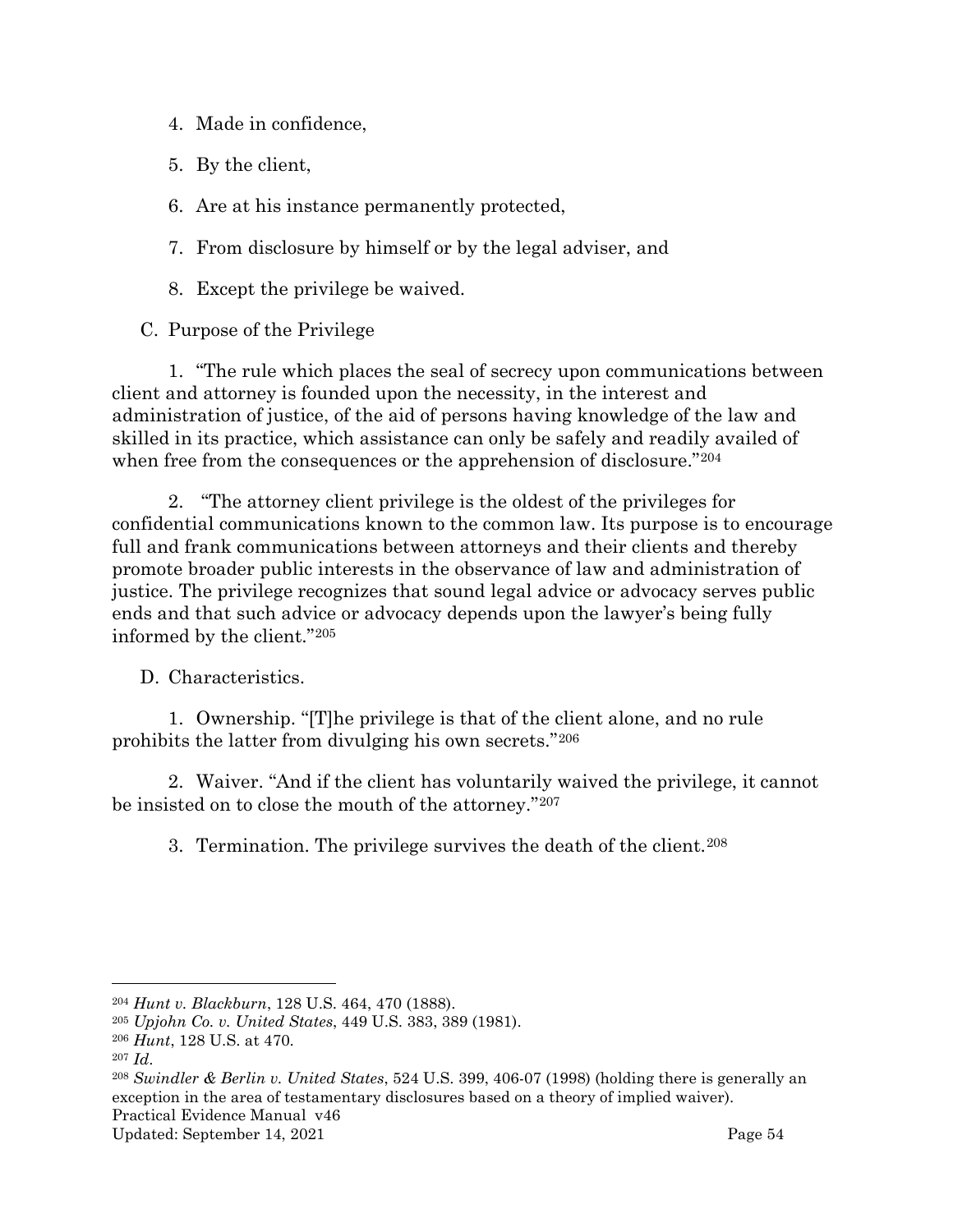4. Burden. "The party invoking the attorney client privilege has the burden of proving that an attorney client relationship existed and that the particular communications were confidential."[209](#page-57-2)

<span id="page-57-0"></span>E. What does the Privilege Cover?

#### 1. Confidential Communications by Client.

a) "The attorney-client privilege applies to 'confidential communications between an attorney and his client . . . ."<sup>"</sup> <sup>[210](#page-57-3)</sup>

b) "The privilege only protects disclosure of communications; it does not protect disclosure of the underlying facts by those who communicated with the attorney: [T]he protection of the privilege extent only to communications and not to facts. A fact is one thing and a communication concerning that fact is an entirely different thing. The client cannot be compelled to answer the question, 'What did you say or write to the attorney' but may not refuse to disclose any relevant fact within his knowledge merely because he incorporated a statement of such fact into his communication to his attorney."[211](#page-57-4)

2. Relating to Legal Advice.

a) The attorney-client privilege is limited to communications ". . . relating to a legal matter for which the client has sought professional advice."[212](#page-57-5)

b) "The attorney-client privilege attaches only to communications made in confidence to an attorney by that attorney's client for the purposes of securing legal advice or assistance. . . . Courts generally have held that the preparation of tax returns does not constitute legal advice within the scope of that privilege. . . . Admittedly, the preparation of a tax return requires some knowledge of the law . . . [but a] taxpayer should not be able to invoke a privilege simply because he hires an attorney to prepare his tax returns."[213](#page-57-6)

<span id="page-57-1"></span>F. Narrow Construction.

1. Courts have construed the privilege narrowly because it renders relevant information undiscoverable. As a result, it applies "only where necessary to achieve its purpose."[214](#page-57-7)

<span id="page-57-2"></span><sup>209</sup> *Bogle v. McClure*, 332 F.3d 1347, 1358 (11th Cir. 2003).

<span id="page-57-3"></span><sup>210</sup> *Miccosukee Tribe of Indians v. U.S.*, 516 F.3d 1235, 1262 (2008) (internal citation omitted).

<span id="page-57-4"></span><sup>211</sup> *Upjohn Co.*, 449 U.S. at 395-96 (internal citation omitted).

<span id="page-57-5"></span><sup>212</sup> *Miccosukee Tribe of Indians*, 516 F.3d at 1262.

<span id="page-57-6"></span><sup>213</sup> *In re Grand Jury Investigation*, 842 F.2d 1223 (11th Cir. 1987).

<span id="page-57-7"></span><sup>214</sup> *Fisher v. United States*, 425 U.S. 391, 403, 96 S. Ct. 1569, 48 L.Ed.2d 39 (1976).

Practical Evidence Manual v46

Updated: September 14, 2021 Page 55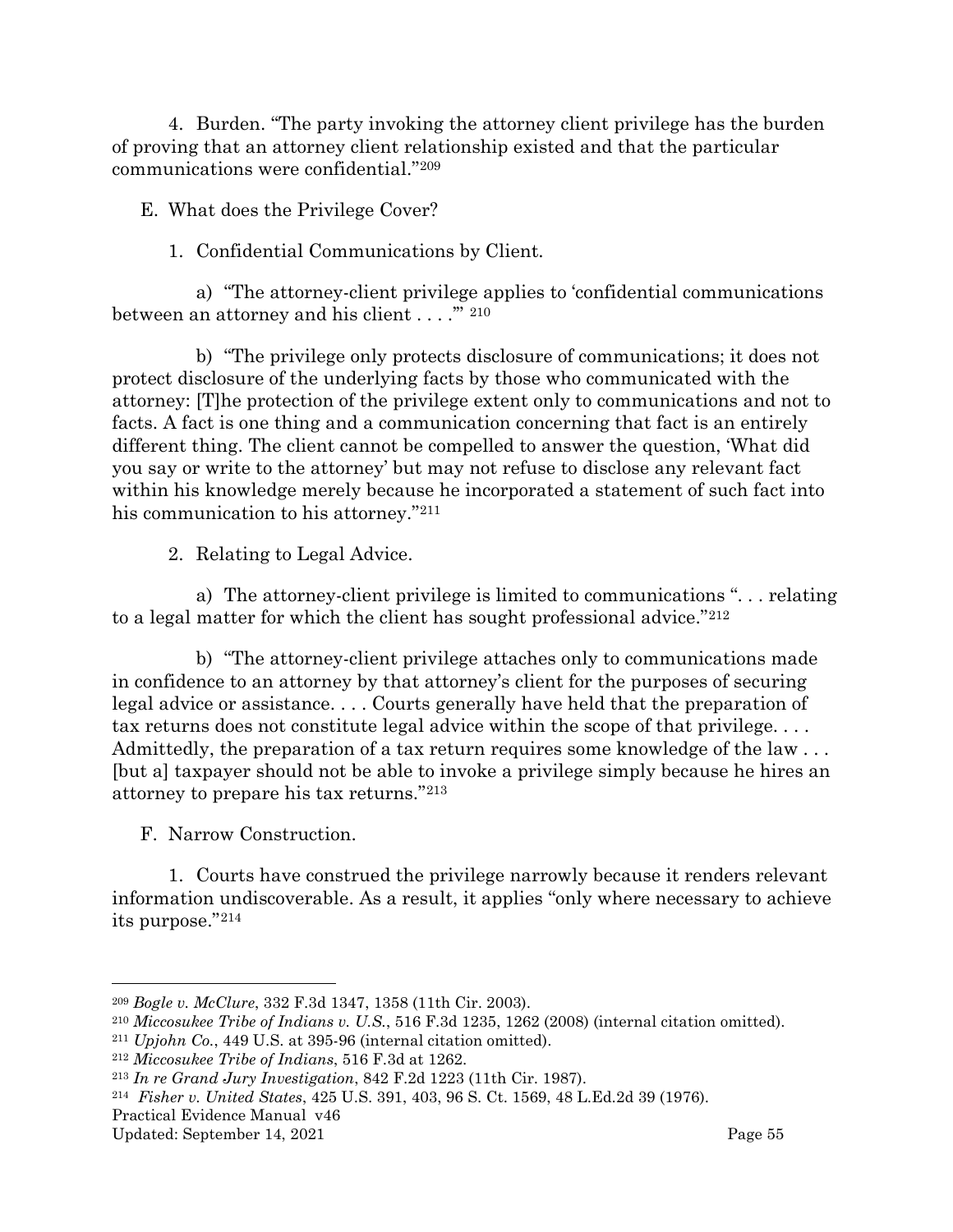2. The burden of establishing the applicability of the privilege rests with the party invoking it.[215](#page-58-3)

<span id="page-58-0"></span>G. Crime Fraud Exception.

"The attorney-client privilege is limited to confidential communications between the lawyer and the client made for the purpose of securing legal advice, not for the purpose of committing a crime or a tort."[216](#page-58-4)

<span id="page-58-1"></span>H. *Weintraub* and the Corporate Debtor.

1. In *Commodity Futures Trading Commission v. Weintraub,*[217](#page-58-5) the issue of who controls the attorney-client privilege in a chapter 7 case. In considering the issue, the Supreme Court first recognized that as a general proposition, the authority to act on behalf of a corporation belongs to the officers and directors. And in a chapter 7, a trustee is most analogous to management.

2. As a result, the court concluded that when a corporation files a chapter 7, the trustee controls the privilege.  $218$ 

<span id="page-58-2"></span>I. Co-Client Exception.

1. The co-client exception to the attorney-client privilege provides that where a lawyer represents two clients in the same case, communications between the lawyer and one client are not confidential as to the other client.<sup>[219](#page-58-7)</sup>

2. The co-client exception applies regardless of whether both parties are present when the communication is made.[220](#page-58-8) The rationale behind the co-client

<span id="page-58-3"></span><sup>215</sup> *In re Grand Jury Proceedings*, 219 F.3d 175, 182 (2d Cir.2000); *United States v. Int'l Bhd. of Teamsters, Chauffeurs, Warehousemen and Helpers of Am., AFL–CIO,* 119 F.3d 210, 214 (2d Cir.1997).

<span id="page-58-4"></span><sup>216</sup> *In re Grand Jury Proceedings*, 689 F.2d 1352, 1352 (11th Cir. 1982) (commonly referred to as the "crime-fraud exception").

<span id="page-58-5"></span><sup>217</sup> 471 U.S. 343, 348–49 (1985).

<span id="page-58-6"></span><sup>218</sup> Id. *See also In re Fundamental Long Term Care, Inc.,* No. 8:11-BK-22258-MGW, 2012 WL 4815321, at \*9 (Bankr. M.D. Fla. Oct. 9, 2012).

<span id="page-58-7"></span><sup>219</sup>*In re Fundamental Long Term Care, Inc.*, 489 B.R. 451, 463 (2013)(citing *In re Ginn–LA St. Lucie, Ltd*., 439 B.R. 801 (Bankr. S.D. Fla. 2010)). *See also Transmark, USA, Inc., v. State of Florida*, 631 So. 2d 1112, 1116 ("Sections  $90.502(4)$ )(e) and  $90.5055(4)$ (c) provide an exception to the attorney-client and accountant-client privileges…when a communication is relevant to a matter of common interest and made to a lawyer or accountant retained or consulted in common.").

<span id="page-58-8"></span>Practical Evidence Manual v46 <sup>220</sup> *Transmark, USA, Inc. v. State Dep't of Ins*., 631 So. 2d 1112, 1116–17 (Fla. 1st DCA 1994). *Ashcraft & Gerel v. Shaw*, 126 Md. App. 325, 728 A.2d 798, 812–13 (1999).

Updated: September 14, 2021 Page 56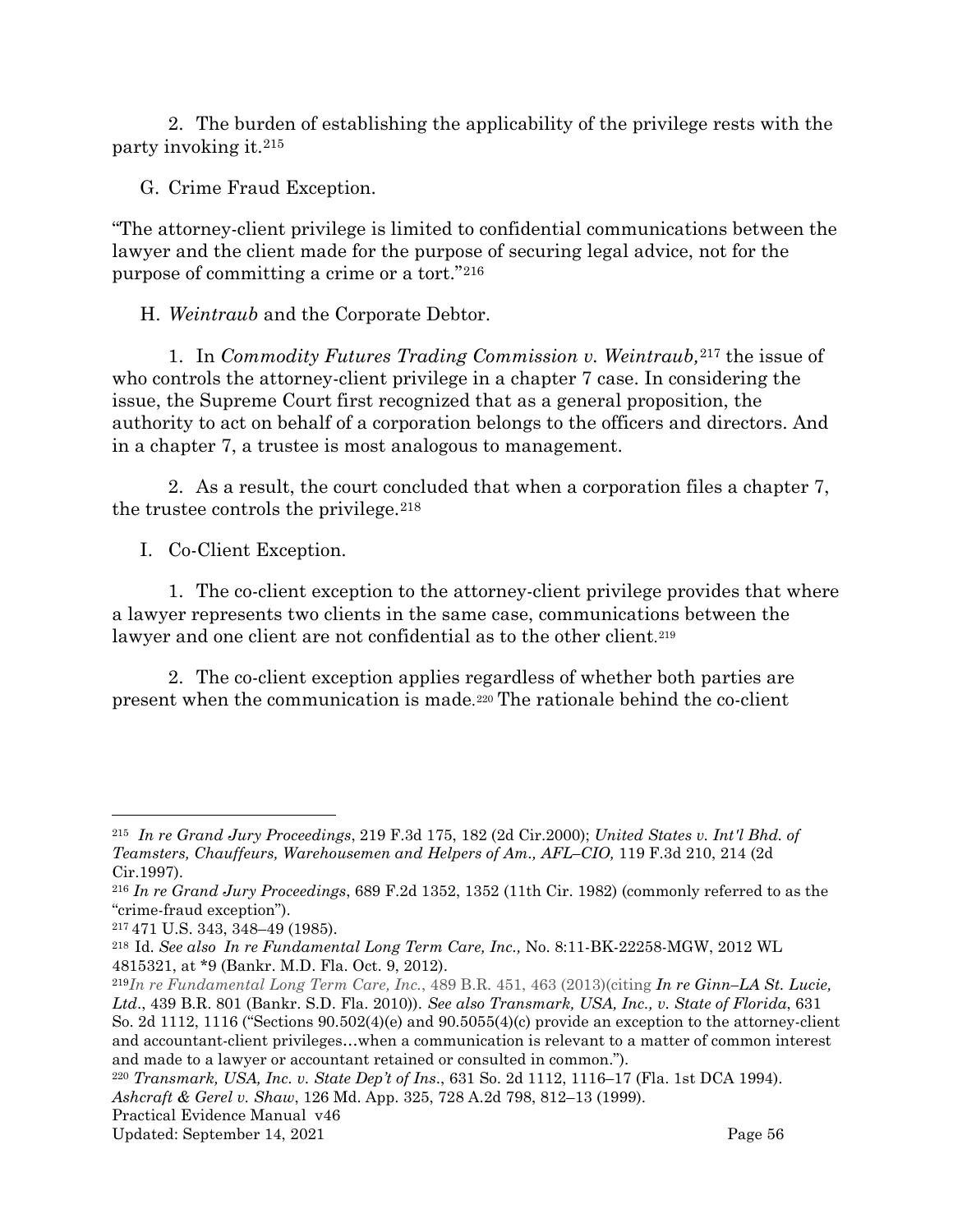exception is that co-clients have no expectation that their confidences concerning a joint matter will be kept secret.<sup>[221](#page-59-4)</sup>

<span id="page-59-0"></span>J. Common Interest doctrine.

1. The common interest doctrine—like the co-client exception—is typically referred to as an exception to the attorney-client privilege waiver rule rather than a privilege itself[.222](#page-59-5) The "need to protect the free flow of information from attorney to client logically exists whenever multiple clients share a common interest about a legal matter."[223](#page-59-6) The common interest doctrine protects that free flow of information by providing that "clients and their respective attorneys sharing common litigation interests may exchange information freely among themselves without fear that by their exchange they will forfeit the protection of the [attorney-client] privilege."[224](#page-59-7)

2. The general rule is that parties that share information under the common interest doctrine cannot invoke the attorney-client privilege in subsequent adverse litigation between them; if there are multiple members that share information, and only two become adverse, the party seeking communications is entitled to all communications between members with common interests—not just communications with the adverse party.[225](#page-59-8)

<span id="page-59-1"></span>XI."Work Product" Rule.

<span id="page-59-2"></span>A. "Work Product" Defined.

"Tangible material or its intangible equivalent—in unwritten or oral form that was either prepared by or for a lawyer or prepared for litigation, either planned or in progress. . . . The term is also used to describe the products of a party's investigation or communications concerning the subject matter of a lawsuit if made (1) to assist in the prosecution or defense of a pending suit, or  $(2)$  in reasonable anticipation of litigation."<sup>[226](#page-59-9)</sup>

<span id="page-59-3"></span>B. Applicable Rule.

**FED. R. CIV. P. 26(b)(3)** Trial Preparation: Materials.

<span id="page-59-4"></span><sup>221</sup> *See, e.g., In re Ginn-LA St. Lucie Ltd., LLLP*, 439 B.R. 801, 806-07 (Bankr. S.D. Fla. 2010) (citing *Official Comm. of Unsecured Creditors v. Fleet Retail Fin. Group (In re Hechinger Inv. Co. of Del*.), 285 B.R. 601, 612 (D. Del. 2002)).

<span id="page-59-5"></span><sup>222</sup> *United States v. Gumbaytay,* 276 F.R.D. 671, 673–74 (M.D. Ala. 2011).

<span id="page-59-6"></span><sup>223</sup> *United States v. Almeida*, 341 F.3d 1318, 1324 (11th Cir.2003).

<span id="page-59-7"></span><sup>224</sup> *In re Indiantown Realty Partners Ltd. P'ship*, 270 B.R. 532 (Bankr. S.D. Fla. 2001) (*quoting* 

*Visual Scene, Inc. v. Pilkington Bros*., 508 So. 2d 437, 440 (Fla. 3d DCA 1987)).

<span id="page-59-8"></span><sup>225</sup> *In re Fundamental Long Term Care, Inc.,* 489 B.R. 451, 470 (Bankr. M.D. Fla. 2013)(*citing Ohio– Sealy Mattress Mfg. v. Kaplan*, 90 F.R.D. 21, 29 (N.D. Ill. 1980).

<span id="page-59-9"></span><sup>226</sup> BLACK'S LAW DICTIONARY 1638 (8th ed. 2004).

Practical Evidence Manual v46

Updated: September 14, 2021 **Page 57**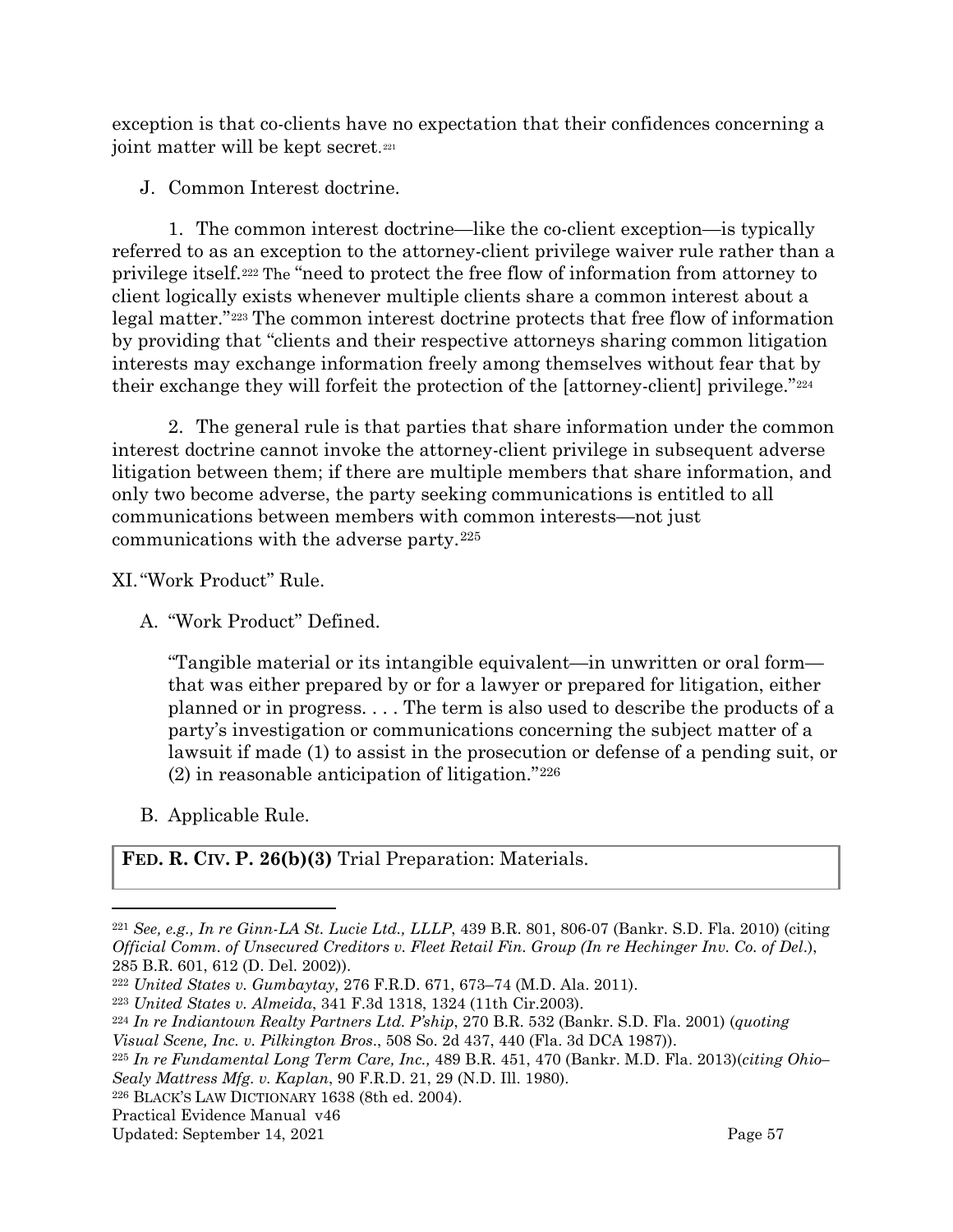[A] party may obtain discovery of documents and tangible . . . prepared in anticipation of litigation or for trial by or for another party or by or for that other party's representative (including the other party's attorney, consultant, surety, indemnitor, insurer, or agent) only upon a showing that the party seeking discovery has substantial need of the materials in the preparation of the party's case and that the party is unable without undue hardship to obtain the substantial equivalent of the materials by other means. In ordering discovery of such materials when the required showing has been made, the court shall protect against disclosure of the mental impressions, conclusions, opinions, or legal theories of an attorney or other representative of a party concerning the litigation.

#### <span id="page-60-0"></span>C. Historical Basis—Hickman v. Taylor

1. When the Federal Rules of Civil Procedure originally took effect in 1938, Rule 26 did not contain the Work Product Exception now found in FED. R. CIV. PROC. 26(b)(3). Whether the work product of an attorney was discoverable under the new rules engendered a great deal of divergence among the lower federal courts dealing with the issue. In light of this, the Supreme Court granted certiorari to deal with the issue in the case of *Hickman v. Taylor*.<sup>[227](#page-60-1)</sup>

2. The "basic question" before the court was whether any of new discovery devices could be used to inquire into materials collected by an adverse party's counsel in the course of preparation for possible litigation[.228T](#page-60-2)he type of information dealt with in *Hickman v. Taylor* were the memoranda, statements and mental impressions of counsel that fall outside the scope of the attorney-client privilege and hence are not protected from discovery on that basis. That is, the "protective cloak" of the attorney client privilege does not extend to information which an attorney secures from a witness while acting for his client in anticipation of litigation. Nor does this privilege concern the memoranda, briefs, communications and other writings prepared by counsel for his own use in prosecuting his client's case; and it is equally unrelated to writings which reflect an attorney's mental impressions, conclusions, opinions or legal theories.[229](#page-60-3)

3. Notwithstanding the non-privileged and relevant nature of the information sought, the Supreme Court was concerned about "an attempt, without purported necessity or justification, to secure written statements, private memoranda and personal recollections prepared or formed by an adverse party's counsel in the course of his legal duties."[230](#page-60-4) This work is reflected in "interviews, statements, memoranda, correspondence, briefs, mental impressions, personal

<span id="page-60-3"></span><sup>229</sup> *Id*. at 508.

<span id="page-60-1"></span><sup>227</sup> *Hickman v. Taylor*, 329 U.S. 495, 500 (U.S. 1947).

<span id="page-60-2"></span><sup>228</sup> *Id*. at 505.

<span id="page-60-4"></span><sup>230</sup> *Id*. at 509-510.

Practical Evidence Manual v46 Updated: September 14, 2021 **Page 58**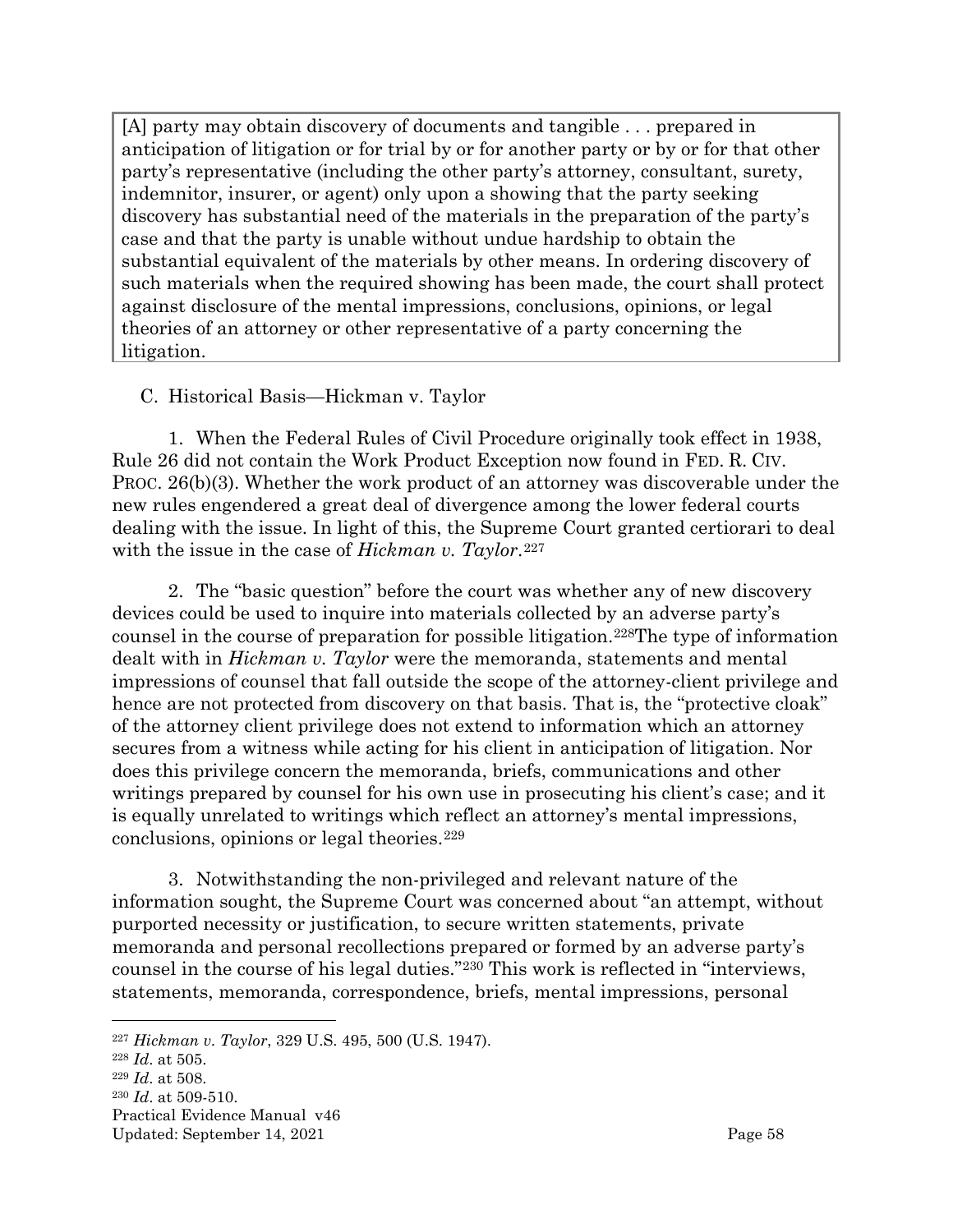beliefs, and countless other tangible and intangible ways—aptly though roughly termed by the Circuit Court of Appeals as the 'Work product of the lawyer.'"[231](#page-61-1)

4. Accordingly, *Hickman v. Taylor* established that although absent from the literal terms of the Federal Rules as initially implemented, the general policy against invading the privacy of an attorney's course of preparation was "so well recognized and so essential to an orderly working of our system of legal procedure that a burden rests on the one who would invade that privacy to establish adequate reasons to justify production through a subpoena or court order. That burden, we believe, is necessarily implicit in the rules as now constituted."[232](#page-61-2)

<span id="page-61-0"></span>D. Disclosure of Expert Testimony.

1. A party **in an adversary**<sup>[233](#page-61-3)</sup> is required by Fed. R. Civ. P.  $26(a)(2)^{234}$  $26(a)(2)^{234}$  $26(a)(2)^{234}$  to disclose to the other parties the identity of any witness it may use at trial to present evidence under Federal Rule of Evidence 702, 703, or 705.

2. Unless otherwise stipulated or ordered by the court, this disclosure must be accompanied by a written report—prepared and signed by the witness—that contains:

a) a complete statement of all opinions the witness will express and the basis and reasons for them;

b) the facts or data considered by the witness in forming them;

c) any exhibits that will be used to summarize or support them;

d) the witness's qualifications, including a list of all publications authored in the previous 10 years;

e) a list of all other cases in which, during the previous 4 years, the witness testified as an expert at trial or by deposition; and

f) a statement of the compensation to be paid for the study and testimony in the case.

<span id="page-61-1"></span><sup>231</sup> *Id*. at 511 (citing *Hickman v. Taylor*, 153 F.2d 212, 223 (3d Cir. 1945)).

<span id="page-61-2"></span><sup>232</sup> *Id*. at 512.

<span id="page-61-3"></span><sup>&</sup>lt;sup>233</sup> As discussed below, there is no requirement to disclose expert testimony in advance of a hearing on a contested matter governed by Fed. R. Bankr. P. 9014.

<span id="page-61-4"></span><sup>234</sup> Made applicable to adversary proceedings by FED. R. BANKR. P. 7026.

Practical Evidence Manual v46

Updated: September 14, 2021 **Page 59**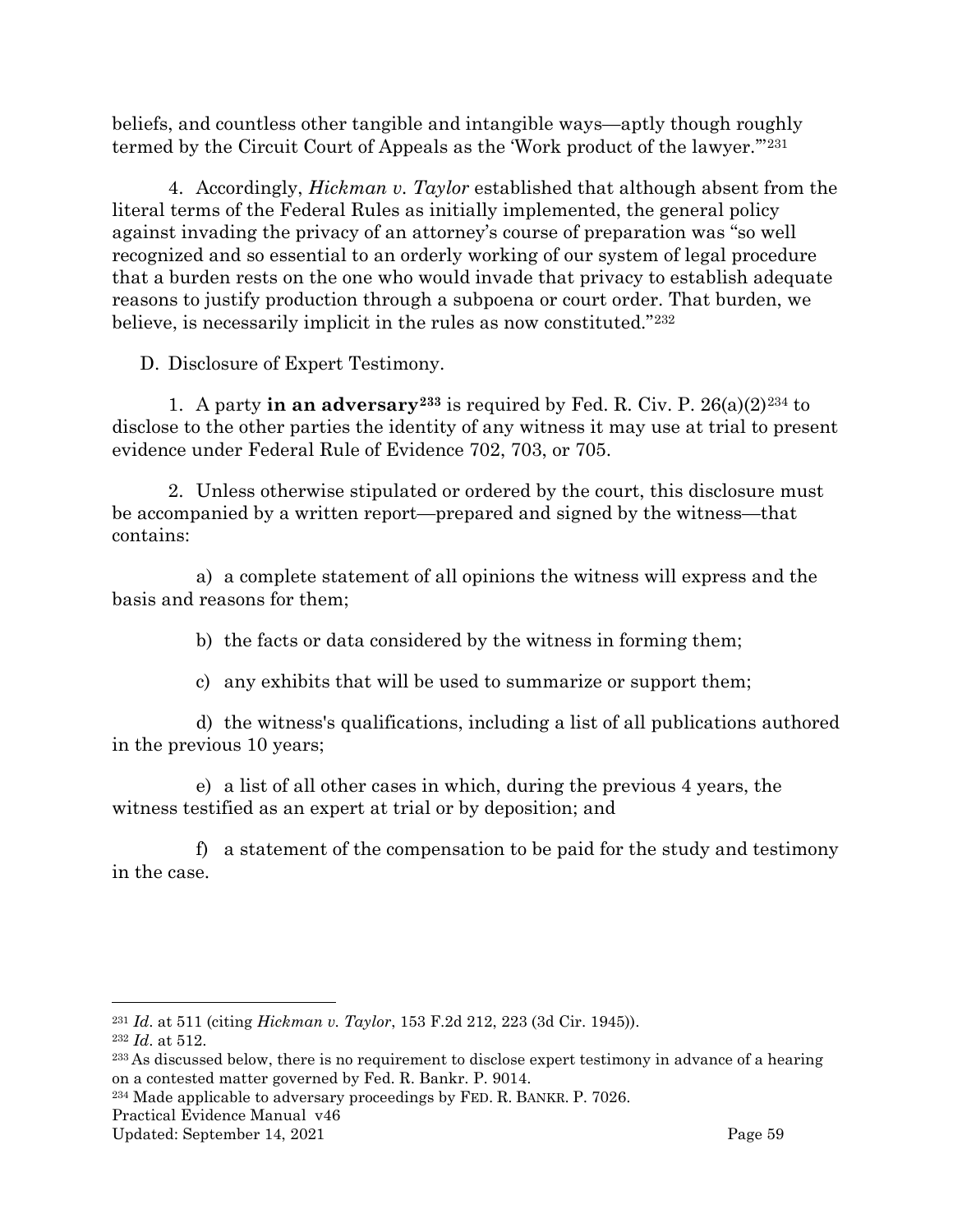3. A party **in a contested matter [235](#page-62-1)** is not required to provide the disclosures and expert report regarding expert testimony required by Fed. R. Civ. P.  $26(a)(2)^{236}$  $26(a)(2)^{236}$  $26(a)(2)^{236}$  for adversary proceedings.

<span id="page-62-0"></span>E. Protecting Your Work Product

1. Material prepared by an attorney in preparation for trial falls within the Work Product Rule.[237](#page-62-3)

2. The Work Product Rule applies only to documents created primarily to prepare for and assist in the defense or prosecution of an identifiable, specific lawsuit or contested matter which is either pending or threatened.<sup>[238](#page-62-4)</sup> Documents that are prepared when no litigation is pending or impending at the time of their preparation is not considered within the Work Product Rule.[239](#page-62-5)

3. The Attorney-Client Privilege or Work Product Rule can also attach to reports of third parties made at the request of the attorney or the client where the purpose of the report was to put into usable form as part of legal advice by attorney to the client.[240](#page-62-6) However, where the information is turned over to the third party for reasons unrelated to seeking or rendering legal advice, the Attorney-Client Privilege is waived[.241](#page-62-7)

4. In adversary proceedings, drafts of any reports required under Fed. R. Civ. P. 26(a)(2) are protected under the Work Product Rule. Communication between a party's attorney and any witness required to provide a report under Fed. R. Civ. P. 26(a)(2)(B) are likewise protected from disclosure under the Work Product Rule, except to the extent that the communications:

a) relate to compensation for the expert's study or testimony;

b) identify facts or data that the party's attorney provided and were considered in forming the expert's opinions to be expressed; or

<span id="page-62-1"></span><sup>&</sup>lt;sup>235</sup> As discussed below, there is no requirement to disclose expert testimony in advance of a hearing on a contested matter governed by Fed. R. Bankr. P. 9014.

<span id="page-62-2"></span><sup>236</sup> Made applicable to adversary proceedings by FED. R. BANKR. P. 7026.

<span id="page-62-3"></span><sup>237</sup> *United States v. Nobles*, 422 U.S. 225, 238-39 (1975); *In re Southwest Florida Telecomms.*, 195 B.R. 504, 506 (Bankr. M.D. Fla. 1996) (Paskay, C.B.J.) (holding that documents prepared by investigator in anticipation of bankruptcy court litigation are protected).

<span id="page-62-4"></span><sup>238</sup> *In re Hillsborough Holdings Corp.*, 132 B.R. 479, 481 (Bankr. M.D. Fla. 1991) (citing *In re Hillsborough Holdings Corp.*, 118 B.R. 866, 870 (Bankr. M.D. Fla. 1990); *United States v. Gulf Oil Corp.*, 760 F.2d 292, 296-97 (Temp. Emer. Ct. App. 1985); *S. Film Extruders, Inc. v. Coca-Cola*, 117 F.R.D. 559, 562 (M.D.N.C. 1987).

<span id="page-62-5"></span><sup>239</sup> *Id*.

<span id="page-62-6"></span><sup>240</sup> *United States v. Kovel*, 296 F.2d 918, 920-21 (2nd Cir. 1961).

<span id="page-62-7"></span><sup>241</sup> *Eglin Fed. Credit Union v. Cantor*, 91 F.R.D. 414, 418 (N.D. Ga. 1981).

Practical Evidence Manual v46

Updated: September 14, 2021 Page 60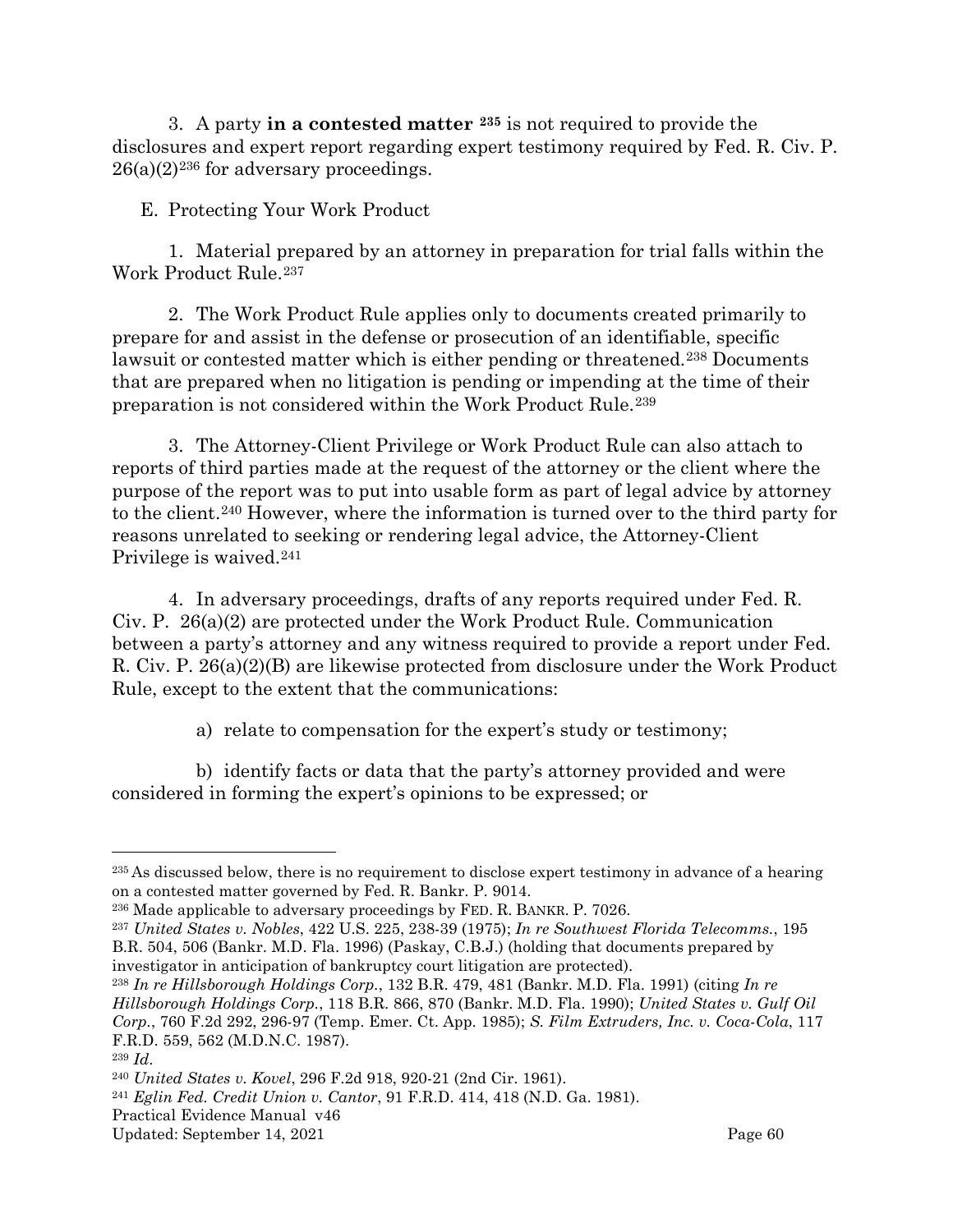c) identify assumptions the expert relied upon in forming the opinions to be expressed that were provided by the party's attorney.<sup>[242](#page-63-1)</sup>

5. The requirements for disclosure of expert testimony and preparation of a report by the expert only extends to reports required under Fed. R. Civ. P. 26(a)(2) in adversary proceedings. Because Fed. R. Civ. P. 26(a)(2) does not apply in contested matters under Fed. R. Bankr. P. 9014, there is no requirement to provide a report or disclose the identity of an expert witness in advance of trial on the contested matter absent order of the court.

6. However, in a contested matter, should an expert witness nevertheless prepare a report for the use at trial, there is no protection for such report under the Work Product Rule. This is because the work product protections extended to expert reports under Fed. R. Civ. P. 26(b)(4) for draft reports and communications between a party's attorney and the expert witness, only apply with respect to reports required to be furnished under Fed. R. Civ. P.  $26(a)(2)$ .<sup>[243](#page-63-2)</sup>

7. Facts or opinions held by an expert specially employed or retained in anticipation of litigation or in preparation for trial and who is not expected to be called as a witness are not discoverable, except:

a) as provided under Rule 35(b)(dealing with physical and mental examinations); or

b) on showing exceptional circumstances under which it is impracticable for the party to obtain facts or opinions on the same subject by other means.<sup>[244](#page-63-3)</sup>

8. A party who inadvertently produced information in discovery subject to the protection of a claim of privilege or as trial-preparation material has the right to have the information returned, sequestered, or destroyed upon notifying the part that received the information of the claim and the basis for it. After being notified, a party must not use or disclose the information until the claim is resolved; must take reasonable steps to retrieve the information if the party disclosed it before being notified; and may promptly present the information to the court under seal for a determination of the claim. The producing party must preserve the information until the claim is resolved.[245](#page-63-4)

<span id="page-63-0"></span>XII. Practice Pointers on Drafting Motions.

Practical Evidence Manual v46

<span id="page-63-1"></span> $242$  FED. R. CIV. P.  $26(b)(4)(C)$ .

<span id="page-63-2"></span><sup>243</sup> Jeffrey W. Linstrom, *Expert Witness Reports: Get The Draft?*, Am. Bankr. Inst. J. 52 (March, 2011).

<span id="page-63-3"></span><sup>244</sup> FED. R. CIV. P. 26(b)(4)(D).

<span id="page-63-4"></span><sup>245</sup> FED. R. CIV. P. 26(b)(5)(B).

Updated: September 14, 2021 Page 61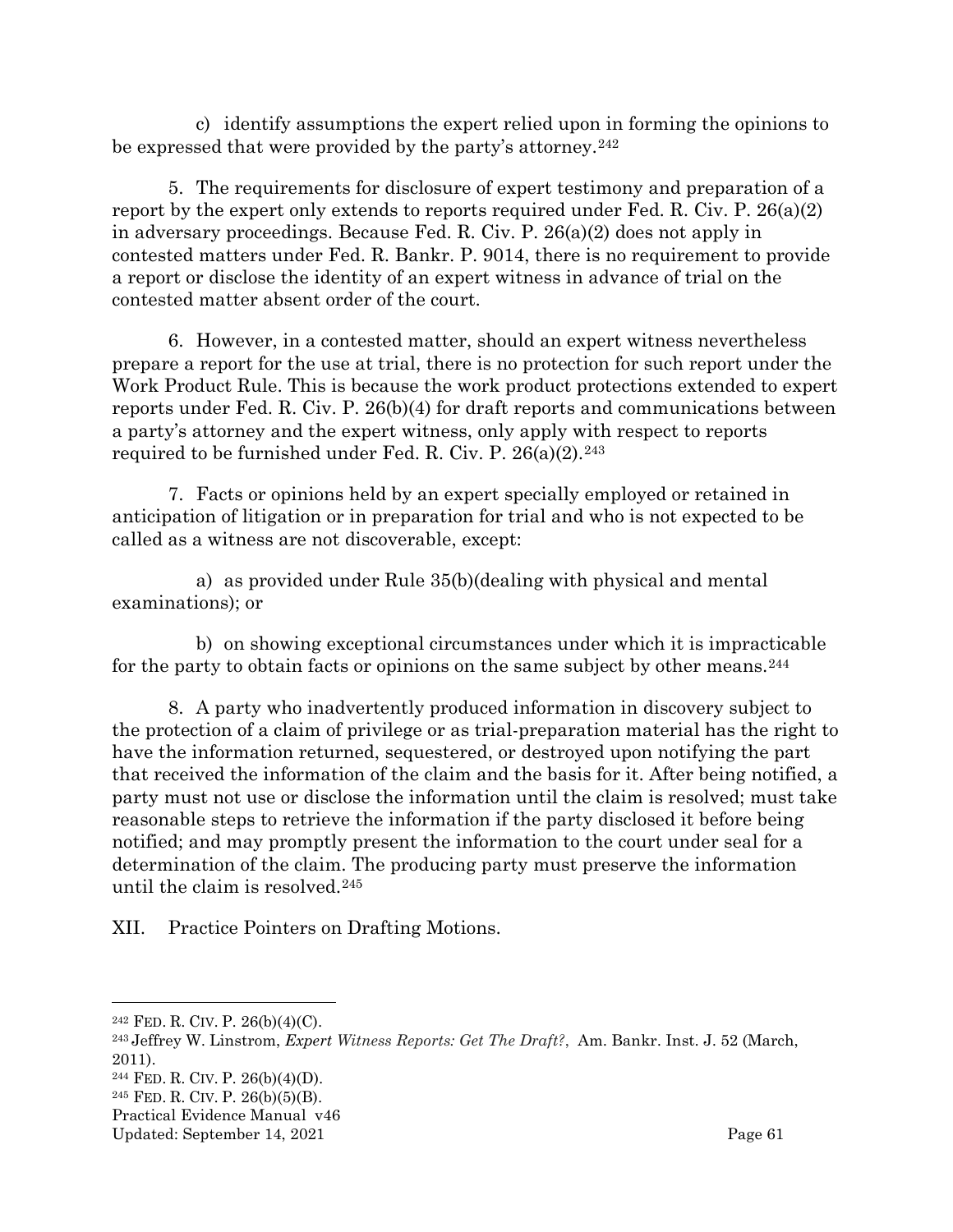A. Simplify, Simplify, Simplify. Your job as an advocate is to explain your position in simple terms. Toward that end, supply the court with aids that will assist the judge in understanding your position. I suggest you prepare an expendable hearing booklet containing these aids to distribute to the judge and all parties at the commencement of my argument. Examples of aids that might be included in this booklet are the following:

1. List of Players. It is difficult to keep track of the names of numerous parties and other players that are involved in the event or transaction that gives rise to your claim or defense. So list these parties out with their affiliations and an explanation of their role in the case.

2. Timeline of events. A chronology of the dates of events and transactions is helpful in understanding the whole story.

3. List of Acronyms and Industry Specific Terms. While generally the use of acronyms is to be avoided, in some cases they are an integral part of a business. If so, prepare a list of the acronyms and their definitions.

4. Excerpts from Key Exhibits. In commercial cases, documents are often lengthy and complex. While you will generally have to introduce the whole document into evidence, it is often helpful if you excerpt as a demonstrative aid the portions of the document that you will be referencing during trial.

5. Key Cases. While your motion may contain a number of cases, as a practical matter you most likely will be discussing a small portion of those during oral argument. Put copies of those in your booklet with the portions that you are relying on in bold.

6. Charts. It is often helpful in understanding complicated transactions to use a chart depicting the key transactions. For example, "before and after" charts depicting a complex corporate transaction that forms the basis of an alter ego or successor liability case is helpful.

B. Keep it Short. Few motions need to exceed three pages. Even if it is a really complex matter, try to keep the page count down to 10 pages. The more succinctly your writing, the better. Don't drag your motion out to the maximum page limit if you have nothing left to say. In the words of Chief Justice Roberts, "I've yet to put down a brief and say,'I wish that were longer.'"

C. Preview Relief Sought. Explain in the introductory paragraphs the relief you are seeking, and as simply as possible, factual and legal bases for the relief requested.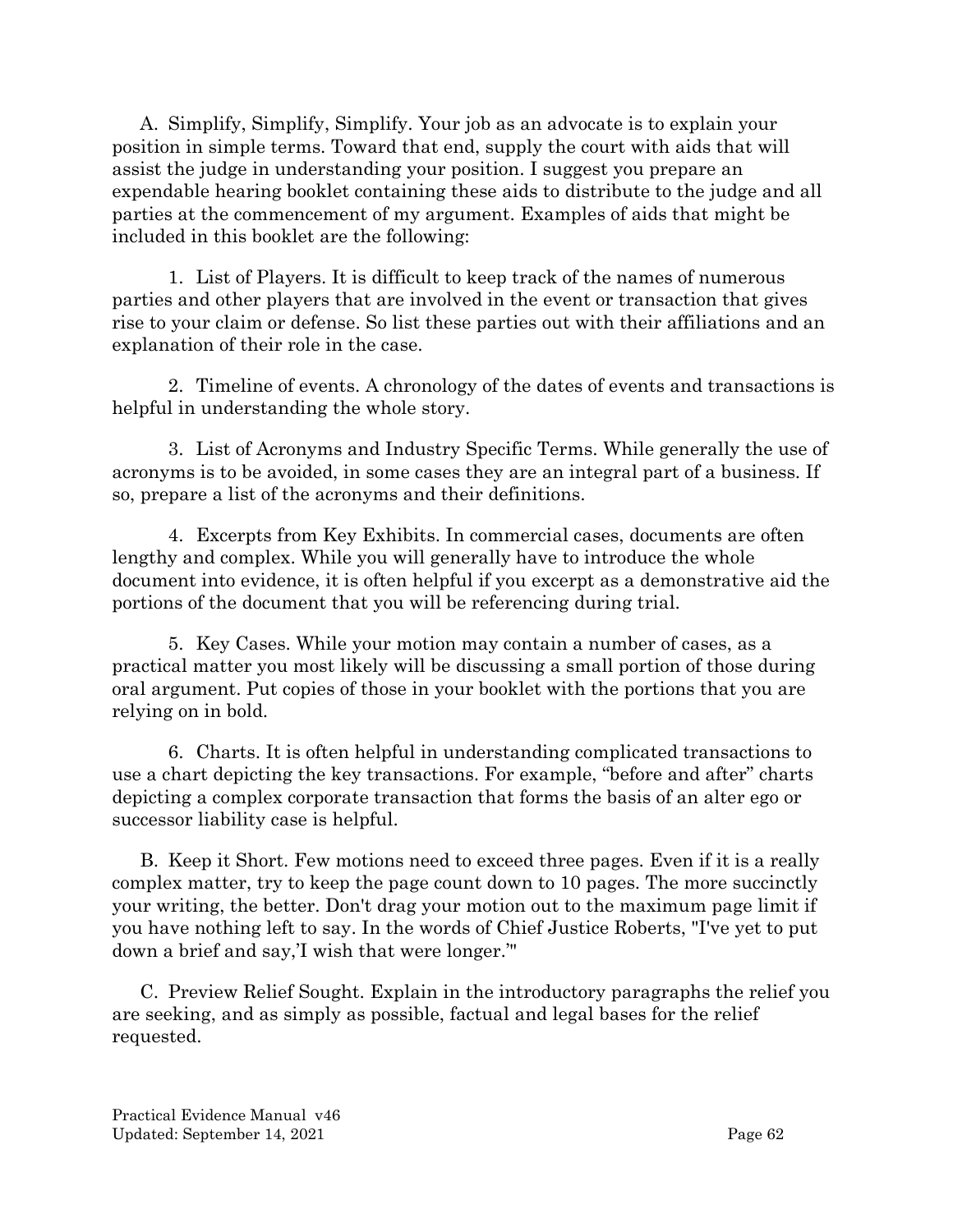D. Avoid Legalese. Plain language is easier to understand. As Justice Scalia once said, "A good test is, if you use the word at a cocktail party, will people look at you funny?"

E. Avoid Minutiae. When drafting your motion, first ask yourself what the court needs to know, then include that information in the motion. You need to communicate the big picture in a fashion that it can be understood quickly by the reader. Avoid minutiae. For example, a tedious recitation of every document in the loan file is neither needed nor helpful. In a similar vein, do not cut and paste the identical case history and introductory paragraphs from earlier motions into later ones.

F. Avoid Excessive Case Citations. If there is a novel legal issue, cite a case or two that supports your position. One or two cases is ordinarily sufficient. Avoid long string cites unless you are trying to make a point. Also, citation of well-settled law is not helpful. For example, taking two pages to review the standards for summary judgment is a waste of space.

G. Never Disparage Your Opponent. As Justice Ginsburg once said, "You should aim to persuade the judge by the power of your reasoning and not by denigrating the opposing side." Using words such as "outrageous," "disingenuous," and the like reflects poorly on you.

H. Be Intellectually Honest. If you have weaknesses in your position, "pull the teeth" by addressing them in your motion explaining that while you concede that these weaknesses exist, they should not compel a different result. Similarly, address your opponent's best argument in your motion.

I. Provide Copies of Cases. Many judges welcome the filing of cases that will be relied on at the hearing so long as the cases are furnished to opposing counsel. Depending on a judge's practice, it is often useful to highlight the portions of the cases that you will be relying upon. Include those highlights in the cases you provide to opposing counsel.

J. Footnotes. Footnotes for citations generally makes for a motion that is easier to read. However, don't put substantive portions of your argument in footnotes. If it's substantively important, then it should be included in the text of your motion.

K. File Your Memo of Law Well Before Hearing. When you do file briefs or cases, they are of very little use to the court unless they are filed in a timely manner so as to allow sufficient opportunity for their review in advance of the hearing (delivery to chambers at the end of business hours on the eve of a hearing or on the day of the hearing is not timely). You should assume that the judge will rule from the bench, and briefs or cases filed at or immediately before the hearing will not be reviewed prior to the court's making its ruling.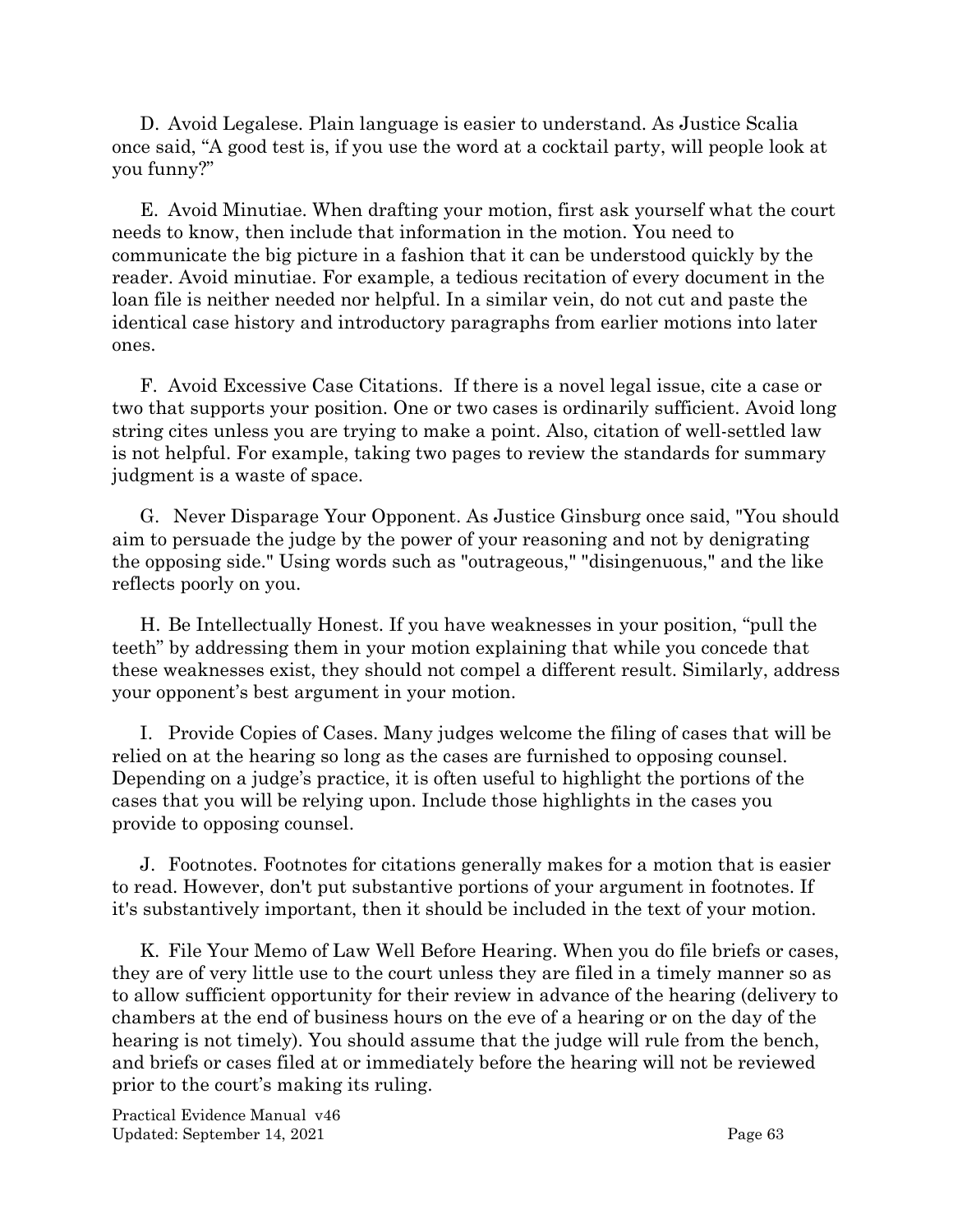<span id="page-66-0"></span>XIII. Trial Advocacy Tips.

<span id="page-66-1"></span>A. General Trial Preparation.

1. Review the Pleadings. Pull the Complaint and Answer. List out on a pad of paper the causes of action that are at issue. Below each, list the elements of each cause of action. Do the same for the affirmative defenses contained in the answer.

2. List Witnesses. Next to each element of each cause of action list the names of the witnesses who will be called to give evidence relevant to each element.

3. List Documents. Next to each element of each cause of action, list the documents that will be introduced to support the element and, if necessary, the witness that will be used to authenticate the document.

4. Order of Witnesses. Once you have listed the elements that you need to prove in the witnesses and documents that would support your proof, decide on the order of the witnesses that you will call. Consider calling the opposing party as your first witness to establish facts that are undisputed or that have been established in the party's deposition.

5. Order of Documents. Put the documents in the general order in which you plan to introduce them. Make sure that you and your paralegal are familiar with the judge's particular practice when it comes to exhibits. Typically, an exhibit list should be prepared. Exhibits should each have a cover page or exhibit tag. If there are more than 10 exhibits, the exhibits should be put into binders for ease of access. Binders should be available for the witness on the stand, opposing counsel, the courtroom deputy, and the judge as well as for you and your client. Don't use oversized binders as they are difficult to manage in the courtroom. Label each binder both on the front cover and on the bookend with the designation of plaintiff or defendant and the numbered exhibits contained within that binder.

<span id="page-66-2"></span>B. Witness Preparation.

1. Preparing and Reviewing Direct Examination. Go through direct testimony prior to trial as if your client were on the stand. Ask the questions the way you plan to at trial. Have the witness answer them. Listen to the answers.

2. Review of Deposition Testimony. Have your client read his or her deposition before coming to your office for the pre-trial preparation. You should also review your client's deposition before trial and highlight the areas that you can anticipate some cross-examination on. Review these areas with your client and roleplay how the questions from the opposing side might be framed and have the client answer the questions.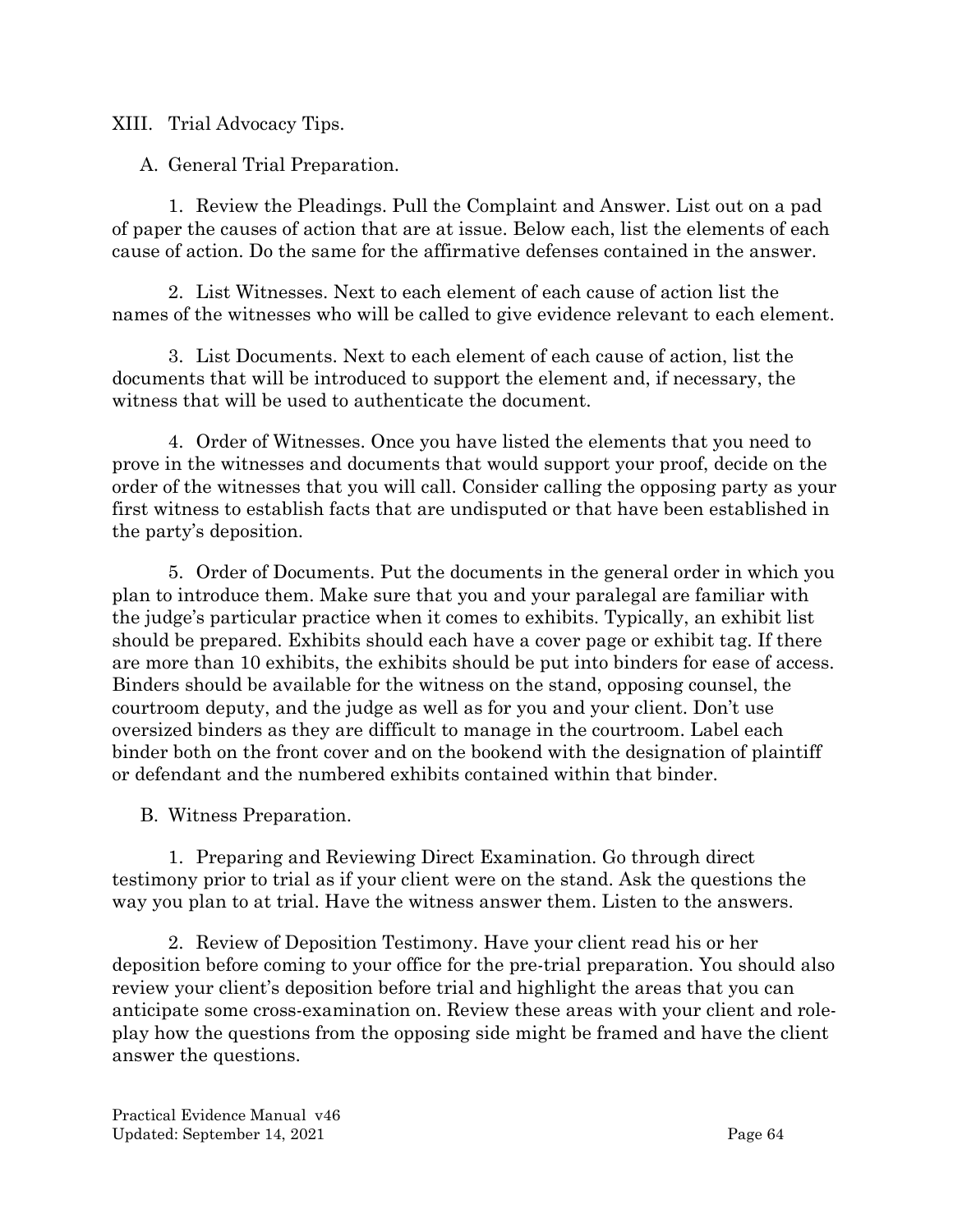#### <span id="page-67-0"></span>C. Develop a Theme.

1. Concept—Presenting your case in a thematic package is more effective than any other approach. It gets your message across in 30 seconds. It takes a complicated case and by relating it to a recognizable theme, you make your position instantly recognizable.

## 2. Examples:

a) "This is a case about a debtor who bought a car two and a half months before the petition date and now says he could have bought the same car on the petition date for three thousand dollars less."

b) Cash collateral hearing representing the Bank: "This case is about our collateral being rapidly depleted by a hopelessly insolvent debtor that is still losing money and has no game plan to turn things around."

c) Cash collateral hearing representing the Debtor: "This is a case about what Chapter 11 was meant to be—a place where temporarily distressed but fundamentally strong companies can save their business to the benefit of hundreds of employees, a local community, and numerous trade creditors that continue to do business with the debtor."

<span id="page-67-1"></span>D. Invoke the "Rule." See Exclusion of Witnesses, Section III.D. above.

<span id="page-67-2"></span>E. Try Your Case.

Don't fall into the trap of trying the other person's case. Many times I've seen all of the energy in trying the weaker side's case. Then if they prove that case, they win. Counter a theme with a theme and try that case.

<span id="page-67-3"></span>F. Things to Avoid.

1. Don't make disparaging remarks about opposing counsel or the opposing party. If the opposing counsel makes disparaging remarks about you or your client avoid responding in kind. Keep the high road. Two wrongs do not make a right. Avoid the word "disingenuous." It is almost always used in a disparaging manner.

2. Don't say, "With all due respect" to the judge. What the judge hears is, "With all due contempt."

3. Avoid expressions such as, "To tell you the truth" or "In all candor." It may raise the inference that the evidence that preceded was less than truthful.

4. Don't turn around and engage in a whispered conversation with cocounsel or your client while the judge or opposing counsel is speaking. It is rude.